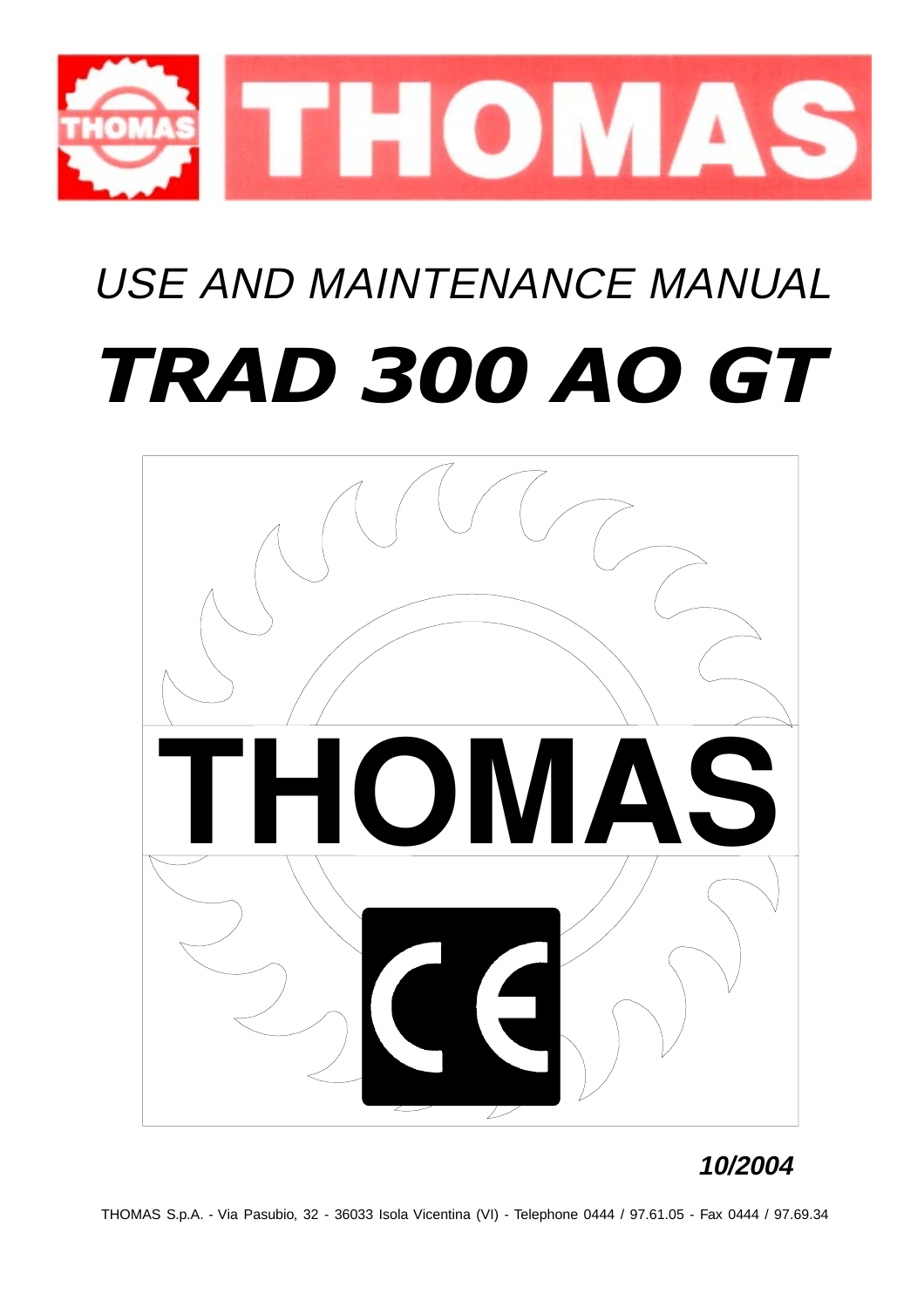# THOMAS

## **Contents**

|                                                                                                              | $\overline{2}$ |
|--------------------------------------------------------------------------------------------------------------|----------------|
|                                                                                                              | $\overline{2}$ |
|                                                                                                              | $\overline{2}$ |
| Machine certification and identification marking"                                                            | 3              |
| <b>CHAPTER 1</b>                                                                                             |                |
| Reference to accident-prevention regulations  "<br>1.2 - Location of shields against accidental contact with | 4<br>4         |
| 1.3 - Electrical equipment according to European                                                             | 4              |
| 1.4 - Emergencies according to European Standard                                                             | 5              |
| <b>CHAPTER 2</b>                                                                                             | 5              |
| Recommendations and advice for use "                                                                         | 5              |
| 2.1 - Recommendations and advice for using the machine."                                                     | 5              |
| <b>CHAPTER 3</b>                                                                                             | 6              |
| 3.1 - Table of cutting capacity and technical details "                                                      | 6              |
| <b>CHAPTER 4</b>                                                                                             |                |
| Machine dimensions - Transport - Installation                                                                | 6              |
|                                                                                                              | 6              |
| 4.2 - Transport and handling of the machine "                                                                | 7              |
| 4.3 - Minimum requirements for the premises                                                                  |                |
|                                                                                                              | 7              |
|                                                                                                              | 7              |
| 4.5 - Instructions for electrical connection                                                                 | 7              |
| 4.6 - Instructions for assembly of the loose parts and                                                       |                |
|                                                                                                              | 8              |
|                                                                                                              | 8              |
|                                                                                                              | 8              |
| <b>CHAPTER 5</b>                                                                                             |                |
|                                                                                                              | 8              |
|                                                                                                              | 8              |
|                                                                                                              | 8              |
|                                                                                                              | 8              |
|                                                                                                              | 9              |
| <b>CHAPTER 6</b>                                                                                             |                |
|                                                                                                              | 9<br>9         |

## **Ordering spare parts**

- When ordering spare parts you must state: MACHINE MODEL SERIAL NUMBER PART REFERENCE NUMBER Without these references WE WILL NOT SUPPLY the spares. See point 10.1 - list of spare parts -

## **Guarantee**

- The Company guarantees that the machine, described in this manual, has been designed to meet safety requirements. As for machine functionality, inspection has been successful.
- The machine is guaranteed for 12 months: the guarantee does not cover the electric motors, electric components, pneumatic components or any damage due to dropping or to bad machine management, the failure to observe maintenance standards or bad handling by the operator.

- The buyer has only the right to replacement of the faulty parts, while transport and packing costs are at his expense.

- The serial number on the machine is a primary reference for the guarantee, for after-sales assistance and for identifying the machine for any necessity.

#### **CHAPTER 7**

|                      | 12   |
|----------------------|------|
|                      |      |
|                      |      |
| CHAPTER 8 __________ |      |
|                      |      |
|                      | 13   |
|                      | - 13 |
|                      | 13   |
|                      |      |

|                                                                         | ີ  |
|-------------------------------------------------------------------------|----|
|                                                                         | 13 |
|                                                                         | 13 |
|                                                                         | 13 |
|                                                                         | 13 |
| <u> 1980 - Andrea Station, amerikansk politik (</u><br><b>CHAPTER 9</b> |    |
|                                                                         |    |
| Material classification and choice of tool "                            | 14 |
|                                                                         | 14 |
|                                                                         | 14 |
|                                                                         | 14 |
|                                                                         | 15 |
|                                                                         | 15 |
|                                                                         | 15 |
|                                                                         | 15 |
|                                                                         | 15 |
|                                                                         | 16 |
| 9.7.1 - Table of recommended cutting parameters  "                      | 16 |
|                                                                         |    |
|                                                                         | 17 |
|                                                                         | 17 |
| CHAPTER 11                                                              |    |
|                                                                         | 23 |
|                                                                         | 28 |
| CHAPTER 12 - 2008                                                       |    |
|                                                                         | 29 |
|                                                                         | 29 |
|                                                                         | 33 |
|                                                                         |    |
| H                                                                       | 36 |
|                                                                         | 37 |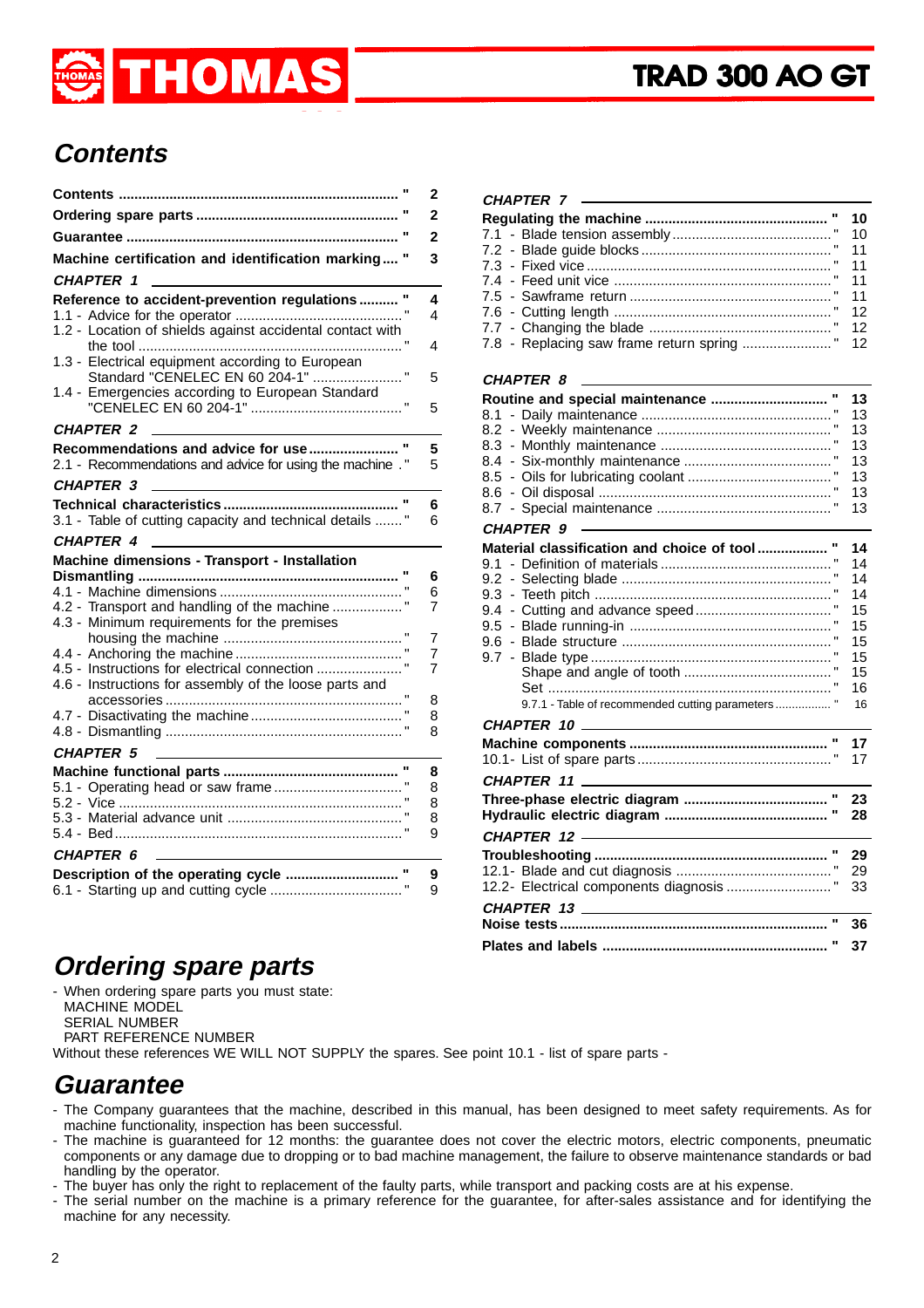![](_page_2_Picture_0.jpeg)

## **Machine certification and identification marking**

**MACHINE LABEL**

| THOMAS S.p.A.<br>via Pasubio, 32 36033 ISOLA VIC. - ITALIA |                       |  |
|------------------------------------------------------------|-----------------------|--|
| <b>MODEL</b><br><b>TYP</b>                                 | <b>TRAD 300 AO GT</b> |  |
| <b>SERIAL NUMBER</b>                                       |                       |  |
| <b>YEAR OF MANUFACTURE</b>                                 |                       |  |

(Space reserved for the NAME and STAMP of the DEALER and/or IMPORTER)

![](_page_2_Picture_6.jpeg)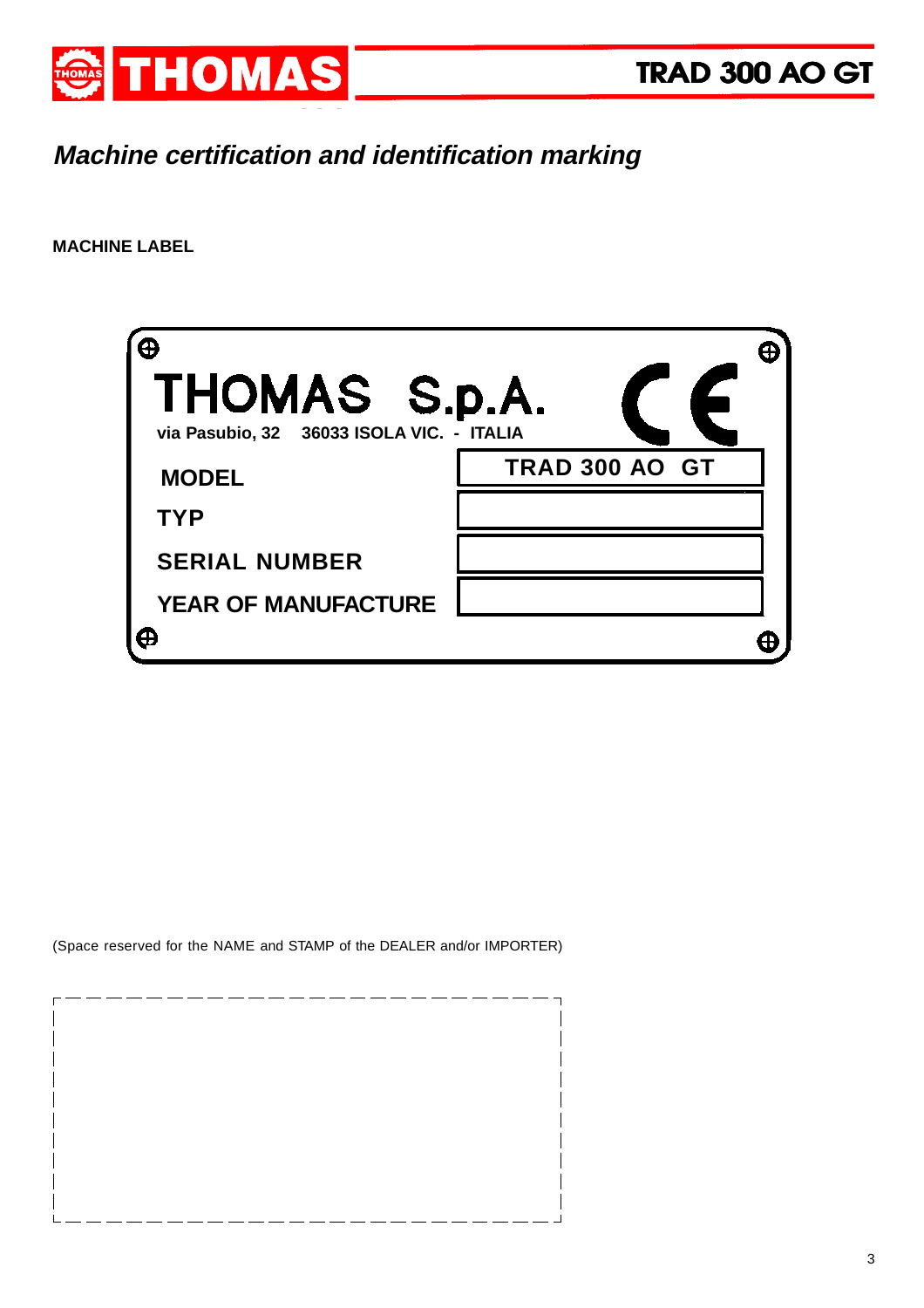![](_page_3_Picture_0.jpeg)

## 1 **REFERENCE TO ACCIDENT - PREVENTION REGULATIONS**

This machine has been built to comply with the national and community accident-prevention regulations in force. Improper use and/or tampering with the safety devices will relieve the manufacturer of all responsibility.

#### **1.1 - Advice for the operator**

![](_page_3_Picture_5.jpeg)

- Check that the voltage indicated on the plate, normally fixed to the machine motor, is the same as the line voltage.
- Check the efficiency of your electric supply and earthing system; connect the power cable of the machine to the socket and the earth lead (yellow-green in colour) to the earthing system.
- When the saw frame is in suspend mode (up) the toothed blade must not move.
- Only the blade section used for cutting must be kept unprotected. Remove guarding by operating on the adjustable head.
- It is forbidden to work on the machine without its shields (these are all white, blue or grey in colour).
- Do not use any artful system or device (for ex. shim) to prevent the vice from locking the workpiece. Do not hold the workpiece with your hand during the cutting process.
- Do not charge the workpiece from the right to the left-hand side with respect of the machine front.
- Always disconnect the machine from the power socket before blade change or carrying out any maintenance job, even in the case of abnormal machine operation.
- Always wear suitable eye protection.
- Never put your hands or arms into the cutting area while the machine is operating.
- Do not wear loose clothing with sleeves that are too long, gloves that are too big, bracelets, chains or any other object that could get caught in the machine during operation; tie back long hair.
- Keep the area free of equipment, tools or any other object.
- Perform only one operation at a time and never have several objects in your hands at the same time. Keep your hands as clean as possible.
- All internal and/or internal operations, maintenance or repairs, must be performed in a well-lit area or where there is sufficient light from extra sources so as to avoid the risk of even slight accidents.

#### **1.2 - Location of shields against accidental contact with the tool**

- Blue, grey right and left hand metal shields, fastened with screws onto the guide blade stationary head ( RIF. A ).
- Metal guard blue or grey fastened on the front with screws to the blade guide fixed head ( Rif. A ).
- Blue or grey metal shield fastened with screws onto the blade guide adjustable head, ensures covering of blade section not used in cutting operation ( RIF. B ).
- Metal guard white or grey fastened to the saw frame to protect blade drive flywheels ( RIF. C ).
- Blue front metal guard ( RIF. D ).
- Blue rear metal guard ( RIF. E ).

![](_page_3_Picture_27.jpeg)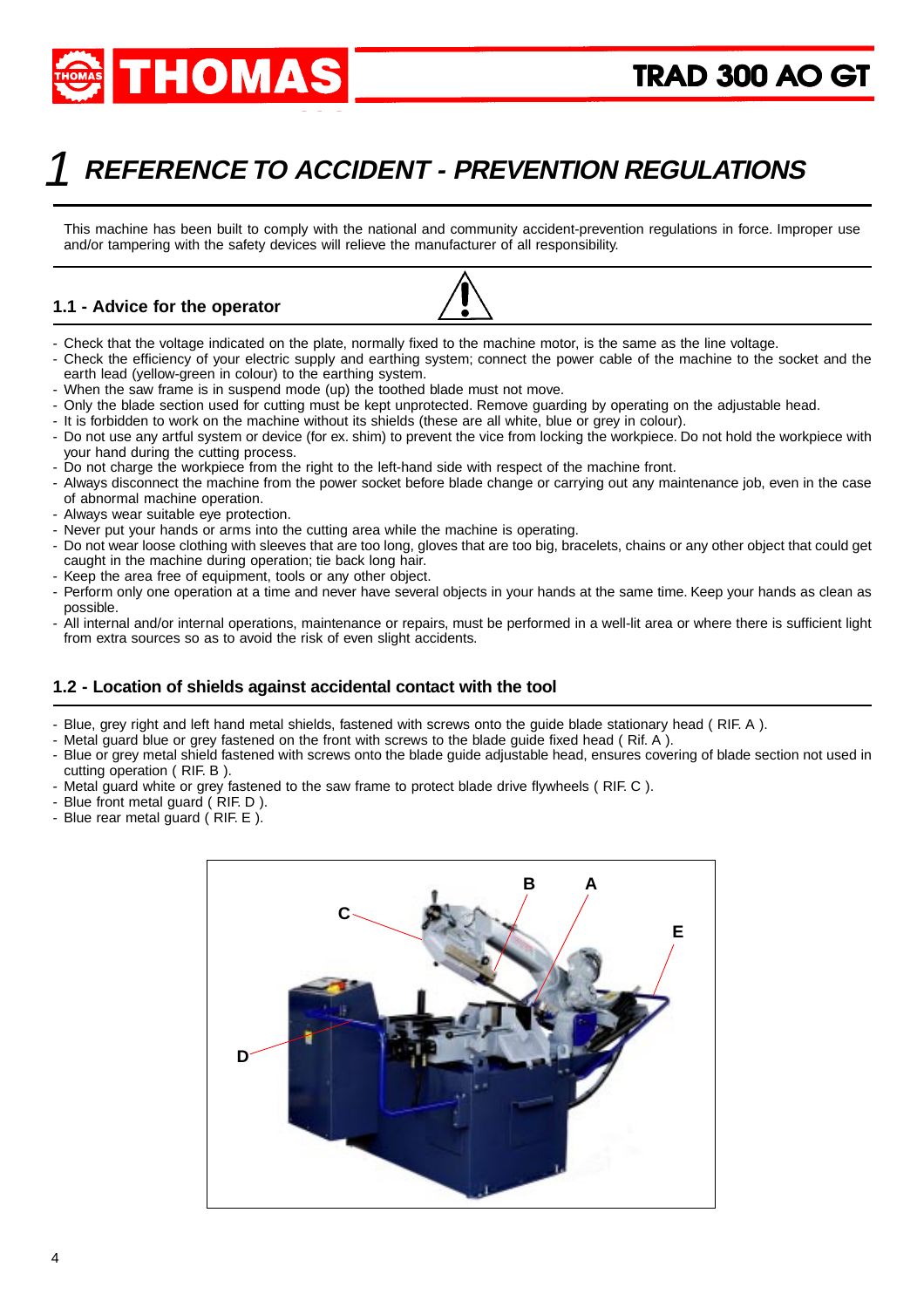![](_page_4_Picture_0.jpeg)

#### **1.3 - Electrical equipment according to Euro-pean Standard "CENELEC EN 60 204-1" which assimilates, with some integrating modifications, the publication "IEC 204-1 "**

- The electrical equipment ensures protection against electric shock as a result of direct or indirect contact. The active parts of this equipment are housed in a box to which access is limited by screws that can only be removed with a special tool; the parts are fed with alternating current (24 V). The equipment is protected against splashes of water and dust.
- Protection of the system against short circuits is ensured by means of rapid fuses and earthing; in the event of motor overload, protection is provided by a thermal relay.
- In case of power failure or removal of the flywheel guard, the specific start-up button must be reset.
- The machine has been tested in conformity with point 20 of EN 60204.

#### **1.4 - Emergencies according to European Standard "CENELEC EN 60 204-1 "**

- In the event of incorrect operation or of danger conditions, the machine may be stopped immediately by pressing the red mushroom button.
- The accidental or willingly removal of the guard protecting the flywheels or the stock feed unit will cause the stepping in of the microswitch that actuates all the machine functions.
- In case blade breaks, the band tightening microswitch disconnects all machine.

NOTE:Resetting of machine operation after each emergency stop is achieved by reactivating the specific restart button.

#### **1.5 - Other risks**

- As the machine is running, any intervention from the operator within the "dangerous zone" or cutting area must be considered a risk for his own safety.

#### **RECOMMENDATIONS AND ADVICE FOR USE** 2

#### **2.1 - Recommendations and advice for using the machine**

- The machine has been designed to cut metal building materials, with different shapes and profiles, used in workshops, turner's shops and general mechanical structural work.
- Only one operator is needed to use the machine, that must stand as shown in the picture.

![](_page_4_Figure_18.jpeg)

- Before starting each cutting operation, ensure that the part is firmly gripped in the vice and that the end is suitably supported. These figures show examples of suitable clamping of different section bars, bearing in mind the cutting capacities of the machine in order to achieve a good efficiency and blade durability.

![](_page_4_Figure_20.jpeg)

- Do not use blades of a different size from those stated in the machine specifications.
- If the blade does not cut through the material, immediately strike the emergency push-button and switch off the machine. Open the vice with the handwheel, remove part to be cut ad check that the blade teeth are not broken, If they are, replace tool.
- Check saw frame return spring to ensure proper balancing.
- Before carrying out any repairs on the machine, consult the dealer or apply to THOMAS.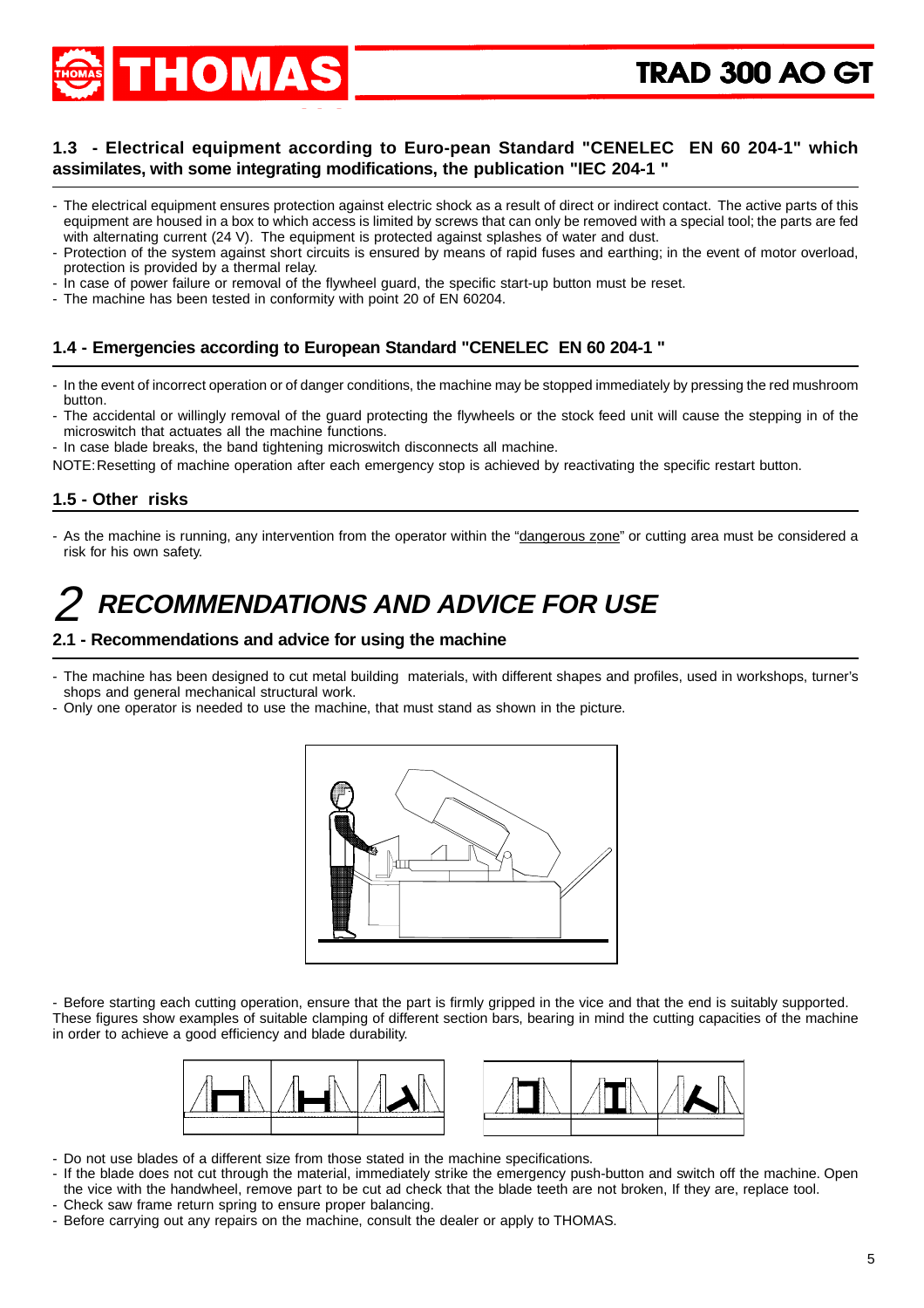![](_page_5_Picture_0.jpeg)

# **TECHNICAL**

**3.1 - Table of cutting capacity and technical details**

| no | 255 | 24A | 280 x 200 |
|----|-----|-----|-----------|

| <b>TECHNICAL DATA</b>               |        |                 |
|-------------------------------------|--------|-----------------|
| ELECTRIC MOTOR - 3-PHASE - 2 SPEEDS | Kw     | $1.3 - 1.9$     |
| COOLANT PUMP MOTOR.                 | Kw     | 0,15            |
| HYDRAULIC PLMP MOTOR                | Kw     | 1.1             |
| REDUCTION RATIO                     | 1      | 40/1            |
| SERVICE PRESSURE                    | Bar    | 30              |
| <b>BLADE DIMENSIONS</b>             | mm     | 2750 x 27 x 0.9 |
| FLYWHEEL Ø                          | mm     | 300             |
| <b>BLADE SPEED</b>                  | mthmin | $33 - 66$       |
| VICE OPENING                        | mm     | 290             |
| SAWFRAME INCLINATION                | $\sim$ | 30              |
| WORKING TABLE HEIGHT                | mm     | 740             |
| MACHINE DIMENSIONS                  | mm     | 2000x2030x1850  |
| MACHINE WEIGHT.                     | Кg     | 900             |
| <b>FEEDING SYSTEM</b>               |        |                 |
| CARRIAGE MECHANICAL STROKE          | mm     | 500             |
| FEEDING VICE OPENING.               | mm     | 290             |
| MATERIAL BUTT                       | mm     | 255             |
| WITH INVERTER (OPTION)              |        |                 |
| ELECTRIC MOTOR - 3-PHASE            | Kw     | 1.5             |
| <b>BLADE SPEED</b>                  | mt/min | $20 + 105$      |

### **CHARACTERISTICS** 3 **MACHINE DIMENSIONS TRANSPORT INSTALLATION DISMANTLING** 4

**4.1 - Machine dimensions**

![](_page_5_Figure_8.jpeg)

![](_page_5_Figure_9.jpeg)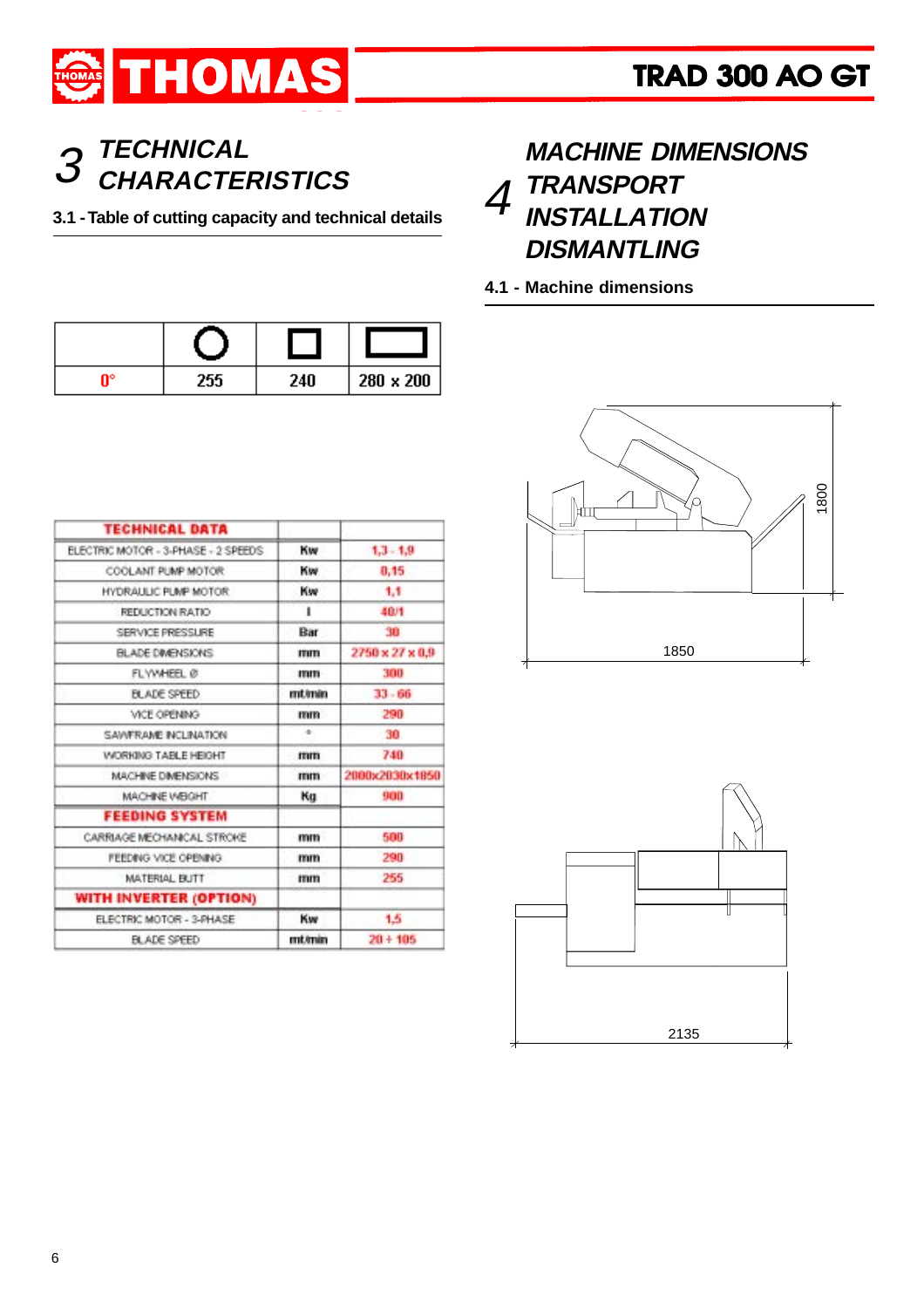![](_page_6_Picture_0.jpeg)

#### **4.2 - Transport and handling of the machine**

If the machine has to be shifted in its own packing, use a fork-lift truck or sling it with straps through the special attachments as indicated by the arrow.

![](_page_6_Figure_4.jpeg)

![](_page_6_Figure_5.jpeg)

![](_page_6_Picture_6.jpeg)

#### **4.3 - Minimum requirements for the premises housing the machine**

- Mains voltage and frequency complying with the machine motor characteristics.
- Environment temperature from -10 °C to +50 °C.
- Relative humidity not over 90%.

#### **4.4 - Anchoring the machine**

- Position the machine on a firm cement floor, maintaining, at the rear, a minimum distance of 1000 mm from the wall; anchor it to the ground as shown in the diagram, using screws and expansion plugs or tie rods sunk in cement, ensuring that it is sitting level.

#### **4.5 - Instructions for electrical connection**

- The machine is not provided with an electric plug, so the customer must fit a suitable one for his own working conditions:
- **1 WIRING DIAGRAM FOR 4-WIRE SYSTEM FOR THREE-PHASE MACHINE - SOCKET FOR A 20A PLUG**

![](_page_6_Picture_16.jpeg)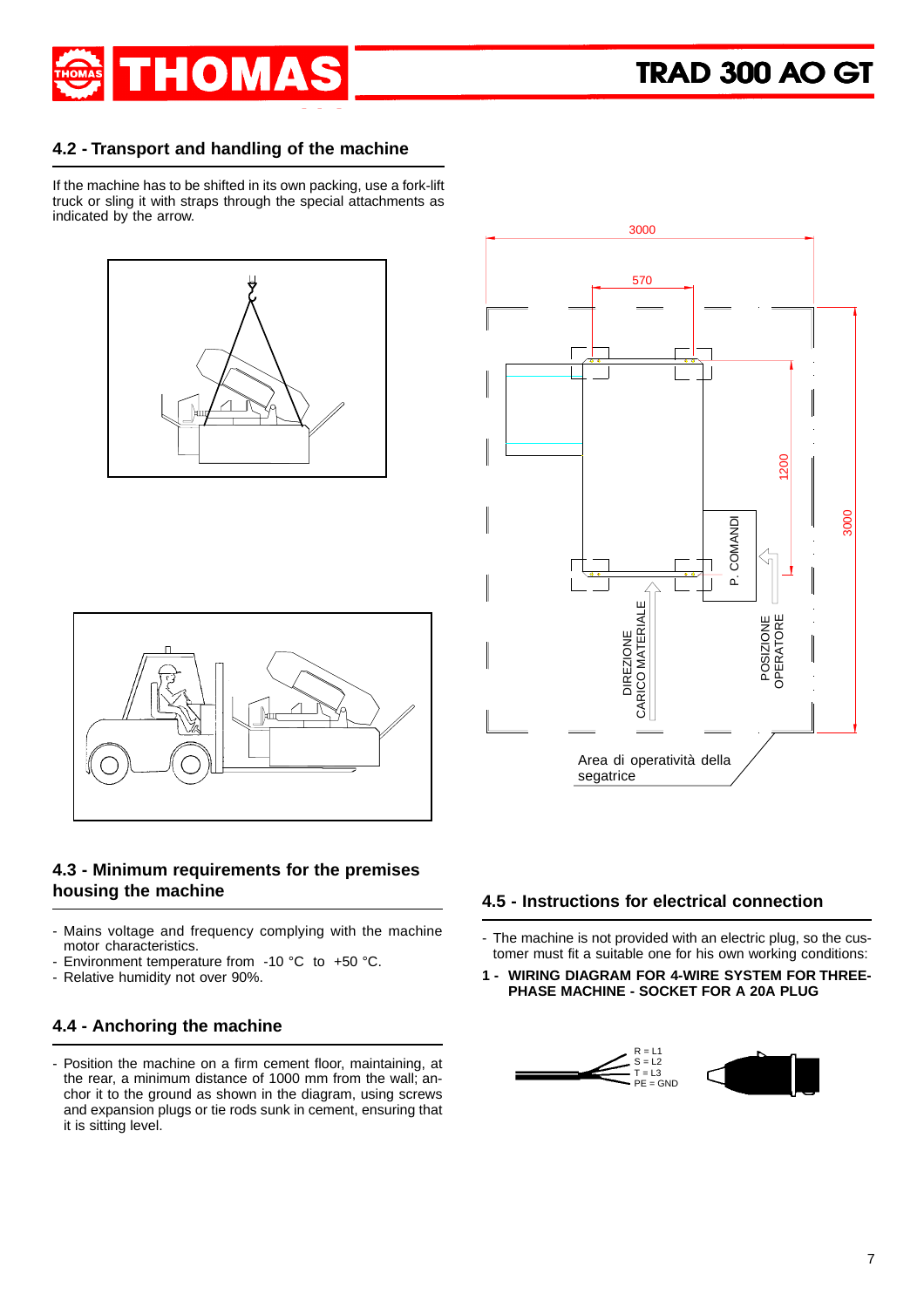![](_page_7_Picture_0.jpeg)

#### **4.6 - Instructions for assembly of the loose parts and accessories**

Fit the components supplied as indicated in the photo: - Mount the guard protecting the bar feed cylinder.

#### **4.7 - Disactivating the machine**

- If the sawing machine is to be out of use for a long period, it is advisable to proceed as follows:
- 1) detach the plug from the electric supply panel
- 2) loosen blade
- 3) release the arch return spring
- 4) empty the coolant tank
- 5) carefully clean and grease the machine
- 6) if necessary, cover the machine.

#### **4.8 - Dismantling**

(because of deterioration and/or obsolescence)

#### **General rules**

If the machine is to be permanently demolished and/or scrapped, divide the material to be disposed of according to type and composition, as follows:

- 1) cast iron or ferrous materials, composed of metal alone, are **secondary raw materials**, so they may be taken to an iron foundry for remelting after having removed the contents (classified in point 3);
- 2) electrical components, including the cable and electronic material (magnetic cards, etc.), fall within the category of material classified as being **assimilable to urban waste** according to the laws of the European community, so they may be set aside for collection by the public waste disposal service;
- 3) old mineral and synthetic and/or mixed oils, emulsified oils and greases are **special refuse**, so they must be collected, transported and subsequently disposed of by the old oil disposal service.
- NOTE: since standards and legislation concerning refuse in general is in a state of continuous evolution and therefore subject to changes and variations, the user must keep informed of the regulations in force at the time of disposing of the machine tool, as these may differ from those described above, which are to be considered as a general guide line.

#### **MACHINE FUNCTIONAL PARTS** 5

#### **5.1 - Operating head or saw frame**

- Part of the machine consisting of drive members (gearmotor or variable speed motor, flywheels), tightening and guide (blade tightening slide, blade guide head) of tool.

![](_page_7_Picture_23.jpeg)

#### **5.2 - Vice**

- Material clamping system during the cutting operation by means of an approach handwheel and hydraulic clamping.

![](_page_7_Picture_26.jpeg)

#### **5.3 - Material advance unit**

- Oleodynamic device for material advance.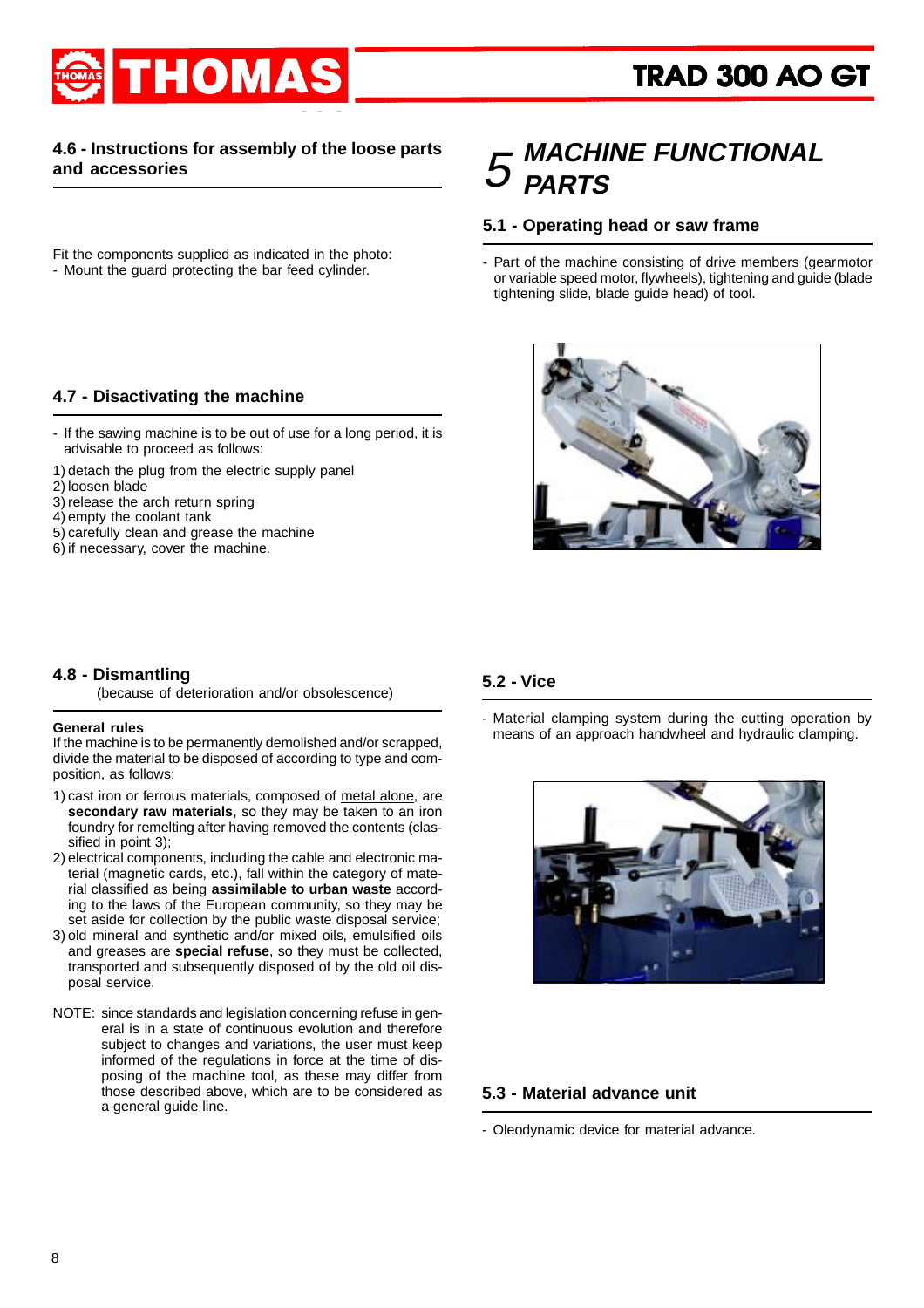![](_page_8_Picture_0.jpeg)

![](_page_8_Picture_2.jpeg)

#### **5.4 - Bed**

- Structure supporting the SAW FRAME OPERATING HEAD , of the STOCK FEED DEVICE, the bedplate houses the cooling liquid TANK, the CONTROL BOARD, ELECTRICAL PART and the DEVICE CONTROLLING THE AUTOMATIC HYDRAULIC LOWERING AND RISE OF THE SAW FRAME.

![](_page_8_Picture_5.jpeg)

#### **DESCRIPTION OF THE OPERATING CYCLE** 6

Before operating, all the main organs of the machine must be set in optimum conditions (see the chapter on "**Regulating the machine**").

### **6.1 - Starting up and cutting cycle**

- Ensure that the machine is not in emergency stop condition; if it is, release the red mushroom button  $(1)$ .
- Check that the protection devices (guard protecting the flywheels and guard protecting the stock feed unit) are actuated.
- Rotate blade tightening handwheel ( A pag. 10 ) clockwise until you press the relative microswith ( B pag. 10 ).
- Rotate the main switch (3) to position 1, press the push button ( 5 ) and check that the relative green indicator light is lit.
- MAKE SURE that the hydraulic regulator ( 2 ) is completely closed to the position 0 ( zero ).
- For starting up the machine refer to the separate instruction manual on Programming the control unit ( para. 1.1 - page 4);
- Check that the pressure gauge, located on the hydraulic unit reads **28 BAR**, if it doesn't attempt to swap one of the electric power supply wires (only during installation).
- Adjust the starting position of the saw frame according to the dimensions of the part to be cut: the blade must be positioned at about 10 mm from the piece (see chapter 7 paragraph 7.5).
- On the standard model, select the cutting speed on commutator  $(4)$ :

Position  $1 = 33$  m/min. Position  $2 = 66$  m/min.

- If the machine is equipped with an electronic speed variator ( inverter ), select the most suitable speed according to the specifications of the workpiece.

N.B.: After switching on the machine through the main switch and starting the hydraulic pump motor, wait 10 seconds before starting the cutting cycle.

- see **PROGRAMM MANUAL FOR " NC " AUTOMATIC BANDSAWING MACHINES** giving detailed instructions on the cutting cycle programming.

![](_page_8_Picture_22.jpeg)

**Keep away at safety distance from the cutting area as the machine is running.**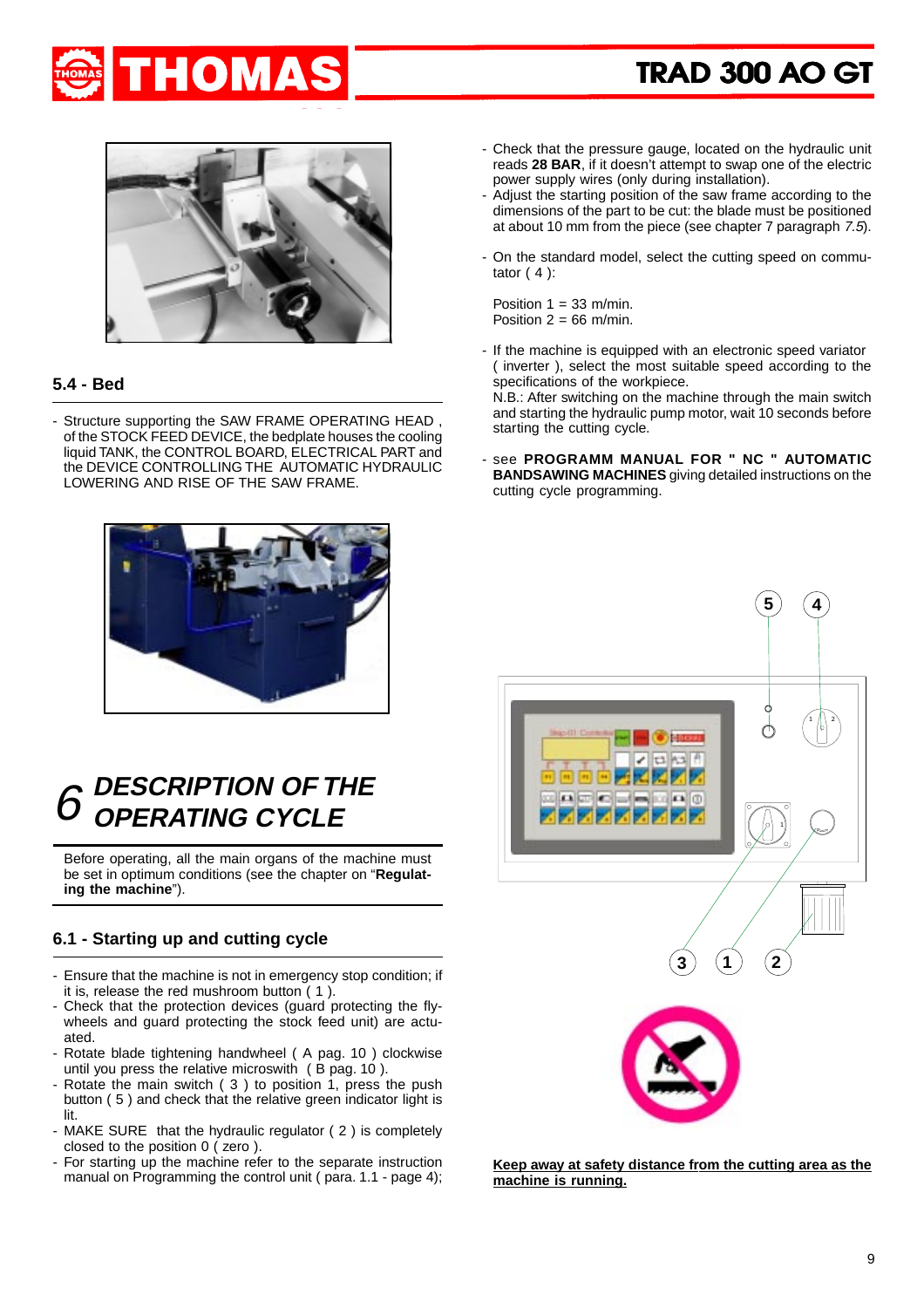![](_page_9_Picture_0.jpeg)

#### **CUTTING SPEED VARIATOR ( OPTION )**

- To adjust the blade speed rotation at the requested rate (meters per minute), turn the handwheel located on the control panel. Each position corresponds to the speed indicated on the table below:

| <b>POSIZIONE</b><br><b>VOLANTINO</b> | <b>VELOCITA'</b><br>m/ 1' |
|--------------------------------------|---------------------------|
| 0                                    | 18                        |
| 1                                    | 23                        |
| $\overline{2}$                       | 32                        |
| 3                                    | 40                        |
| 4                                    | 50                        |
| 5                                    | 58                        |
| 6                                    | 67                        |
| 7                                    | 77                        |
| 8                                    | 86                        |
| 9                                    | 97                        |
| 10                                   | 100                       |

#### **CUTTING DIRECTION**

![](_page_9_Picture_6.jpeg)

![](_page_9_Picture_7.jpeg)

![](_page_9_Picture_8.jpeg)

The band saw is now ready to start work, bearing in mind that the CUTTING SPEED and the TYPE of BLADE - combined with a suitable lowering of saw frame - are of decisive importance for cutting quality and for machine performance (for further details on this topic, see below in the chapter on "**Material classification and blade selection**").

- **When starting to cut with a new blade, in order to safeguard its life and efficiency, the first two or three cuts must be made while exerting a slight pressure on the part, so that the time taken to cut is about double the normal time** (see below in the chapter on "**Material classification** and blade selection" in the section on *Blade running-in*).
- Press the red emergency button ( 1 ) when there are conditions of danger or malfunctions in general, so as to stop machine operation immediately.
- To reset the machine operation disengage and then engage the main switch ( 3 ).

#### **REGULATING THE MACHINE** 7

#### **7.1 - Blade tension assembly**

The ideal tightening of the blade is achieved by rotating the blade tightening handwheel ( A ) clockwise until you press the microswith ( B ).

Note: In case the saw is not used for a period of time, loosen blade.

Always use blades having the dimensions specified in this manual.

![](_page_9_Picture_18.jpeg)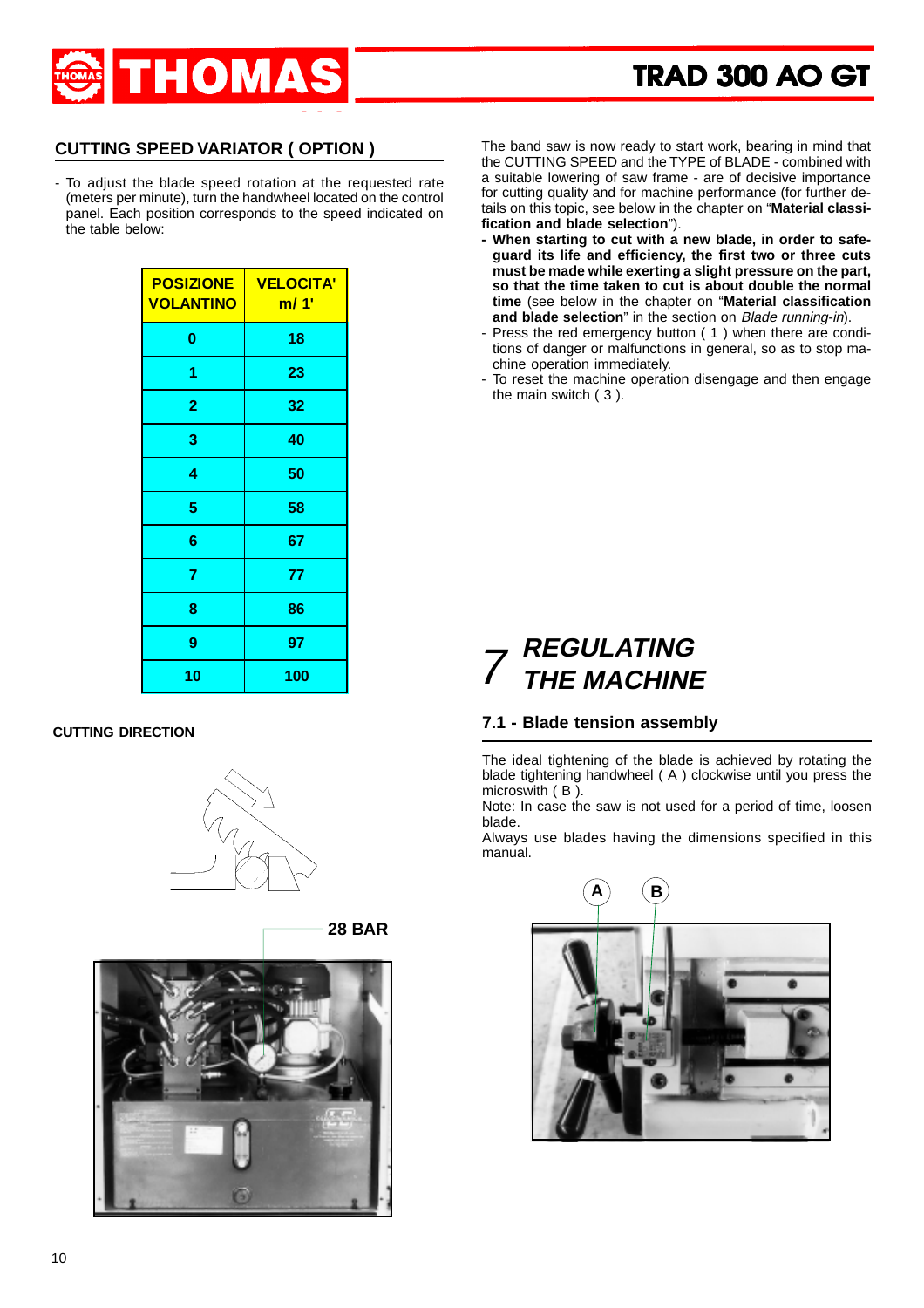# **HOMAS**

#### **7.2 - Blade guide blocks**

The blade is guided by means of adjustable pads set in place during inspection as per the thickness of the blade with minimum play as shown in the figure.

![](_page_10_Figure_4.jpeg)

In case the blade needs to be replaced, make sure to always install 0,9 mm thick blades for which the blade guide pads have been adjusted. In the case of toothed blades with different thicknesses adjustment should be carried out as follows:

- Loosen nut ( C ), screw ( B ) and loosen dowel ( D ) widening the passage between the pads.
- Loosen the nuts ( H ) and the dowels ( I ) and rotate the pins ( E - G ) to widen the passage between the bearings ( F ).
- Mount the new blade, place the pad ( A ) on the blade and, loosening the dowel, allow a play of 0,04 mm for the sliding of the toothed blade; lock the relative nut and screw ( B ):
- Rotate the pins ( E G ) until the bearings rest against the blade as indicated in the figure and then secure the dowels (  $I$ ) and nut  $(H)$ .
- Make sure that between the blade and the upper teeth of the block ( L ) this is at least 0,2 - 0,3 mm of play; if necessary, loosen the screws that fasten the blocks and adjust accordingly.

#### **7.3 - Bench vice**

- Approach the vice jaw up to 3 4 mm from the material to cut.
- Adjust the outfeed conveyor according to the dimensions of the material being cut (allow 1-2 mm gap).
- NOTE: keep clean the vice guide as well as the relevant vice screw.

#### **7.4 - Feed vice unit**

![](_page_10_Picture_16.jpeg)

- This device does not require any special maintenance; keep vice adjustment screw well greased and perfectly clean.

To adjust proceed as follows:

- Place the part to be cut in cutting position but avoid sudden contacts with the supporting rollers and adjust the opening of the fixed vice at 3-4 mm from the part.
- Place the part to be cut in the vice and clamp the part into place by striking the relative function key ( on the keyboard ).
- Make sure that the bar is resting on the vertical alignment roller.
- Rotate the handwheel of the carriage vice ( D ) in order to move the jaw at abt 0.5 - 0.7 mm from the material to be cut.
- Lock the handgrip ( E ).

Note: Maximum performance of the sawing machine is achieved with material featuring good linearity.

![](_page_10_Picture_25.jpeg)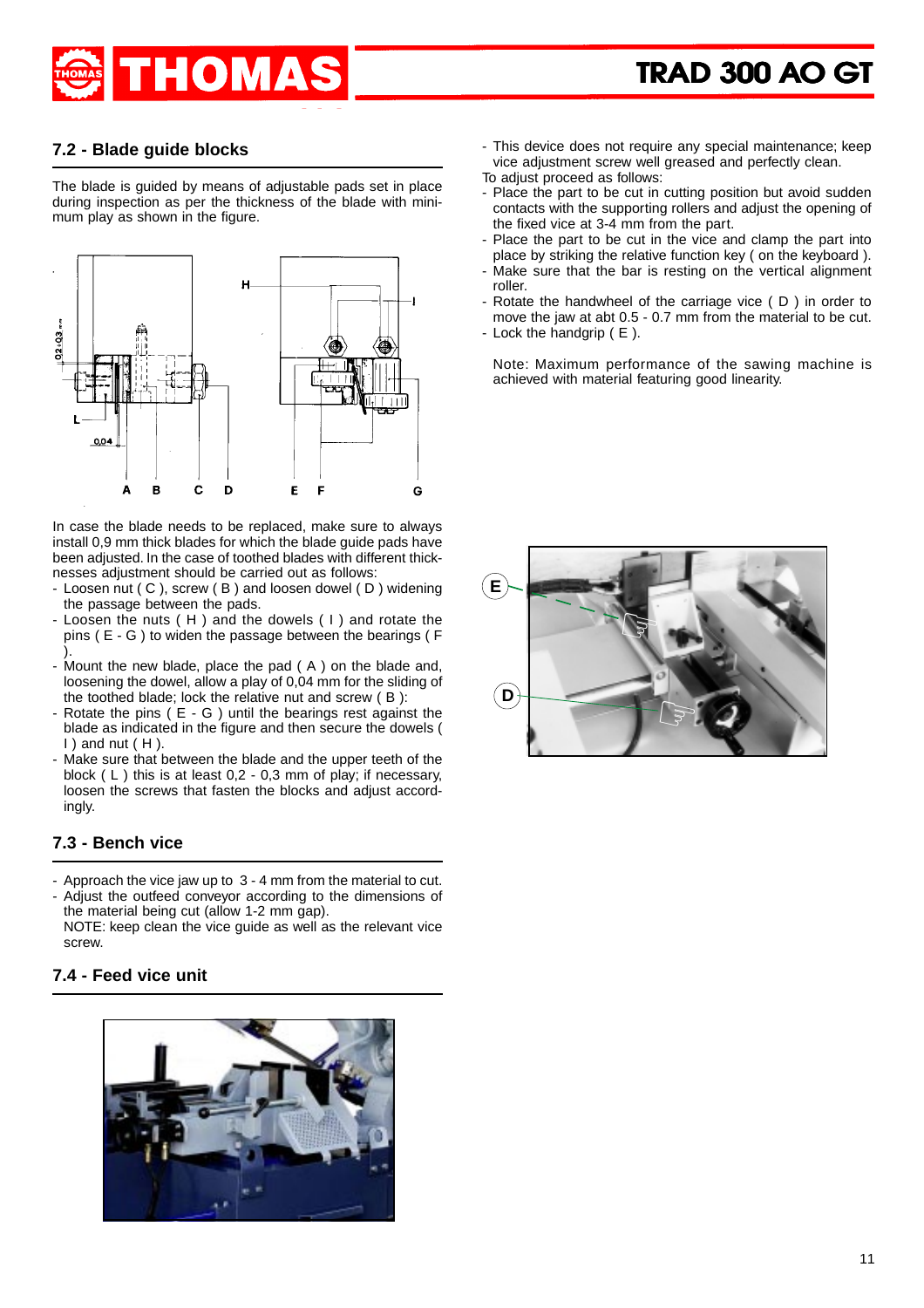![](_page_11_Picture_0.jpeg)

#### **7.5 - Sawframe return**

This system reduces the passive phases of the operating cycle, in other words to eliminate the idle stroke that takes place when the size of the material to be cut is much smaller than the maximum cutting capacity. Practically, you can adjust the starting position of the blade in proximity of the material to cut.

- Set the machine in the MANUAL mode;
- Slightly open the regulator controlling the sawframe downfeed.
- Release the handle ( A ).
- Set the cutting speed switch to position '0' (zero).
- By means of the UP and DOWN keys ( K5 K6 ), approach the blade up to 10 mm from the material to cut.
- Lock the handle (A).

![](_page_11_Picture_10.jpeg)

#### **7.6 - Cutting length**

This is a mechanical system to set the cutting length.

The display indicates the value where the system must be adjusted to. This value includes the blade thickness.

Move the feeding system to the extreme right against the bench vice. Release the handle ( B ) and turn the handwheel ( C ) to set the cutting length. The counter allows 0,1 mm precision. Eventually, lock the handle ( B ).

If the cutting length is beyond the mechanical stroke of the feeding system (500mm), the controller will calculate the length to be set automatically. In fact, the display will show the value where the system must be adjusted to and repeat the material feeding automatically to reach the programmed cutting length.

![](_page_11_Figure_16.jpeg)

**BEFORE PERFORMING THE FOLLOWING OPERATIONS, THE ELECTRIC POWER SUPPLY AND THE POWER CABLE MUST BE COMPLETELY DISCONNECTED.**

#### **7.7 - Changing the blade**

- Lift the saw frame in upmost position.
- Loosen the blade with the handwheel, open the guard protecting the flywheels and remove the movable guard, withdraw the old worn out blade from the flywheels and from the blade quide heads.
- Assemble the new blade by placing it first between the bearings and then on the races of the flywheels, paying particular attention to the cutting direction of the teeth (blade rotation diagram page 10).
- Tighten blade and make sure that it perfectly suits inside the flywheel races and that it actuates the relative microswitch.
- Reinstall the mobile guard, close the guard protecting the flywheels and fasten with the relative clips; check that the safety microswitch is energized or else when the electric system is restored the machine will not start.

**WARNING**: always assemble blades having dimensions specified in this manual and for which the blade guide heads have be set: otherwise, see chapter on **"Regulating the machine"** in the section on Blade guide heads.

![](_page_11_Picture_25.jpeg)

#### **7.8 - Replacing saw frame return spring**

- When performing this operation it is necessary to keep saw frame up using the lifting device.
- Replace the spring by loosening the upper coupling rod and releasing it from the lower tie-rod.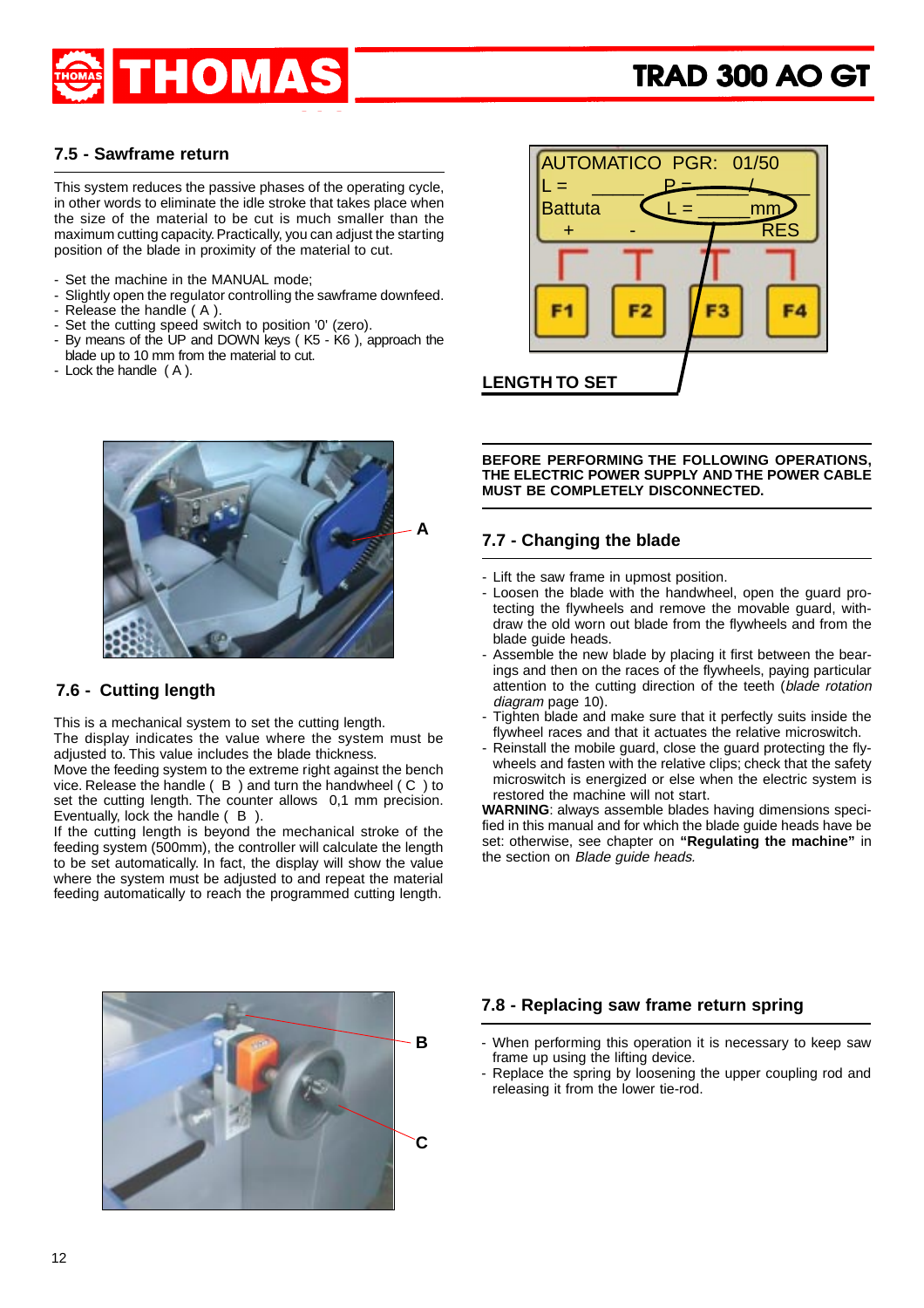![](_page_12_Picture_0.jpeg)

**RELY ON SKILLED AND QUALIFIED PERSONNEL TO RE-PLACE OTHER MACHINE MEMBERS SUCH AS REDUCTION UNIT OR VARIATOR, PUMP MOTOR AND ELECTRICAL COMPONENTS.**

#### **ROUTINE AND SPECIAL MAINTENANCE** 8

THE MAINTENANCE JOBS ARE LISTED BELOW, DIVIDED INTO DAILY, WEEKLY, MONTHLY AND SIX-MONTHLY IN-TERVALS. IF THE FOLLOWING OPERATIONS ARE NE-GLECTED, THE RESULT WILL BE PREMATURE WEAR OF THE MACHINE AND POOR PERFORMANCE.

#### **8.1 - Daily maintenance**

- General cleaning of the machine to remove accumulated shavings.
- Clean the lubricating coolant drain hole to avoid excess fluid.
- Top up the level of lubricating coolant.
- Check blade for wear.
- Rise of saw frame to top position and partial slackening of the blade to avoid useless yield stress.
- Check functionality of the shields and emergency stops.

#### **8.2 - Weekly maintenance**

- More accurate general cleaning of the machine to remove shavings, especially from the lubricant fluid tank.
- Removal of pump from its housing, cleaning of the suction filter and suction zone.
- Cleaning and greasing of the screws and of the slide guides of the fixed vice and of the carriage.
- Cleaning with compressed air the blade guide bearings (drain hole of the lubricating cooling).
- Cleaning flywheel housings and blade sliding surfaces on flywheels.
- Cleaning and greasing of the stock feed carriage guide rods.

#### **8.3 - Monthly maintenance**

- Check the tightening of the motor flywheel screws.
- Check the tightening of the transmission flywheel ring nut.
- Check that the blade guide bearings on the heads are perfect running condition.
- Check the tightening of the screws of the gearmotor, pump and accident protection guarding.
- Check shields.

#### **8.4 - Six-monthly maintenance (every 2000 hours)**

REDUCTION UNIT

- The worm drive gear box mounted on the machine is maintenance-free guaranteed by its manufacture. SPEED REDUCER (optional) as per manufacturer's instruc-
- tions.
- Replace grease with IP ATINA 0 long life fluid for gears or ESSO FIBER - GREASE 370, or again TOTAL CALIDRIS 0 or similar. Moreover, grease bearings with DIN 51825 K-P-F2K "extreme pressure grease" through the plug.
- Replace oil in the hydraulic unit with SHELL HYDRAULIC OIL 32 or MOBIL DTE 13 or again AGIP OSO 32 or similar.
- Check continuity of the equipotential protection circuit.

#### **8.5 - Oils for lubricating coolant**

Considering the vast range of products on the market, the user can choose the one most suited to his own requirements, using as reference the type SHELL LUTEM OIL ECO. THE MINI-MUM PERCENTAGE OF OIL DILUTED IN WATER IS 8 - 10 %.

#### **8.6 - Oil disposal**

The disposal of these products is controlled by strict regulations. Please see the Chapter on "**Machine dimensions - Transport - Installation**" in the section on Dismantling.

#### **8.7 - Special maintenance**

Special maintenance operations must be carried out by skilled personnel. However, we advise contacting THOMAS or their dealer and/or importer. Also the reset of protective and safety equipment and devices, of the reducer, the motor, the motor pump and electric components is to be considered extraordinary maintenance.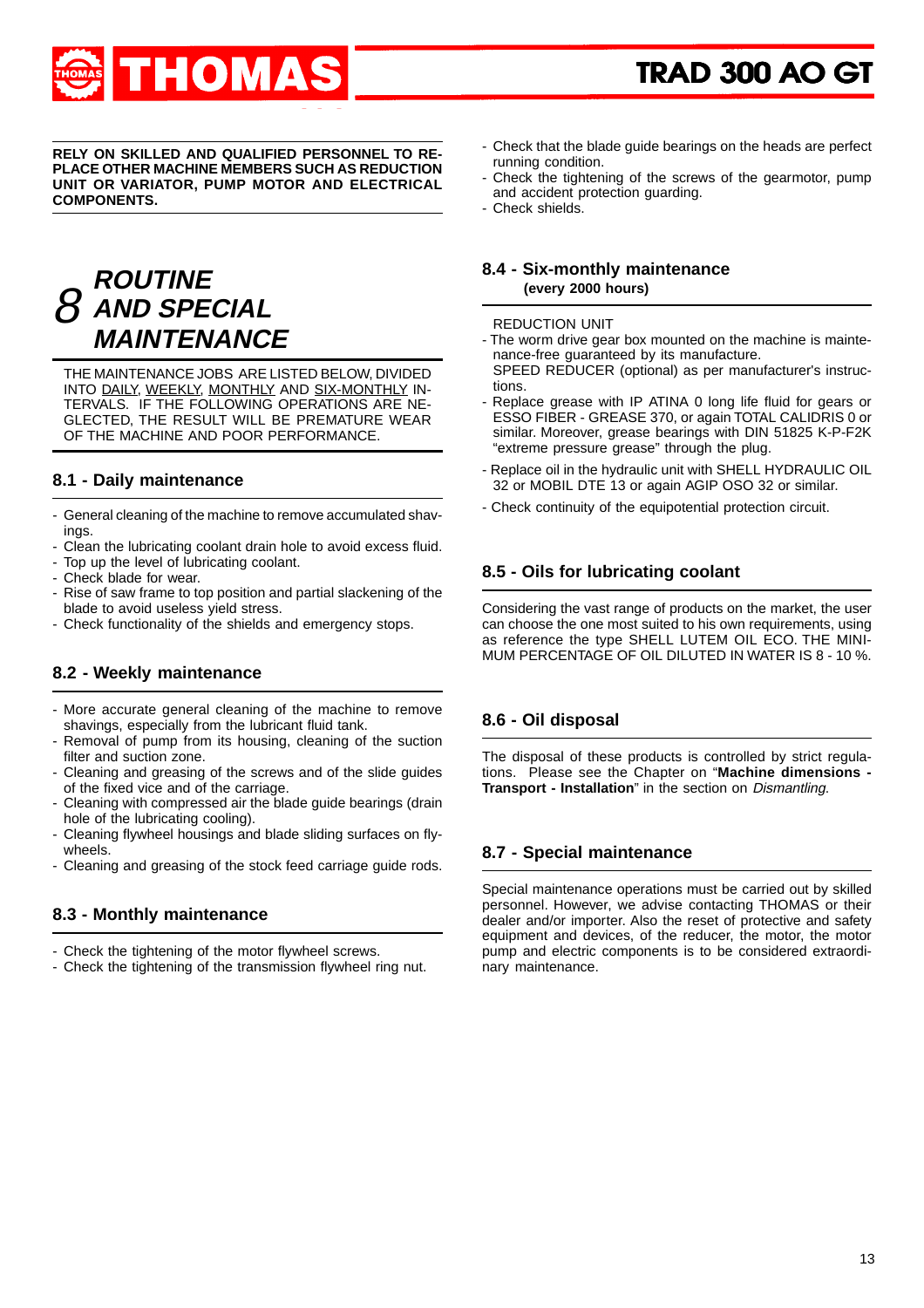# **HOMAS**

### **MATERIAL CLASSIFICATION AND CHOICE OF TOOL** 9

Since the aim is to obtain excellent cutting quality, the various parameters such as **hardness of the material, shape and thickness, transverse cutting section** of the part to be cut, **selection of the type of cutting blade, cutting speed** and **control of saw frame lowering**.These specifications must therefore be harmoniously combined in a single operating condition according to practical considerations and common sense, so as to achieve an optimum condition that does not require countless operations to prepare the machine when there are many variations in the job to be performed.The various problems that crop up from time to time will be solved more easily if the operator has a good knoledge of these specifications.

WE THEREFORE RECOMMEND YOU TO ALWAYS USE GENUINE SPARE BLADES THAT GUARANTEE SUPERIOR QUALITY AND PERFORMANCE.

#### **9.1 - Definition of materials**

The table at the foot of the page lists the characteristics of the materials to be cut, so as to choose the right tool to use.

#### **9.2 - Selecting blade**

First of all the pitch of the teeth must be chosen, in the other

words, the number of teeth per inch (25,4 mm) suitable for the material to be cut, according to these criteria:

- parts with a thin and/or variable section such as profiles, pipes and plate, need close toothing, so that the number of teeth used simultaneously in cutting is from 3 to 6;
- parts with large transverse sections and solid sections need widely spaced toothing to allow for the greater volume of the shavings and better tooth penetration;
- parts made of soft material or plastic (light alloys, mild bronze, teflon, wood, etc.) also require widely spaced toothing;
- pieces cut in bundles require combo tooth design.

#### **9.3 - Teeth pitch**

As already stated, this depends on the following factors:

- **hardness of the material**
- **dimensions of the section**
- **thickness of the wall**

| <b>BLADE TEETH SELECTION TABLE</b> |                                            |                                |  |  |
|------------------------------------|--------------------------------------------|--------------------------------|--|--|
| THICKNESS MM                       | <b>Z CONTINUOUS</b><br><b>TOOTH DESIGN</b> | Z COMBO<br><b>TOOTH DESIGN</b> |  |  |
| <b>TILL 1.5</b>                    | 14                                         | 10/14                          |  |  |
| FROM 1 TO 2                        | 8                                          | 8/12                           |  |  |
| FROM 2 TO 3                        | 6                                          | 6/10                           |  |  |
| FROM 3 TO 5                        | 6                                          | 5/8                            |  |  |
| FROM 4 TO 6                        | 6                                          | 4/6                            |  |  |
| MORE THAN 6                        |                                            | 4/6                            |  |  |
| - 5<br>s<br>$S = THICKNESS$        |                                            |                                |  |  |

| <b>TYPES OF STEEL</b>                                                                                                                                                                                                                  |                                                  |                                                   |                                          | <b>CHARACTERISTICS</b>                     |                                                        |                                  |                                           |                                                    |
|----------------------------------------------------------------------------------------------------------------------------------------------------------------------------------------------------------------------------------------|--------------------------------------------------|---------------------------------------------------|------------------------------------------|--------------------------------------------|--------------------------------------------------------|----------------------------------|-------------------------------------------|----------------------------------------------------|
| <b>USE</b>                                                                                                                                                                                                                             | <b>UNI</b>                                       | D<br><b>DIN</b>                                   | E<br>AF NOR                              | <b>GB</b><br><b>SB</b>                     | <b>USA</b><br>AISI-SAE                                 | Hardness<br><b>BRINELL</b><br>ΗB | Hardness<br><b>ROCKWELL</b><br><b>HRB</b> | $R=N/mm2$                                          |
| Construction<br>steels                                                                                                                                                                                                                 | Fe360<br>Fe430<br>Fe510                          | <b>St37</b><br><b>St44</b><br><b>St52</b>         | E24<br>E28<br>E36                        | ----<br>43<br>50                           | ----<br>----<br>----                                   | 116<br>148<br>180                | 67<br>80<br>88                            | $360 \div 480$<br>$430 \div 560$<br>$510 \div 660$ |
| Carbon<br>steels                                                                                                                                                                                                                       | C <sub>20</sub><br>C40<br>C <sub>50</sub><br>C60 | CK20<br><b>CK40</b><br><b>CK50</b><br><b>CK60</b> | <b>XC20</b><br>XC42H1<br><b>XC55</b>     | 060 A 20<br>060 A 40<br>----<br>060 A 62   | 1020<br>1040<br>1050<br>1060                           | 198<br>198<br>202<br>202         | 93<br>93<br>94<br>94                      | 540÷690<br>700÷840<br>760÷900<br>830÷980           |
| Spring<br>steels                                                                                                                                                                                                                       | 50CrV4<br>60SiCr8                                | 50CrV4<br>60SiCr7                                 | 50CV4<br>----                            | 735 A 50<br>----                           | 6150<br>9262                                           | 207<br>224                       | 95<br>98                                  | 1140÷1330<br>1220÷1400                             |
| Alloyed steels for<br>hardening and<br>tempering and for<br>nitriding                                                                                                                                                                  | 35CrMo4<br>39NiCrMo4<br>41CrAIMo7                | 34CrMo4<br>36CrNiMo4<br>41CrAIMo7                 | 35CD4<br>39NCD4<br>40CADG12              | 708 A 37<br>----<br>905 M 39               | 4135<br>9840<br>$---$                                  | 220<br>228<br>232                | 98<br>99<br>100                           | 780÷930<br>880÷1080<br>$930 \div 1130$             |
| Alloyed<br>casehardening<br>steels                                                                                                                                                                                                     | 18NiCrMo7<br>20NiCrMo2                           | ----<br>21NiCrMo2                                 | 20NCD7<br>20NCD <sub>2</sub>             | En 325<br>805 H 20                         | 4320<br>4315                                           | 232<br>224                       | 100<br>98                                 | 760÷1030<br>690÷980                                |
| Alloyed for<br>bearings                                                                                                                                                                                                                | 100Cr6                                           | 100Cr6                                            | 100C6                                    | 534 A 99                                   | 52100                                                  | 207                              | 95                                        | 690÷980                                            |
| <b>Tool</b> steel                                                                                                                                                                                                                      | 52NiCrMoKU<br>C100KU<br>X210Cr13KU<br>58SiMo8KU  | 56NiCrMoV7C100K<br>C100W1<br>X210Cr12<br>----     | ----<br>----<br>Z200C12<br><b>Y60SC7</b> | ----<br>BS <sub>1</sub><br>BD2-BD3<br>---- | $S-1$<br>$D6-D3$<br>S <sub>5</sub>                     | 244<br>212<br>252<br>244         | 102<br>96<br>103<br>102                   | $800 \div 1030$<br>710÷980<br>820÷1060<br>800÷1030 |
| X12Cr13<br>4001<br>410<br><b>Stainless</b><br>304 C 12<br>4301<br>Z5CN18.09<br>304<br><b>X5CrNi1810</b><br>X8CrNi1910<br>steels<br>----<br>----<br>----<br>4401<br>316 S 16<br>316<br>X8CrNiMo1713<br>Z6CDN17.12                       |                                                  |                                                   | 202<br>202<br>202<br>202                 | 94<br>94<br>94<br>94                       | 670÷885<br>$590 \div 685$<br>$540 \div 685$<br>490÷685 |                                  |                                           |                                                    |
| Aluminium copper alloy G-CuAl11Fe4Ni4 UNI 5275<br>Copper alloys<br>Special manganese/silicon brass G-CuZn36Si1Pb1 UNI5038<br>Special brass<br>Manganese bronze SAE43 - SAE430<br><b>Bronze</b><br>Phosphor bronze G-CuSn12 UNI 7013/2a |                                                  |                                                   | 220<br>140<br>120<br>100                 | 98<br>77<br>69<br>56,5                     | 620÷685<br>$375 \div 440$<br>$320 \div 410$<br>265÷314 |                                  |                                           |                                                    |
| G25<br>Gray pig iron<br>Spheroidal graphite cast iron GS600<br>Cast iron<br>Malleable cast iron<br>W40-05                                                                                                                              |                                                  |                                                   | 212<br>232<br>222                        | 96<br>100<br>98                            | 245<br>600<br>420                                      |                                  |                                           |                                                    |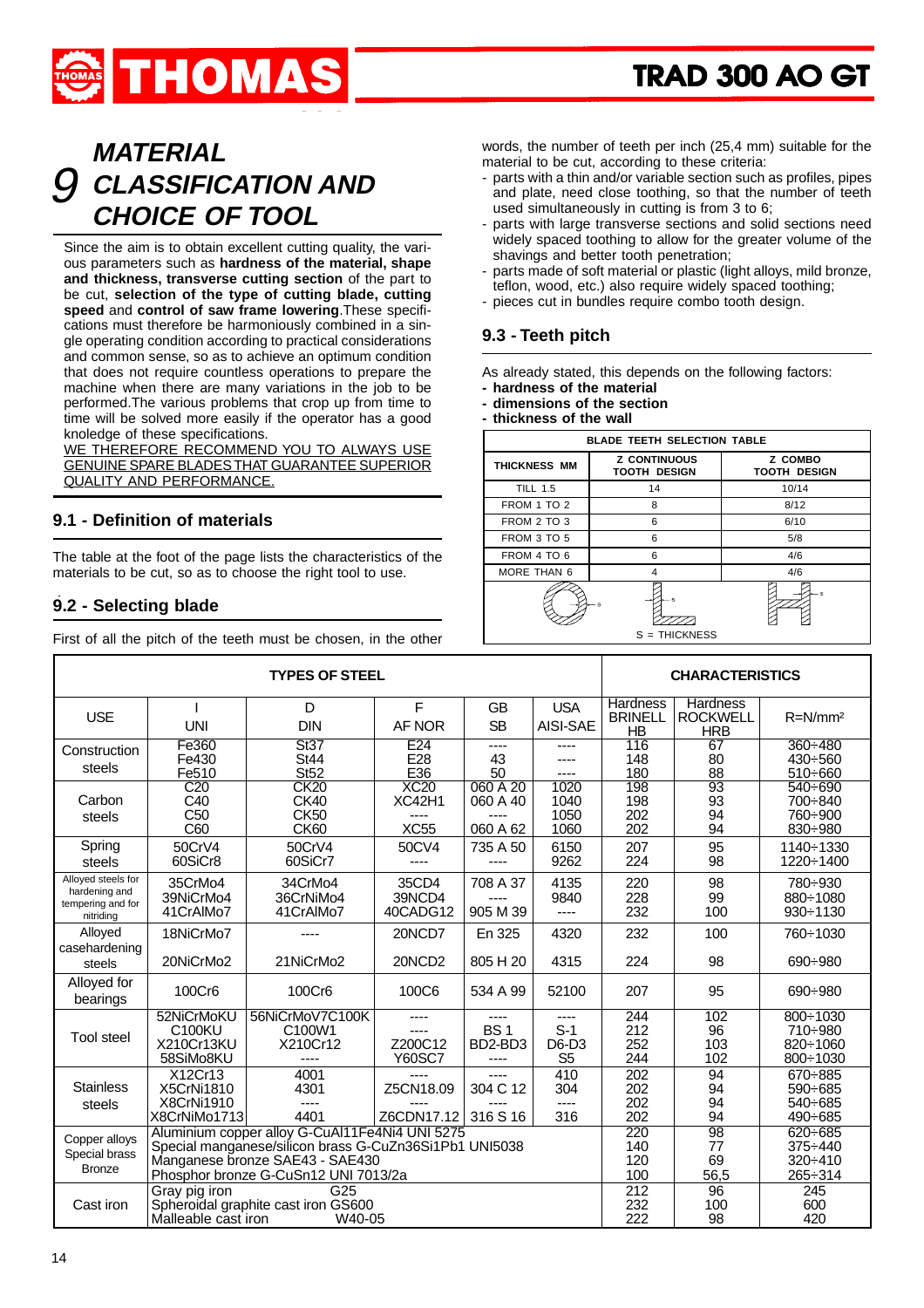![](_page_14_Picture_0.jpeg)

| SOLID Ø OR L MM | <b>Z CONTINUOUS</b><br><b>TOOTH DESIGN</b> | <b>Z COMBO</b><br><b>TOOTH DESIGN</b> |
|-----------------|--------------------------------------------|---------------------------------------|
| <b>TILL 30</b>  | 8                                          | 5/8                                   |
| FROM 30 TO 60   | 6                                          | 4/6                                   |
| FROM 40 TO 80   |                                            | 4/6                                   |
| MORE THAN 90    | 3                                          | 3/4                                   |
|                 | $\varnothing$ = DIAMETER<br>$L = WIDTH$    |                                       |

#### **9.4 - Cutting and advance speed**

The cutting speed (m/min) and the advance speed (cm<sup>2</sup>/min = area travelled by the blade during removal of chip) are limited by the development of heat close to the tips of the teeth.

- The cutting speed is subordinate to the resistance of the material  $(R = N/mm<sup>2</sup>)$ , to its hardness (HRC) and to the dimensions of the widest section.
- Too high an advance speed (= lowering of the saw frame) tends to cause the blade to deviate from the ideal cutting path, producing non rectilinear cuts on both the vertical and the horizontal plane.

The best combination of these two parameters can be seen directly examining the chips.

Long spiral-shaped chips indicate ideal cutting.

![](_page_14_Picture_9.jpeg)

Very fine or pulverized chips indicate lack of feed and/or cutting pressure.

![](_page_14_Picture_11.jpeg)

Thick and/or blue chips indicate overload of the blade.

#### **9.5 - Blade running-in**

**When cutting for the first time, it is good practice to run in the tool making a series of cuts at a low advance speed** (= 30-35 cm2 /min on material of average dimensions with respect to the cutting capacity and solid section of normal steel with R = 410-510 N/mm<sup>2</sup>), **generously spraying the cutting area with lubricating coolant.**

#### **9.6 - Blade structure**

Bi-metal blades are the most commonly used. They consist in a silicon-steel blade backing with electron beam or laser welded high speed steel (HHS) cutting edge. The type of stocks are classified in M2, M42, M51 and differ from each other because of their major hardness due to the increasing percentage of Cobalt (Co) and molybdenum (Mo) contained in the metal alloy.

#### **9.7 - Blade type**

They differ essentially in their constructive characteristics, such as:

- **shape** and cutting **angle** of tooth
- **pitch** - **set**

### **Shape and angle of tooth**

**REGULAR TOOTH**: 0° rake and constant pitch.

![](_page_14_Picture_24.jpeg)

Most common form for transversal or inclined cutting of solid small and average cross-sections or pipes, in laminated mild steel and grey iron or general metal.

**POSITIVE RAKE TOOTH**: 9° - 10° positive rake and constant pitch.

![](_page_14_Picture_27.jpeg)

Particular use for crosswise or inclined cuts in solid sections or large pipes, but above all harder materials (highly alloyed and stainless steels, special bronze and forge pig).

**COMBO TOOTH**: pitch varies between teeth and consequently varying teeth size and varying gullet depths. Pitch varies between teeth which ensures a smoother, quieter cut and longer blade life owing to the lack of vibration.

![](_page_14_Figure_30.jpeg)

Another advantage offered in the use of this type of blade in the fact that with an only blade it is possible to cut a wide range of different materials in size and type.

**COMBO TOOTH**: 9° - 10° positive rake.

![](_page_14_Figure_33.jpeg)

This type of blade is the most suitable for the cutting of section bars and large and thick pipes as well as for the cutting of solid bars at maximum machine capacity. Available pitches: 3-4/4-6.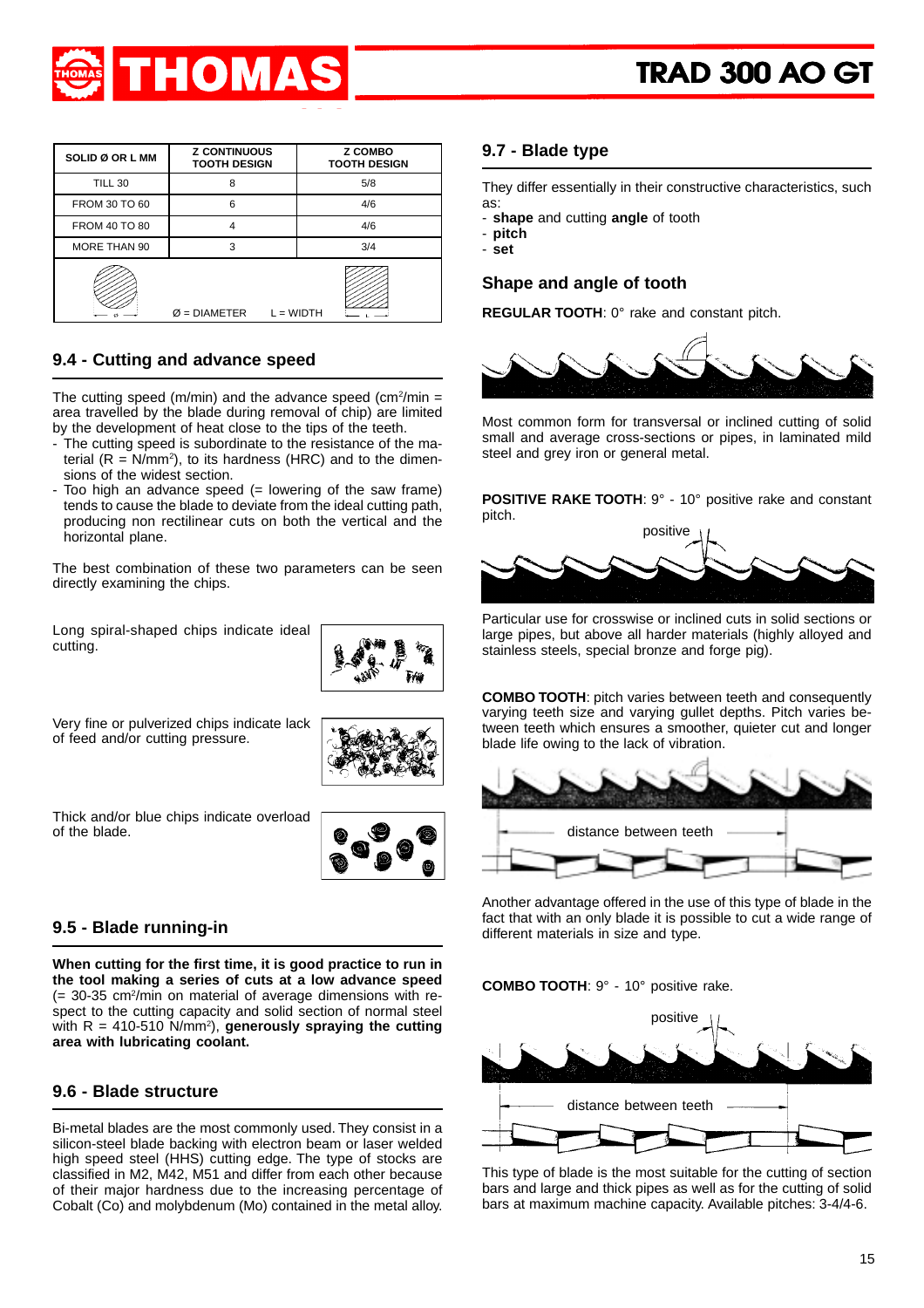![](_page_15_Picture_0.jpeg)

#### **Set**

Saw teeth bent out of the plane of the saw body, resulting in a wide cut in the workpiece.

![](_page_15_Figure_4.jpeg)

**REGULAR OR RAKER SET**: Cutting teeth right and left, alternated by a straight tooth.

![](_page_15_Figure_6.jpeg)

Of general use for materials with dimensions superior to 5 mm. Used for the cutting of steel, castings and hard nonferrous materials.

**WAVY SET**: Set in smooth waves.

![](_page_15_Figure_9.jpeg)

This set is associated with very fine teeth and it is mainly used for the cutting of pipes and thin section bars (from 1 to 3 mm).

**ALTERNATE SET (IN GROUPS)**: Groups of cutting teeth right and left, alternated by a straight tooth.

![](_page_15_Figure_12.jpeg)

This set is associated with very fine teeth and it is used for extremely thin materials (less than 1 mm).

**ALTERNATE SET (INDIVIDUAL TEETH):** Cutting teeth right and left.

![](_page_15_Picture_15.jpeg)

This set is used for the cutting of nonferrous soft materials, plastics and wood.

#### **9.7.1 - RECOMMENDED CUTTING PARAMETERS**

| <b>STEEL</b>                   | <b>CUTTING SPEED</b> | <b>LUBRICATION</b>      | <b>REMOVAL cm<sup>2</sup>/min</b> |
|--------------------------------|----------------------|-------------------------|-----------------------------------|
| <b>CONSTRUCTION</b>            | 60/80                | <b>EMULSIFIABLE OIL</b> | 40/60                             |
| <b>CEMENTATION</b>             | 40/50                | <b>EMULSIFIABLE OIL</b> | 20/40                             |
|                                |                      |                         |                                   |
| <b>CARBON STEEL</b>            | 40/60                | <b>EMULSIFIABLE OIL</b> | 40/60                             |
| <b>HARDENING AND TEMPERING</b> | 40/50                | <b>EMULSIFIABLE OIL</b> | 30/50                             |
| <b>BEARINGS</b>                | 40/60                | <b>EMULSIFIABLE OIL</b> | 15/30                             |
| <b>SPRINGS</b>                 | 40/60                | <b>EMULSIFIABLE OIL</b> | 10/30                             |
|                                |                      |                         |                                   |
| <b>FOR TOOLS</b>               | 30/40                | <b>EMULSIFIABLE OIL</b> | 6/20                              |
| <b>FOR VALVES</b>              | 35/50                | <b>EMULSIFIABLE OIL</b> | 20/30                             |
|                                |                      |                         |                                   |
| <b>STAINLESS STEEL</b>         | 30/40                | <b>EMULSIFIABLE OIL</b> | 6/20                              |
| SPHEROIDAL GRAPHITE            | 20/40                | <b>EMULSIFIABLE OIL</b> | 6/30                              |
| <b>CAST IRON</b>               | 40/60                | <b>EMULSIFIABLE OIL</b> | 30/60                             |
|                                |                      |                         |                                   |
| <b>ALUMINIUM</b>               | 80/600               | <b>KEROSENE</b>         | 60/450                            |
| <b>BRONZE</b>                  | 70/120               | <b>EMULSIFIABLE OIL</b> | 40/70                             |
| <b>HARD BRONZE</b>             | 30/60                | <b>EMULSIFIABLE OIL</b> | 6/20                              |
| <b>BRASS</b>                   | 70/350               | <b>EMULSIFIABLE OIL</b> | 25/80                             |
| <b>COPPER</b>                  | 50/720               | <b>EMULSIFIABLE OIL</b> |                                   |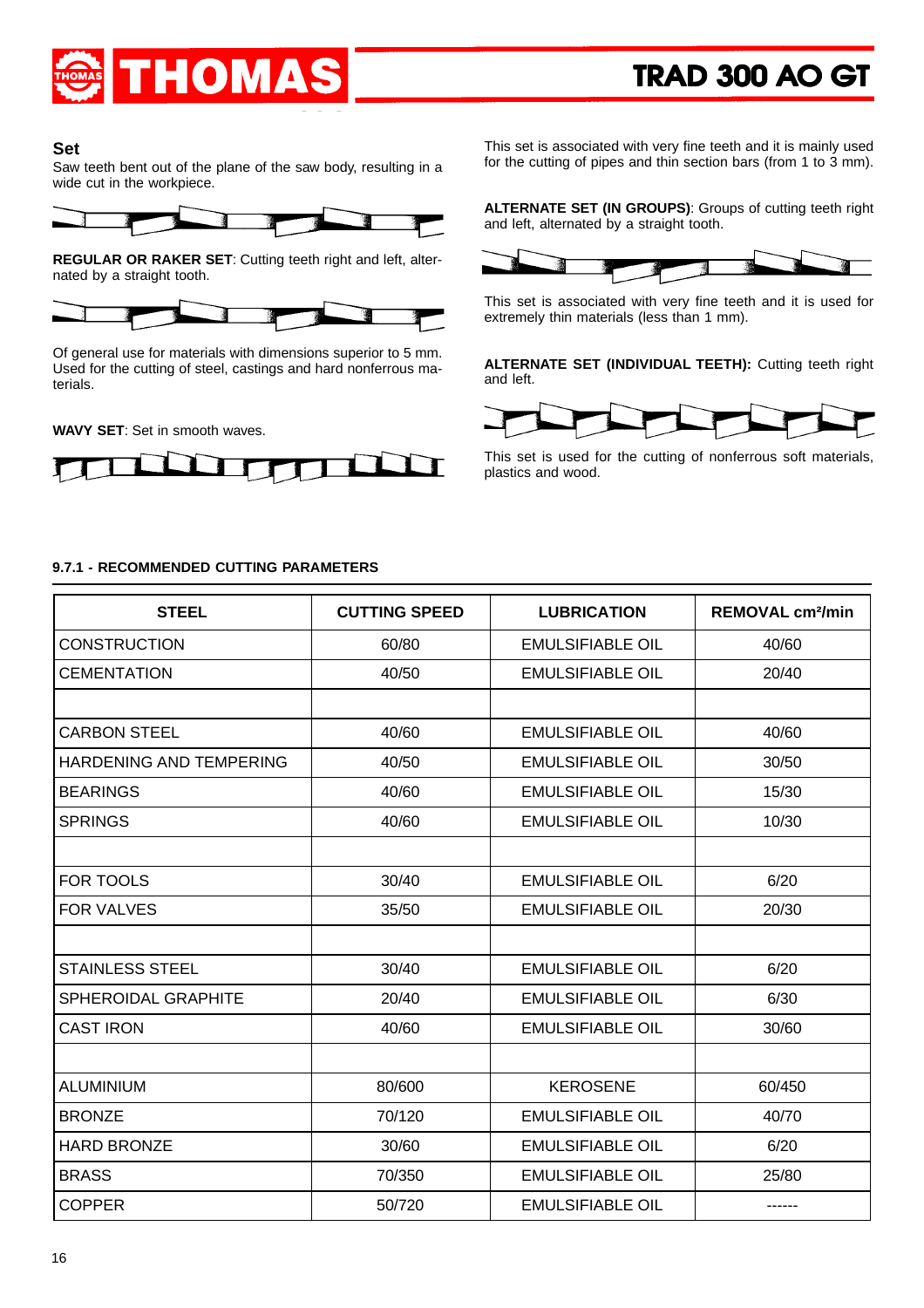# 10 MACHINE COMPONENTS

THOMAS

### 10.1 - List of spare parts

| <b>REFERENCE N°</b>     | <b>DESCRIPTION</b> | <b>REFERENCE N°</b> | <b>DESCRIPTION</b>              |
|-------------------------|--------------------|---------------------|---------------------------------|
| <b>BEDPLATE UNIT</b>    |                    |                     |                                 |
| 1                       |                    |                     |                                 |
| $\overline{\mathbf{c}}$ |                    |                     |                                 |
| 3                       |                    |                     |                                 |
| 4                       |                    |                     |                                 |
| 5                       |                    |                     |                                 |
| 6                       |                    |                     |                                 |
| $\overline{7}$          |                    |                     |                                 |
| 8                       |                    |                     |                                 |
| 9                       |                    |                     |                                 |
| 10                      |                    |                     |                                 |
| 11                      |                    |                     |                                 |
| 12                      |                    |                     |                                 |
| 13                      |                    |                     |                                 |
| 14                      |                    |                     |                                 |
| 15                      |                    |                     |                                 |
| 16                      |                    |                     |                                 |
| 17                      |                    |                     |                                 |
| 18                      |                    |                     |                                 |
| 19                      |                    |                     |                                 |
| 20                      |                    |                     |                                 |
| 21                      |                    |                     |                                 |
| 22                      |                    |                     |                                 |
| 23                      |                    |                     |                                 |
| 24                      |                    |                     |                                 |
| 25                      |                    |                     |                                 |
| 26                      |                    |                     |                                 |
| 27                      |                    |                     | 106  Saw frame cover            |
| 28                      |                    |                     |                                 |
| 29                      |                    |                     |                                 |
| 30                      |                    |                     |                                 |
| 31                      |                    |                     | 110  Blade guide adjustable rod |
| 32                      |                    |                     |                                 |
|                         |                    |                     |                                 |
| 34                      |                    |                     |                                 |
|                         |                    |                     |                                 |
|                         |                    |                     |                                 |
|                         |                    |                     |                                 |
|                         |                    |                     |                                 |
|                         |                    |                     |                                 |
| <b>SAW FRAME UNIT</b>   |                    |                     |                                 |
| 70                      |                    |                     |                                 |
| 71                      |                    |                     |                                 |
|                         |                    |                     |                                 |

123 ................................... Bearing 626 2RS

| .  |  |
|----|--|
| 76 |  |
| 77 |  |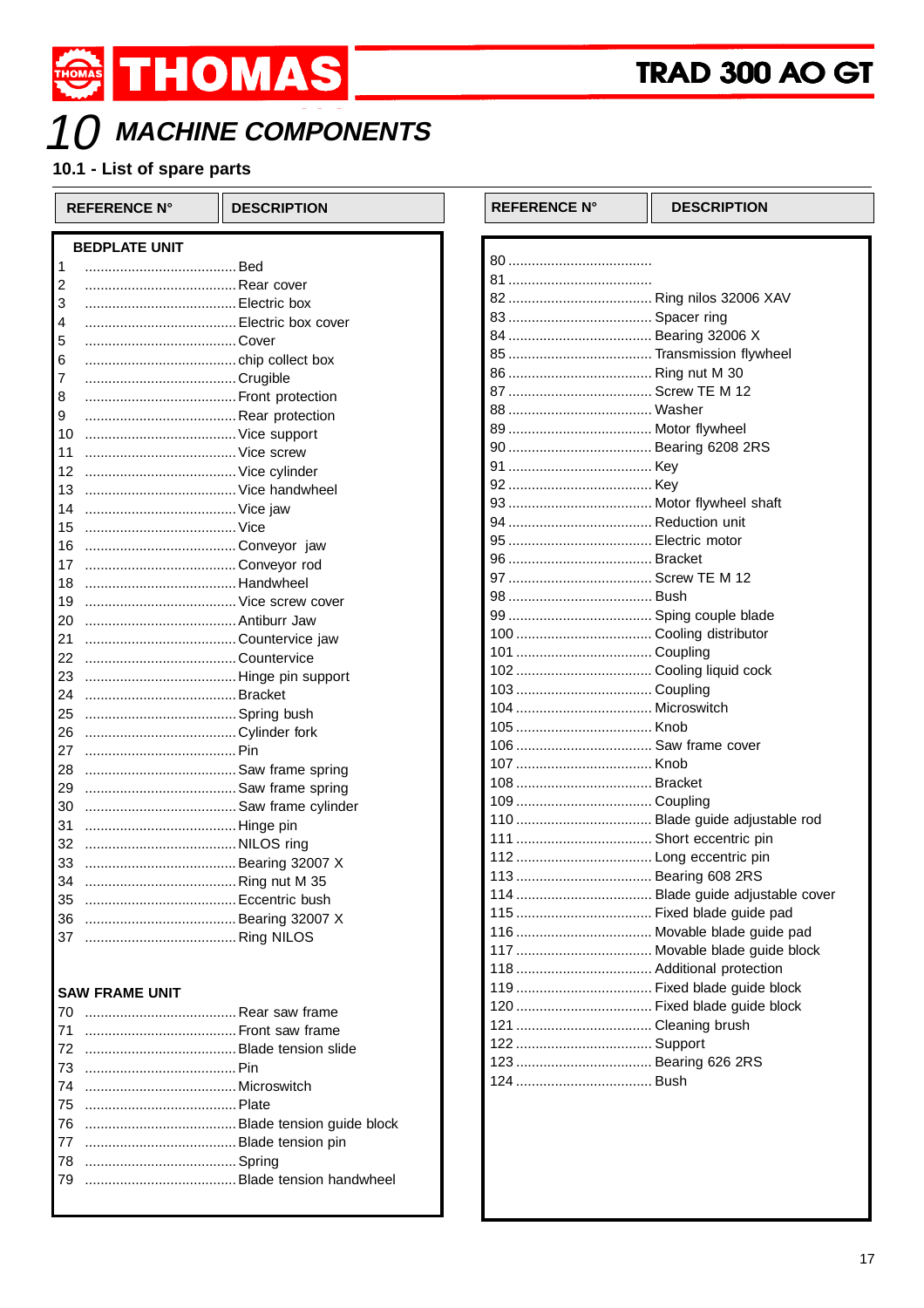![](_page_17_Picture_0.jpeg)

| REFERENCE N° DESCRIPTION |  |
|--------------------------|--|
| <b>FEEDING SYSTEM</b>    |  |
|                          |  |
|                          |  |
|                          |  |
|                          |  |
|                          |  |
|                          |  |
|                          |  |
|                          |  |
|                          |  |
|                          |  |
|                          |  |
|                          |  |
|                          |  |
|                          |  |
|                          |  |
|                          |  |
|                          |  |
|                          |  |
| 217  Bearing 6200 2RS    |  |
|                          |  |
| 219 Scraper ring 40/50/4 |  |
|                          |  |
|                          |  |
|                          |  |
|                          |  |
|                          |  |
|                          |  |
|                          |  |
|                          |  |
|                          |  |
|                          |  |
|                          |  |
|                          |  |
|                          |  |
|                          |  |
|                          |  |
|                          |  |
|                          |  |
|                          |  |
|                          |  |
|                          |  |
|                          |  |
|                          |  |
|                          |  |
|                          |  |
|                          |  |
|                          |  |
|                          |  |
|                          |  |
|                          |  |
|                          |  |
|                          |  |
|                          |  |
|                          |  |
|                          |  |

| <b>REFERENCE N°</b> | <b>DESCRIPTION</b> |
|---------------------|--------------------|
|                     |                    |
|                     |                    |
|                     |                    |
|                     |                    |
|                     |                    |
|                     |                    |
|                     |                    |
|                     |                    |
|                     |                    |
|                     |                    |
|                     |                    |
|                     |                    |
|                     |                    |
|                     |                    |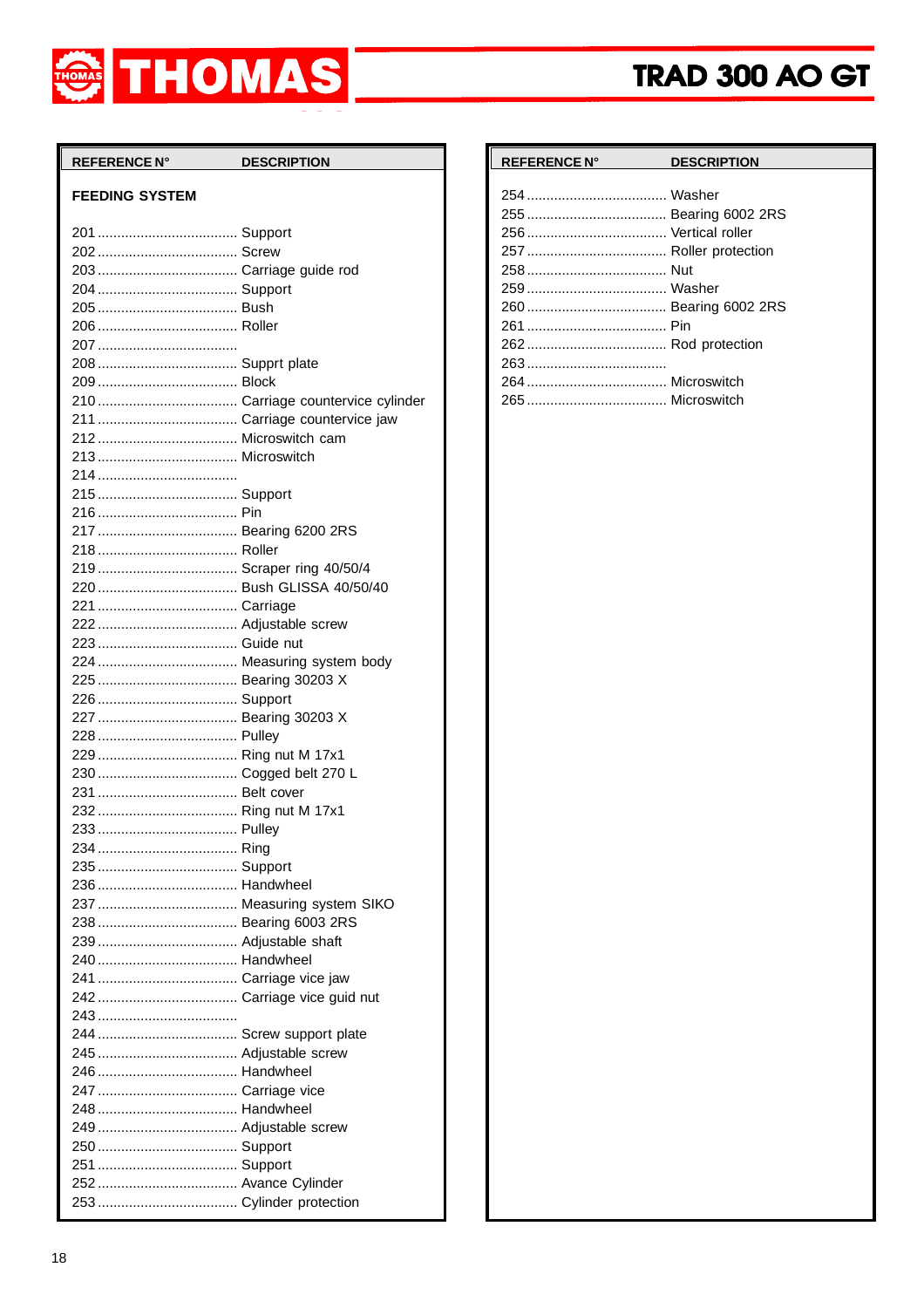![](_page_18_Picture_0.jpeg)

![](_page_18_Picture_2.jpeg)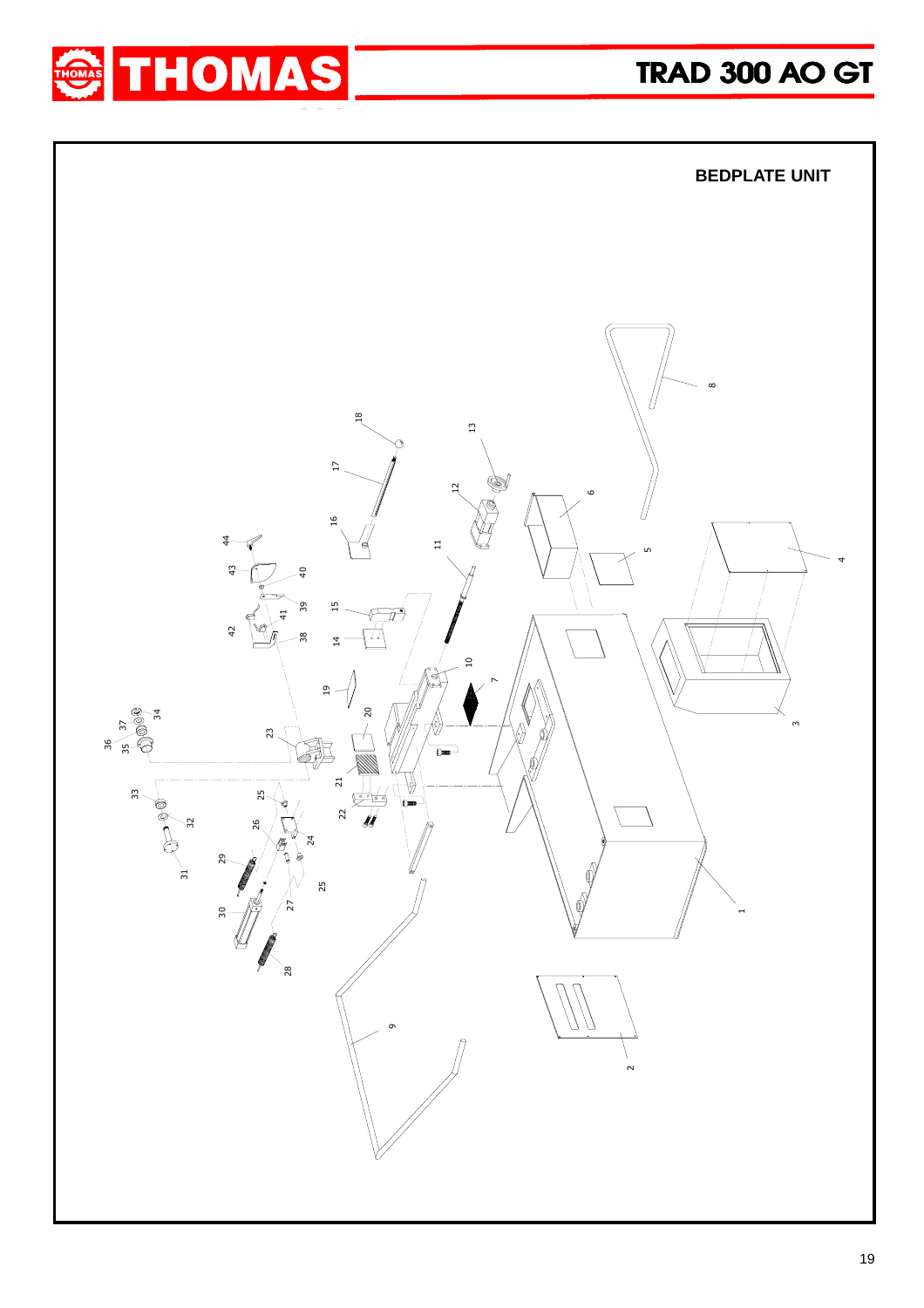![](_page_19_Picture_0.jpeg)

![](_page_19_Picture_2.jpeg)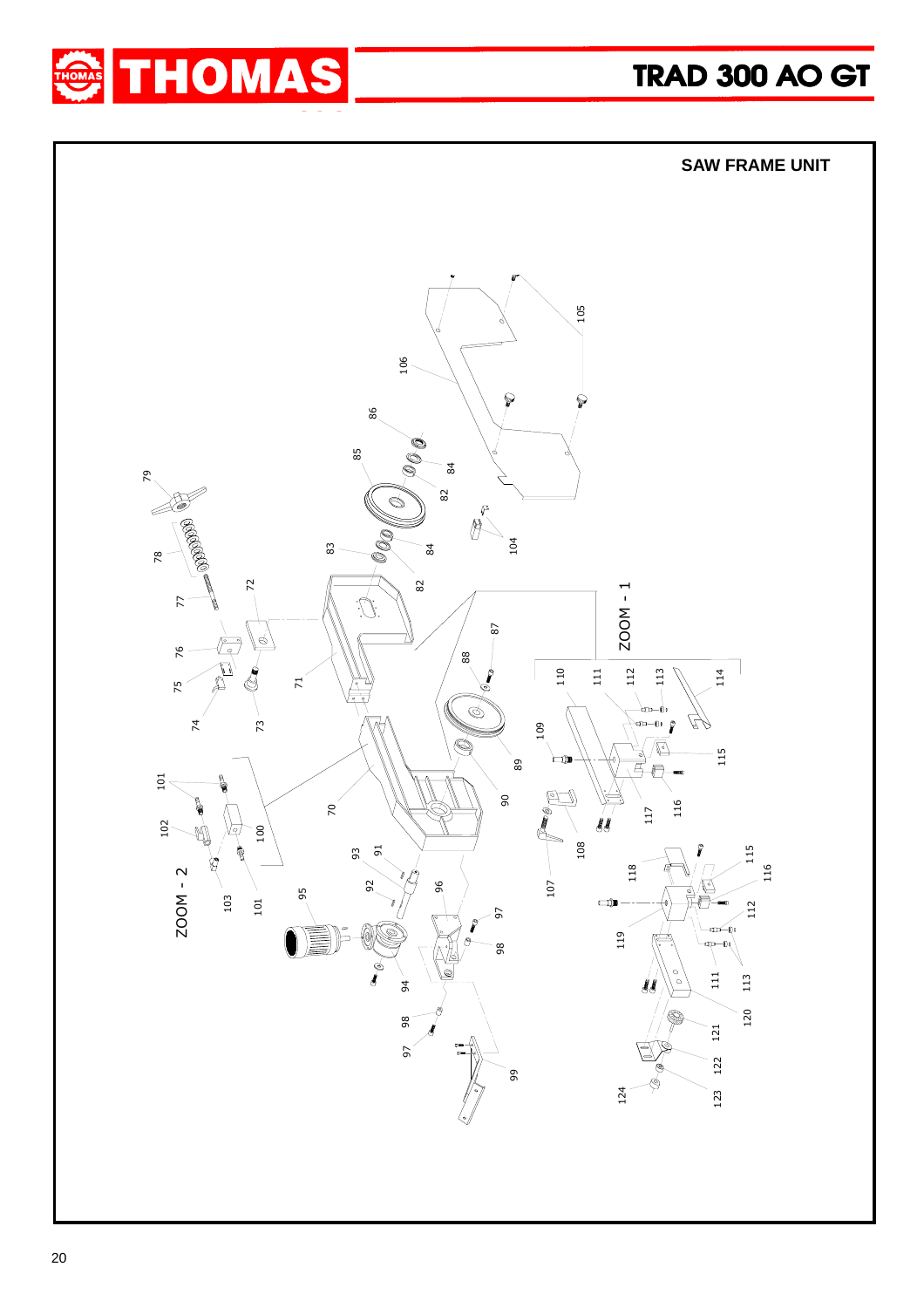![](_page_20_Picture_0.jpeg)

![](_page_20_Figure_2.jpeg)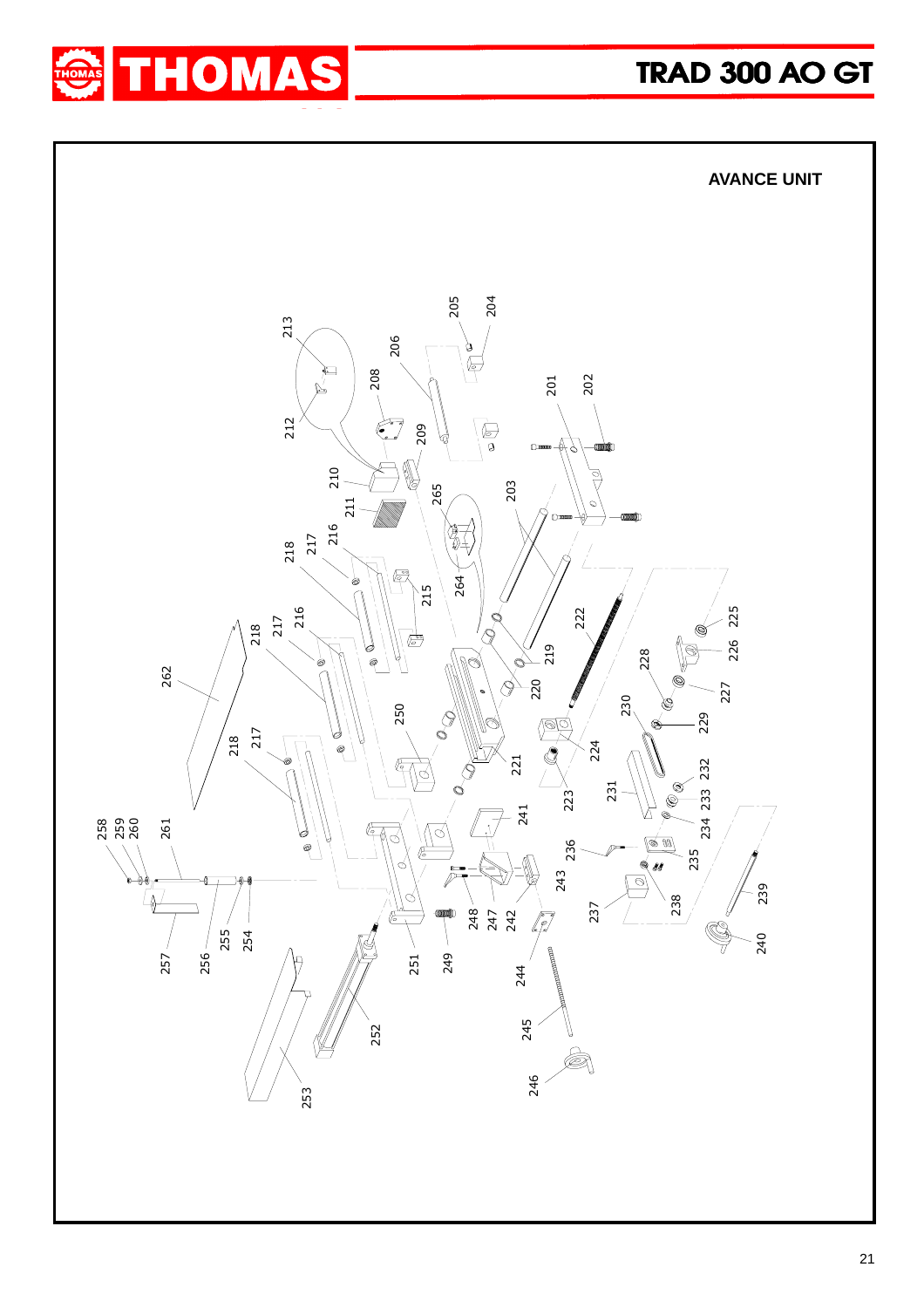![](_page_21_Picture_0.jpeg)

#### **ELECTRIC WIRING**

| 451 | Fuse holder cartridge |
|-----|-----------------------|
| 452 | Fuse holder cartridge |
| 453 | Fuse holder cartridge |
| 454 | Fuse holder cartridge |
| 455 | Fuse holder cartridge |
| 456 | Transformer TC1       |
| 457 | Remote switch KM      |
| 458 | Remote switch KM      |
| 459 | Thermal relay FR1     |
| 460 | Thermal relay FR2     |
| 461 | Remote switch KM      |

![](_page_21_Figure_4.jpeg)

**459 460**

#### **CONTROL PANEL**

Electronic instrument (controller)

- Sped switch
- Saw frame lowering regulator
- Main switch
- Line push button
- Emergency push-button

## **404** 1 / 1 2  $\sigma$ **Collaction** m m **Ck**  $\mathbf{1}$ K **408**

#### **HYDRAULIC UNIT**

- Main manometer
- Electric motor

![](_page_21_Picture_17.jpeg)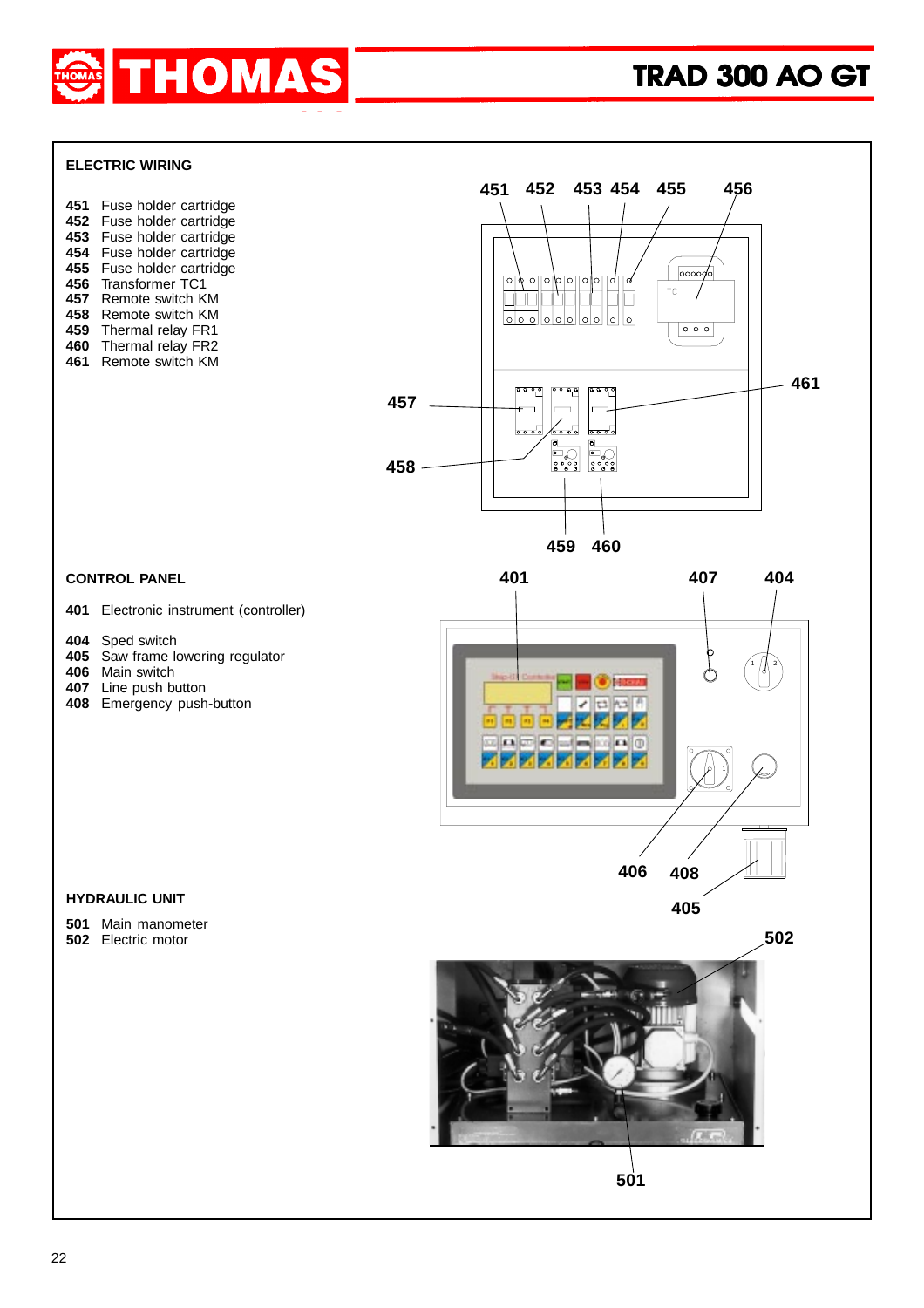![](_page_22_Picture_0.jpeg)

11 **WIRING DIAGRAMS 11.1 - Three-phase electric diagram**

![](_page_22_Figure_3.jpeg)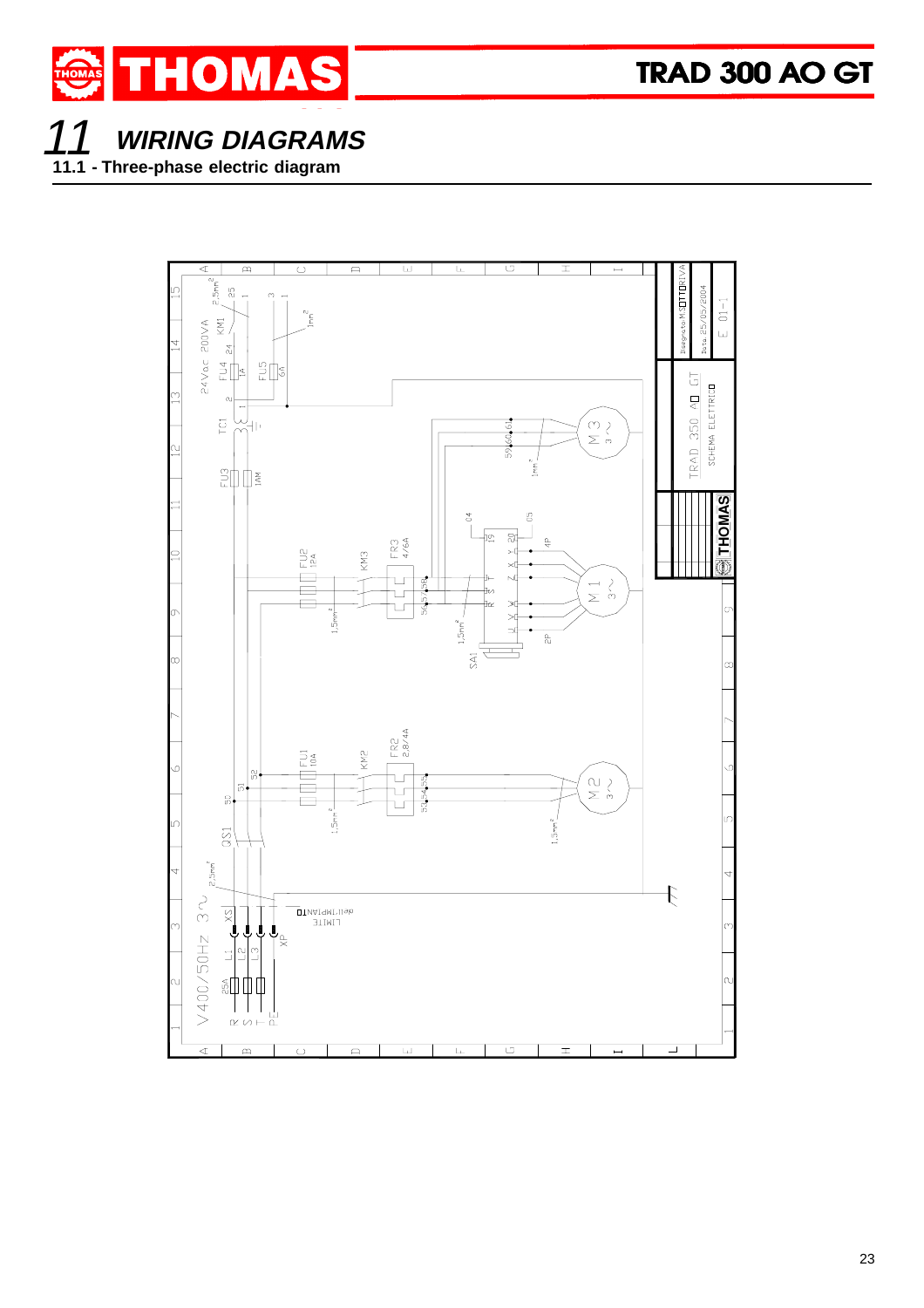![](_page_23_Picture_1.jpeg)

|                 | $\lhd$                        | $\mathbf{\underline{\underline{\alpha}}}$ | $\cup$ | $\qquad \qquad \Box$ | ш | L. | $\overline{u}$ | I                                                                                                                                                                                                                                                                                                                                                                                                                                                                                                                                                                                                              | $\longmapsto$       |                        |                                    |                |
|-----------------|-------------------------------|-------------------------------------------|--------|----------------------|---|----|----------------|----------------------------------------------------------------------------------------------------------------------------------------------------------------------------------------------------------------------------------------------------------------------------------------------------------------------------------------------------------------------------------------------------------------------------------------------------------------------------------------------------------------------------------------------------------------------------------------------------------------|---------------------|------------------------|------------------------------------|----------------|
| $\overline{15}$ |                               |                                           |        |                      |   |    |                |                                                                                                                                                                                                                                                                                                                                                                                                                                                                                                                                                                                                                |                     | Disegnato: M.SOTTORIVA | Data.: 25/05/2004                  | $01 - 2$       |
| $\overline{14}$ |                               |                                           |        |                      |   |    |                | $\begin{picture}(180,10) \put(0,0){\line(1,0){15}} \put(10,0){\line(1,0){15}} \put(10,0){\line(1,0){15}} \put(10,0){\line(1,0){15}} \put(10,0){\line(1,0){15}} \put(10,0){\line(1,0){15}} \put(10,0){\line(1,0){15}} \put(10,0){\line(1,0){15}} \put(10,0){\line(1,0){15}} \put(10,0){\line(1,0){15}} \put(10,0){\line(1,0){15}} \put(10,0){\line($                                                                                                                                                                                                                                                            |                     |                        |                                    | LJ.            |
| ഇ               |                               |                                           |        |                      |   |    |                |                                                                                                                                                                                                                                                                                                                                                                                                                                                                                                                                                                                                                |                     |                        |                                    |                |
| $\overline{a}$  |                               |                                           |        |                      |   |    |                | $\begin{picture}(180,170) \put(0,0){\line(1,0){150}} \put(10,0){\line(1,0){150}} \put(10,0){\line(1,0){150}} \put(10,0){\line(1,0){150}} \put(10,0){\line(1,0){150}} \put(10,0){\line(1,0){150}} \put(10,0){\line(1,0){150}} \put(10,0){\line(1,0){150}} \put(10,0){\line(1,0){150}} \put(10,0){\line(1,0){150}} \put(10,0){\line(1,0){150$                                                                                                                                                                                                                                                                    |                     |                        | TRAD 350 AD GT<br>SCHEMA ELETTRICO |                |
|                 |                               |                                           |        |                      |   |    |                | $\begin{picture}(130,10) \put(0,0){\line(1,0){155}} \put(150,10){\line(1,0){155}} \put(150,10){\line(1,0){155}} \put(150,10){\line(1,0){155}} \put(150,10){\line(1,0){155}} \put(150,10){\line(1,0){155}} \put(150,10){\line(1,0){155}} \put(150,10){\line(1,0){155}} \put(150,10){\line(1,0){155}} \put(150,10){\line(1,0){155}} \$                                                                                                                                                                                                                                                                           |                     |                        |                                    |                |
|                 |                               |                                           |        |                      |   |    |                |                                                                                                                                                                                                                                                                                                                                                                                                                                                                                                                                                                                                                |                     |                        |                                    | <b>SINONES</b> |
| $\Xi$           |                               |                                           |        |                      |   |    |                | $\begin{picture}(180,170) \put(0,0){\line(1,0){150}} \put(10,0){\line(1,0){150}} \put(10,0){\line(1,0){150}} \put(10,0){\line(1,0){150}} \put(10,0){\line(1,0){150}} \put(10,0){\line(1,0){150}} \put(10,0){\line(1,0){150}} \put(10,0){\line(1,0){150}} \put(10,0){\line(1,0){150}} \put(10,0){\line(1,0){150}} \put(10,0){\line(1,0){150$                                                                                                                                                                                                                                                                    |                     |                        |                                    |                |
| <sub>መ</sub>    |                               |                                           |        |                      |   |    |                | $\begin{array}{c}\n\begin{array}{ccc}\n\searrow & & \searrow & \\ \searrow & & \searrow & \\ \searrow & & \searrow & \\ \searrow & & \searrow & \\ \searrow & & \searrow & \\ \searrow & & \searrow & \\ \searrow & & \searrow & \\ \searrow & & \searrow & \\ \searrow & & \searrow & \\ \searrow & & \searrow & \\ \searrow & & \searrow & \\ \searrow & & \searrow & \\ \searrow & & \searrow & \\ \searrow & & \searrow & \\ \searrow & & \searrow & \\ \searrow & & \searrow & \\ \searrow & & \searrow & \\ \searrow & & \searrow & \\ \searrow & & \searrow & \\ \searrow & & \searrow & \\ \searrow &$ |                     |                        |                                    | $\sigma$       |
| $\infty$        |                               |                                           |        |                      |   |    |                | $\begin{array}{c}\n\stackrel{\text{S}}{=} \quad \stackrel{\text{S}}{=} \quad \stackrel{\text{S}}{=} \quad \stackrel{\text{S}}{=} \quad \stackrel{\text{S}}{=} \quad \stackrel{\text{S}}{=} \quad \stackrel{\text{S}}{=} \quad \stackrel{\text{S}}{=} \quad \stackrel{\text{S}}{=} \quad \stackrel{\text{S}}{=} \quad \stackrel{\text{S}}{=} \quad \stackrel{\text{S}}{=} \quad \stackrel{\text{S}}{=} \quad \stackrel{\text{S}}{=} \quad \stackrel{\text{S}}{=} \quad \stackrel{\text{S}}{=} \quad \stackrel{\text{S}}{=} \quad \stackrel{\text{S}}$                                                           |                     |                        |                                    | $\infty$       |
|                 |                               |                                           |        |                      |   |    |                |                                                                                                                                                                                                                                                                                                                                                                                                                                                                                                                                                                                                                |                     |                        |                                    |                |
| Q               |                               |                                           |        |                      |   |    | $-\frac{8}{5}$ | $rac{6}{\sqrt{3}}$                                                                                                                                                                                                                                                                                                                                                                                                                                                                                                                                                                                             |                     |                        |                                    | ∾              |
| ເທ              | in,                           |                                           |        |                      |   |    | $\frac{5}{2}$  | <b>KM2</b><br>$\infty$                                                                                                                                                                                                                                                                                                                                                                                                                                                                                                                                                                                         |                     |                        |                                    | ln             |
|                 | KM1                           |                                           |        |                      |   |    |                |                                                                                                                                                                                                                                                                                                                                                                                                                                                                                                                                                                                                                |                     |                        |                                    |                |
| 4               |                               |                                           |        |                      |   |    | $\sum$ KMI     | $\overline{\mathsf{K}}$<br>$\overline{r}$                                                                                                                                                                                                                                                                                                                                                                                                                                                                                                                                                                      |                     |                        |                                    | 4              |
| Μ               |                               |                                           |        |                      |   |    |                |                                                                                                                                                                                                                                                                                                                                                                                                                                                                                                                                                                                                                | $\frac{1}{\lambda}$ |                        |                                    | $\cup$         |
| 'n              | $\overline{a}$ $\overline{b}$ | $2.5$ mm $^2$                             |        |                      |   |    | $\sum_{s}$     |                                                                                                                                                                                                                                                                                                                                                                                                                                                                                                                                                                                                                |                     |                        |                                    | $\alpha$       |
|                 | ო                             |                                           |        |                      |   |    |                |                                                                                                                                                                                                                                                                                                                                                                                                                                                                                                                                                                                                                | $\mathbf{q}$        |                        |                                    |                |
|                 | Æ                             |                                           |        |                      |   |    |                | $\top$                                                                                                                                                                                                                                                                                                                                                                                                                                                                                                                                                                                                         |                     |                        |                                    |                |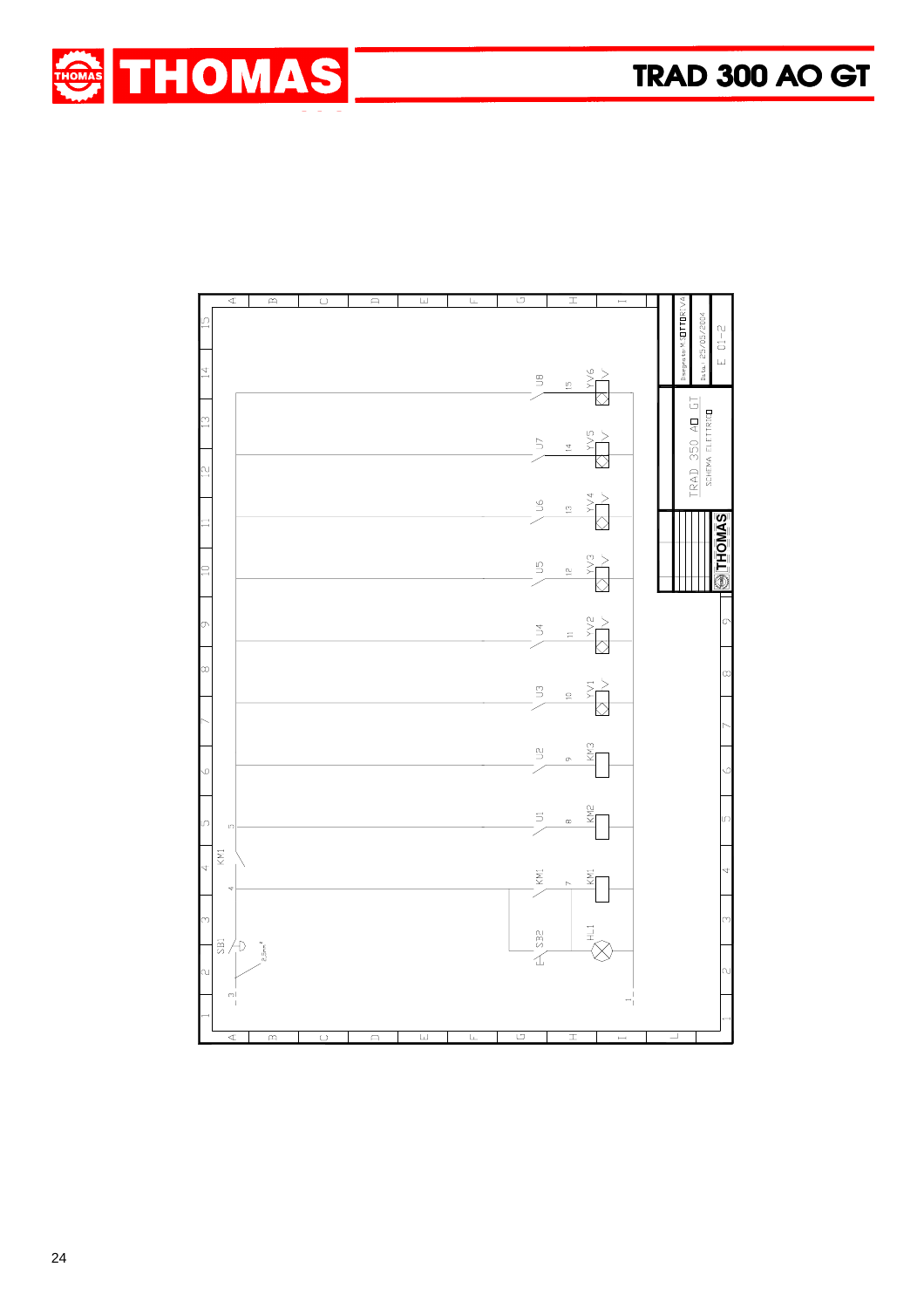![](_page_24_Picture_0.jpeg)

![](_page_24_Picture_1.jpeg)

|             | ⊄                | $\overline{\mathbf{c}}$ |                          | $\overline{\cup}$                                                                                    |                               | $\overline{\square}$          |                           | Ε                        |                       | L.                      | G | $\overline{1}$          | $\overline{\phantom{0}}$ |  |                          |                                    |                    |
|-------------|------------------|-------------------------|--------------------------|------------------------------------------------------------------------------------------------------|-------------------------------|-------------------------------|---------------------------|--------------------------|-----------------------|-------------------------|---|-------------------------|--------------------------|--|--------------------------|------------------------------------|--------------------|
| $\mathbb E$ |                  |                         |                          |                                                                                                      |                               |                               |                           |                          |                       |                         |   |                         |                          |  | Disegnato: M.SOTTORIVA   | Data.: 25/05/2004                  | $01 - 3$           |
| 4           |                  |                         |                          |                                                                                                      |                               |                               |                           |                          |                       |                         |   |                         |                          |  |                          |                                    | $\bar{\mathbf{u}}$ |
| ო           |                  |                         |                          |                                                                                                      |                               |                               |                           |                          |                       |                         |   |                         |                          |  |                          | TRAD 350 AD GT<br>SCHEMA ELETTRICO |                    |
| Ιú          |                  |                         |                          |                                                                                                      |                               |                               |                           |                          |                       |                         |   |                         |                          |  |                          |                                    |                    |
|             |                  |                         |                          |                                                                                                      |                               |                               |                           |                          |                       |                         |   |                         |                          |  |                          |                                    |                    |
| $\supseteq$ |                  |                         | U1/D1-08 CENTRALINA DLID | U2/02-07 MOTORE NASTRO+ACQUA                                                                         | U3/03-06 APERTURA MORSA FISSA | U4/04-05 APERTURA MORSA CARRO | U5/05-04 SALITA ARCD      | U6/06-03 DISCESA ARCO    | U7/07-02 CARRO AVANTI | U8/08-02 CARRO INDIETRO |   |                         |                          |  |                          |                                    | <b>ЭТНОМАЯ</b>     |
| lس          | USCITE           |                         |                          |                                                                                                      |                               |                               |                           |                          |                       |                         |   |                         |                          |  |                          |                                    | ው                  |
| $\infty$    |                  |                         |                          |                                                                                                      |                               |                               |                           |                          |                       |                         |   |                         |                          |  |                          |                                    | $\infty$           |
|             |                  |                         | = Termico centr.         |                                                                                                      |                               |                               |                           |                          |                       |                         |   |                         |                          |  |                          |                                    |                    |
| D           |                  |                         | $\overline{\mathbf{x}}$  | $X2 = Motore$ nothe                                                                                  | $x3 =$ Micro arco alto        | X4 = Micro arco basso         | $X5 =$ Carro avanti       | X6 = Carro indietro      | $X7 = Rotturna$ lama  | $X8 =$ Fine materiale   |   |                         |                          |  |                          |                                    | $\circ$            |
| ഥ           |                  |                         | $\overline{a}$           | 5g                                                                                                   | $\frac{6}{20}$                | $\overline{\mathbb{C}}$       | $\mathbf{g}$              | $\mathfrak{S}$           | $\frac{10}{2}$        | $\frac{1}{2}$           |   |                         |                          |  |                          |                                    | $\sqrt{2}$         |
| 4           |                  |                         |                          | SAI<br>$F^3$                                                                                         |                               |                               |                           |                          |                       |                         |   |                         |                          |  |                          |                                    | 4                  |
|             | INGRESSI STEP_01 |                         |                          | $\frac{1}{2}$<br>$\frac{1}{2}$ $\frac{1}{2}$ $\frac{1}{2}$ $\frac{1}{2}$ $\frac{1}{2}$ $\frac{1}{2}$ |                               |                               |                           |                          |                       |                         |   |                         |                          |  |                          |                                    | $\infty$           |
| വ           |                  |                         | e<br>E Z                 |                                                                                                      | $\frac{3}{2}$                 |                               | $rac{8}{4}$ $\frac{8}{8}$ | $\frac{8}{3}$ $\sqrt{2}$ |                       | $\gamma$                |   |                         |                          |  |                          |                                    | $\infty$           |
|             | ď                | $\omega$                |                          | ( )                                                                                                  |                               | $\Box$                        |                           | Ш                        |                       | L.                      | ق | $\overline{\mathbb{I}}$ | $\mapsto$                |  | $\overline{\phantom{0}}$ |                                    |                    |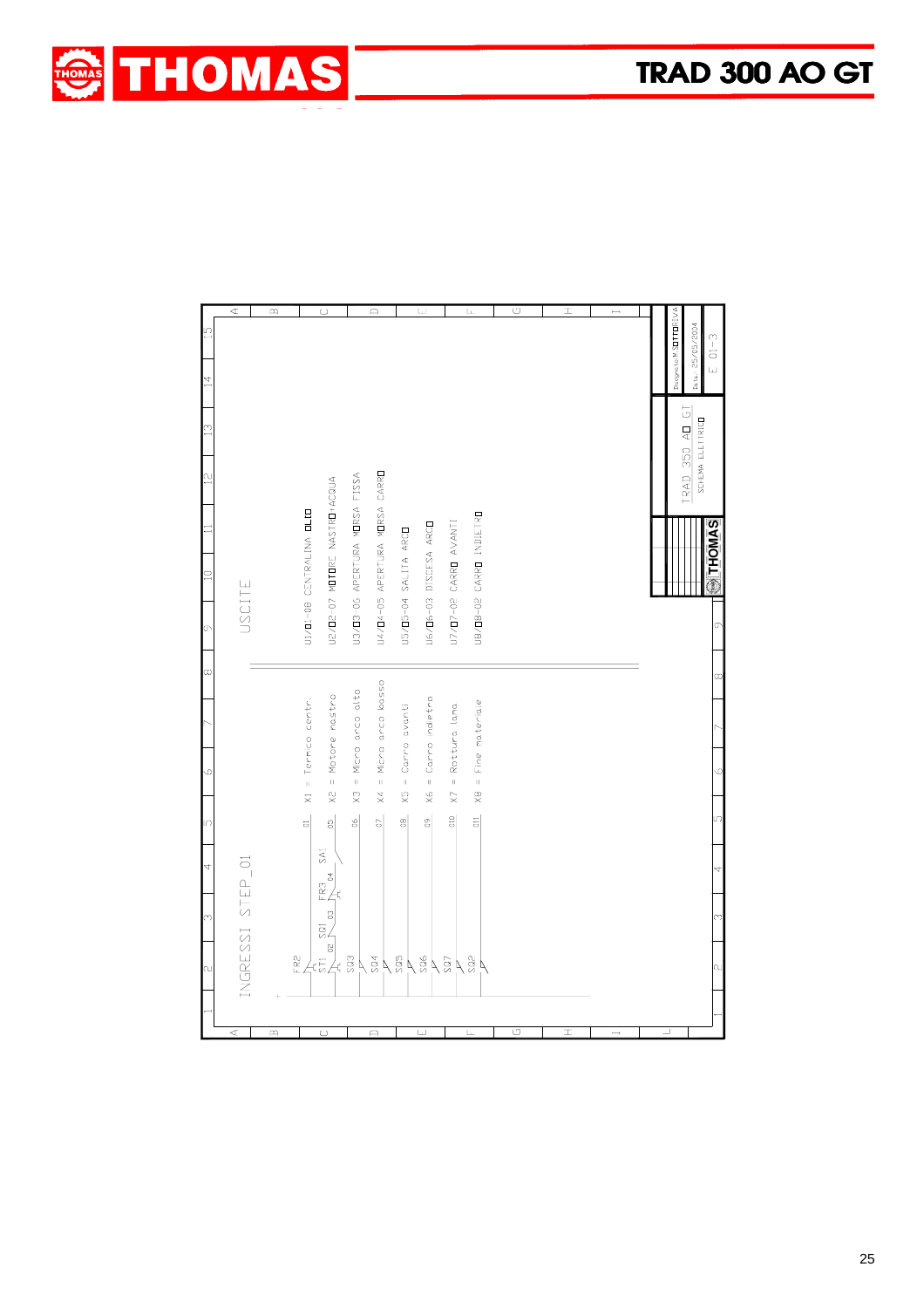![](_page_25_Picture_0.jpeg)

![](_page_25_Picture_1.jpeg)

![](_page_25_Figure_2.jpeg)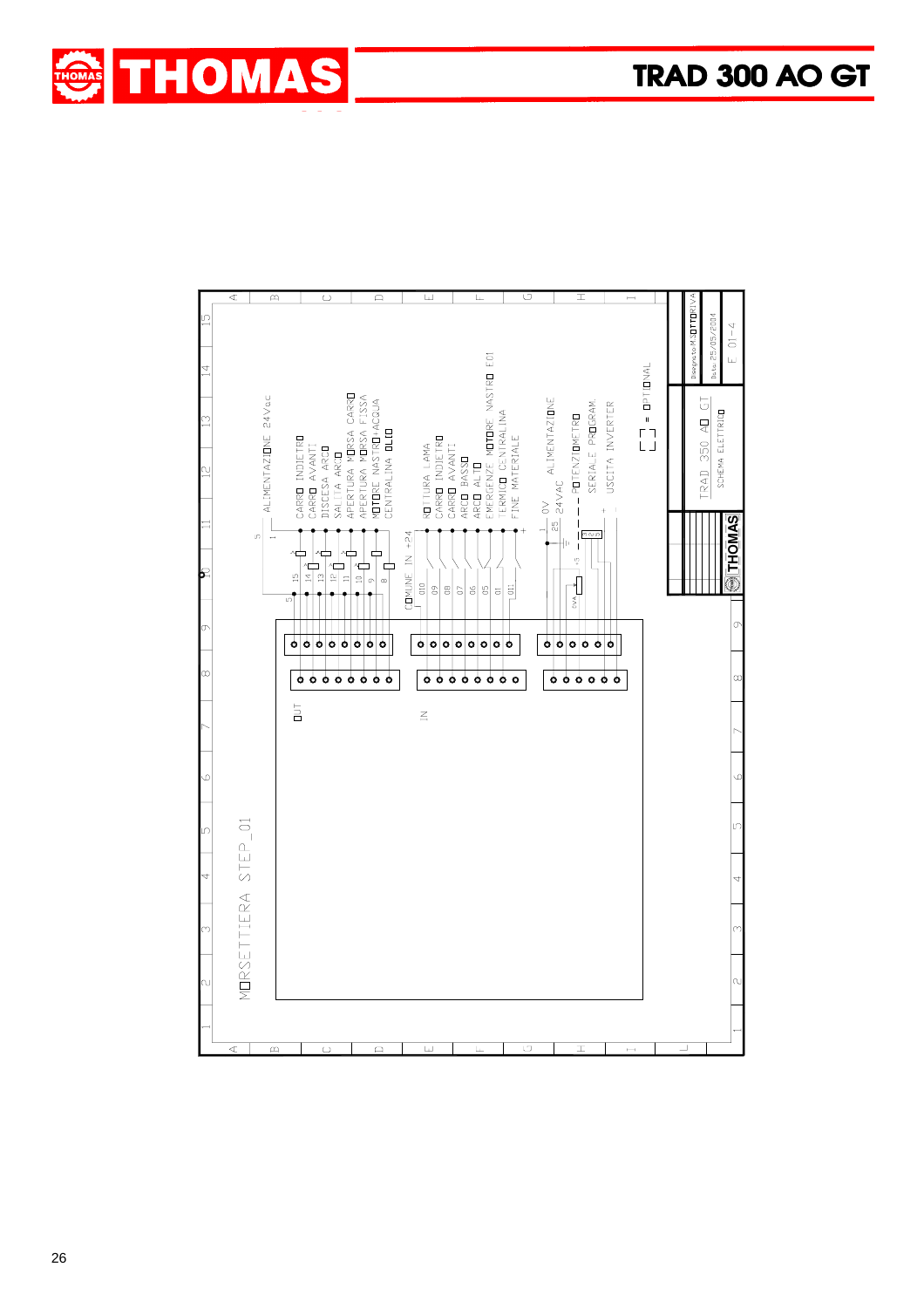| <br>MO∷         | 19 Or<br><b>TRAD 300</b>               | OPTIONAL: STANDARD       | TRIFASE          |                  |                         |  |
|-----------------|----------------------------------------|--------------------------|------------------|------------------|-------------------------|--|
| اند<br>آ        | 쁮<br><b>DESCRIZIO</b>                  | <b>CARATTERISTICHE</b>   | <b>QUANTITA'</b> | <b>FORNITORE</b> | ART.                    |  |
| Σ               | MOTORE CENT. IDRAULICA                 | KW 1,1 1400 GIRI         |                  | <b>TESSARO</b>   |                         |  |
| $\frac{2}{2}$   | MOTORE NASTRO                          | KW 1-1,4 1400-2800 GIRI  |                  | TESSARO          |                         |  |
| N <sub>3</sub>  | MOTORE POMPA ACQUA                     | KW 0,15 2800 GIRI H 120  |                  | SACEMI           |                         |  |
| δ               | O CONTROLLO<br><b>STRUMEMT</b>         | 8 INGRESSI 8 USCITE RELE |                  | SERTECH          | ۳<br>STEP               |  |
| SB1             | <b>EMERGENZA</b><br><b>PULSANTE</b>    | CONT NC 10 A 250 V       |                  | <b>BRETER</b>    | RT065 R+ V40            |  |
| SB <sub>2</sub> | LINEA<br>PULSANTE                      | CONT NO 10 A 250 V       |                  | <b>BRETER</b>    | RM 010 + P22804 V       |  |
| $\vec{t}$       | LAMPADA SPIA LINEA                     | 24 V NEON VERDE          |                  | <b>SLIM</b>      | <b>TBF 010 SC1</b>      |  |
|                 | YV 12345-78 BOBINA ELETTROVALVOLE      | 21 V CC 30 VA CON RAC    | $\infty$         | ن<br>ٺ           | CENTRALE IDRAULICA L.C. |  |
| $YV9*$          | LV. NEBULIZZATORE<br><b>BOBINA VAI</b> | 24 V. 50 HZ 5 VA         |                  | ن را<br>با       |                         |  |
| <b>ST1</b>      | SONDA TERMICA MOTORE                   | 130 GRADI 0,5 A. N.C.    |                  | INT.MOTORE       |                         |  |
| SQ6             | MICRO CARRO INDIETRO                   | 3 A 400 VOLT IP 67       |                  | PIZZATO          | FA 4101 5 METRI         |  |
| SQ <sub>2</sub> | MATERIALE<br>MICRO FINE                | U 500 V IP 67            |                  | <b>CROUZET</b>   | 3 METRI<br>83871,0      |  |
| SQ3             | MICRO ARCO ALTO                        | 3 A 400 VOLT IP 67       |                  | PIZZATO          | FA 4101 2 METRI         |  |
| SQ4             | MICRO ARCO BASSO                       | 3 A 400 VOLT IP 67       |                  | PIZZATO          | FA 4101 2 METRI         |  |
| SQ5             | MICRO CARRO AVANTI                     | 6 A 250 V IP 66          |                  | ERSCE            | E300 OO AM              |  |
| SQ7             | TURA LAMA<br>MICRO ROT                 | 3 A 400 VOLT IP 67       |                  | PIZATO           | FA 4101 3 METRI         |  |
| SS              | MICRO RIPARO NASTRO                    | 6 A 250 V A CHIAVE       |                  | LOVATO           | RS2 10 11 D             |  |
|                 | COLLEGAMENTO<br>MORSETTI               | 2.5 MM 800V 4 MM 690 V   | $22 + 40$        | SIEMENS          | 8WA1 011 1DF11-+2DG11   |  |
| ≅               | SCATOLA DERIVAZIONE                    | PLASTICA                 |                  | GEWIS            | G.W.44206               |  |
| RC?             | <b>DISTURBOXTEL</b><br>FILTRI ANTI     | 24-48 VOLT               | ო                | ш<br>С           | BSLR <sub>2G</sub>      |  |
|                 |                                        |                          |                  |                  |                         |  |
| ×               | RI A RICHIESTA<br>PARTICOLA            |                          |                  |                  |                         |  |
|                 |                                        |                          |                  |                  |                         |  |

![](_page_26_Picture_1.jpeg)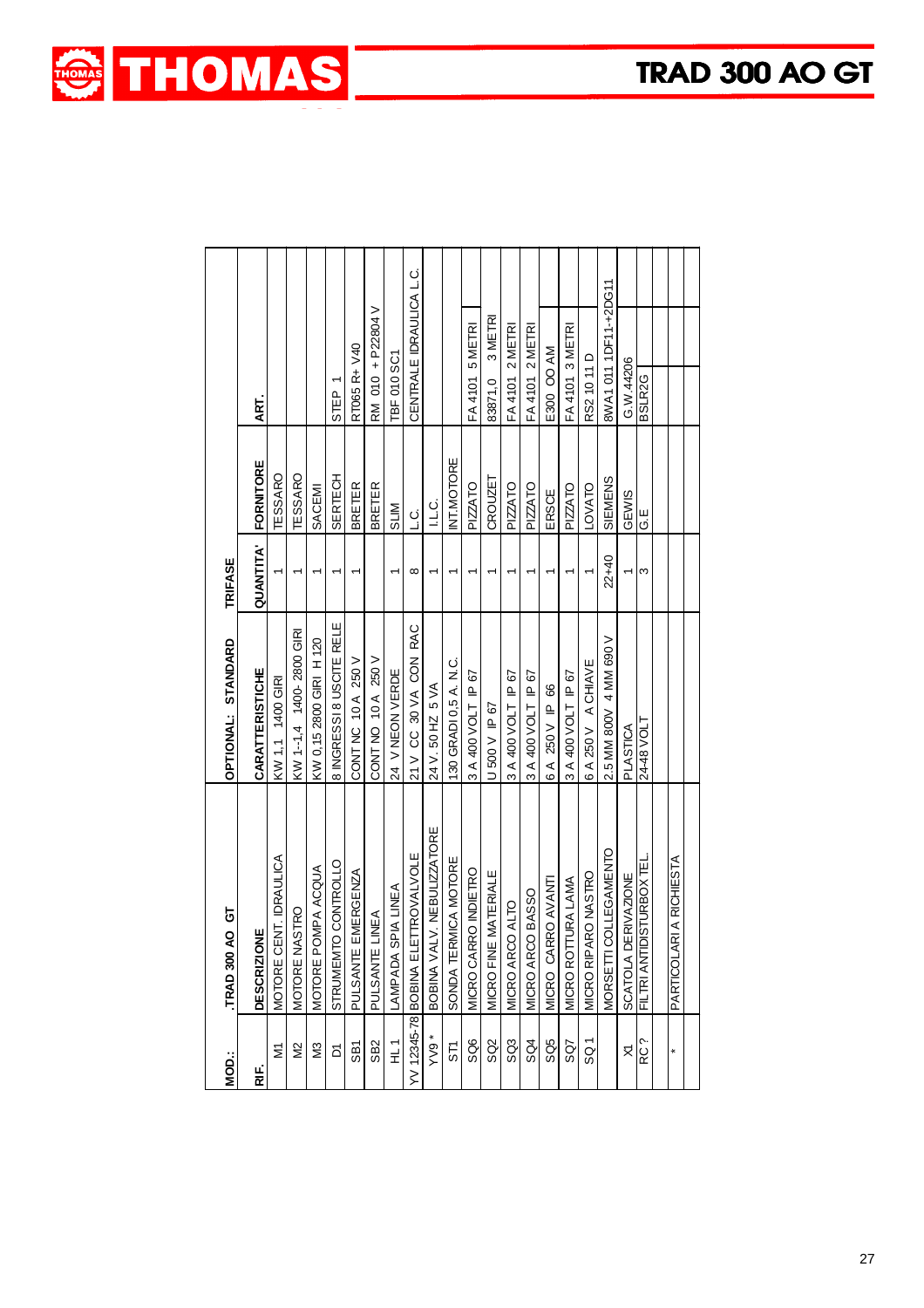![](_page_27_Picture_0.jpeg)

#### **11.2 - Hydraulic electric diagram**

![](_page_27_Figure_3.jpeg)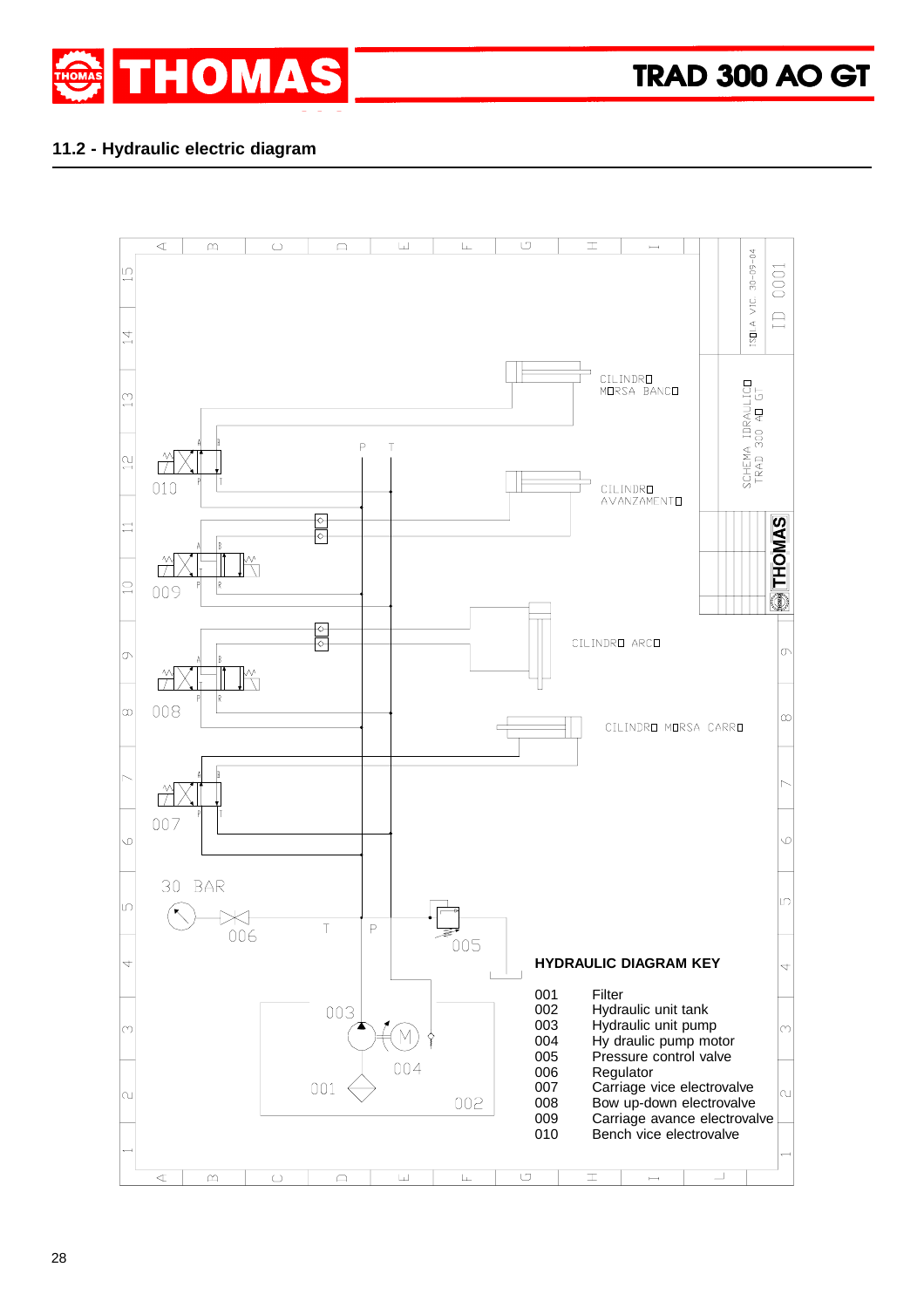![](_page_28_Picture_0.jpeg)

# 12 TROUBLESHOOTING

This chapter lists the probable faults and malfunctions that could occur while the machine is being used and suggests possible remedies for solving them.

The first paragraph provides diagnosis for TOOLS and CUTS, the second for ELECTRICAL COMPONENTS.

#### **12.1 - Blade and cut diagnosis**

| <b>FAULT</b>          | <b>PROBABLE CAUSE</b>                                                 | <b>REMEDY</b>                                                                                                                                                                                                                                                                                                                                                                                                                                               |  |  |  |  |
|-----------------------|-----------------------------------------------------------------------|-------------------------------------------------------------------------------------------------------------------------------------------------------------------------------------------------------------------------------------------------------------------------------------------------------------------------------------------------------------------------------------------------------------------------------------------------------------|--|--|--|--|
| <b>TOOTH BREAKAGE</b> | Too fast advance                                                      | Decrease advance, exerting less cutting                                                                                                                                                                                                                                                                                                                                                                                                                     |  |  |  |  |
|                       |                                                                       | pressure.                                                                                                                                                                                                                                                                                                                                                                                                                                                   |  |  |  |  |
|                       | Wrong cutting speed                                                   | Change blade speed and/or type.<br>See Chapter "Material classification<br>and blade selection" in the Blade se-<br>lection table according to cutting and feed<br>speed.                                                                                                                                                                                                                                                                                   |  |  |  |  |
|                       | Wrong tooth pitch                                                     | Choose a suitable blade. See Chapter<br>"Material classification and blade se-<br>lection".                                                                                                                                                                                                                                                                                                                                                                 |  |  |  |  |
|                       | Chips sticking onto teeth and in the<br>gullets or material that gums | Check for clogging of cooling liquid drain<br>holes on the blade-guide heads and that<br>flow is plentiful in order to facilitate the<br>removal of chips from the blade.                                                                                                                                                                                                                                                                                   |  |  |  |  |
|                       | Defects on the material or material too<br>hard                       | Material surfaces can be oxidised or cov-<br>ered with impurities making them, at the<br>beginning of the cut, harder that the blade<br>itself, or have hardened areas or inclu-<br>sions inside the section due to produc-<br>tive agents used such as casting sand,<br>welding wastes, etc. Avoid cutting these<br>materials or in any case perform cutting<br>with extreme care, cleaning and remov-<br>ing such impurities as quickly as possi-<br>ble. |  |  |  |  |
|                       | Ineffective gripping of the part in the<br>vice                       | Check the gripping of the part.                                                                                                                                                                                                                                                                                                                                                                                                                             |  |  |  |  |
|                       | The blade gets stuck in the material                                  | Reduce feed and exert less cutting pres-<br>sure.                                                                                                                                                                                                                                                                                                                                                                                                           |  |  |  |  |
|                       | Starting cut on sharp or irregular sec-<br>tion bars                  | Pay more attention when you start cut-<br>ting.                                                                                                                                                                                                                                                                                                                                                                                                             |  |  |  |  |
|                       | Poor quality blade                                                    | Use a superior quality blade.                                                                                                                                                                                                                                                                                                                                                                                                                               |  |  |  |  |
|                       | Previously broken tooth left in the cut                               | Accurately remove all the parts left in.                                                                                                                                                                                                                                                                                                                                                                                                                    |  |  |  |  |
|                       | Cutting resumed on a groove made<br>previously                        | Make the cut elsewhere, turning the part.                                                                                                                                                                                                                                                                                                                                                                                                                   |  |  |  |  |
|                       | Vibrations                                                            | Check gripping of the part.                                                                                                                                                                                                                                                                                                                                                                                                                                 |  |  |  |  |
|                       | Wrong tooth pitch or shape                                            | Replace blade with a more suitable one.<br>See Chapter "Material classification<br>and blade selection" in the Blade Types<br>section.                                                                                                                                                                                                                                                                                                                      |  |  |  |  |
|                       | Insufficient lubricating refrigerant or<br>wrong emulsion             | Check level of liquid in the tank. Increase<br>the flow of lubricating refrigerant, check-<br>ing that the hole and the liquid outlet pipe<br>are not blocked.<br>Check the emulsion percentage.                                                                                                                                                                                                                                                            |  |  |  |  |
|                       | Teeth positioned in the direction op-<br>posite the cutting direction | Turn teeth in correct direction.                                                                                                                                                                                                                                                                                                                                                                                                                            |  |  |  |  |
|                       |                                                                       |                                                                                                                                                                                                                                                                                                                                                                                                                                                             |  |  |  |  |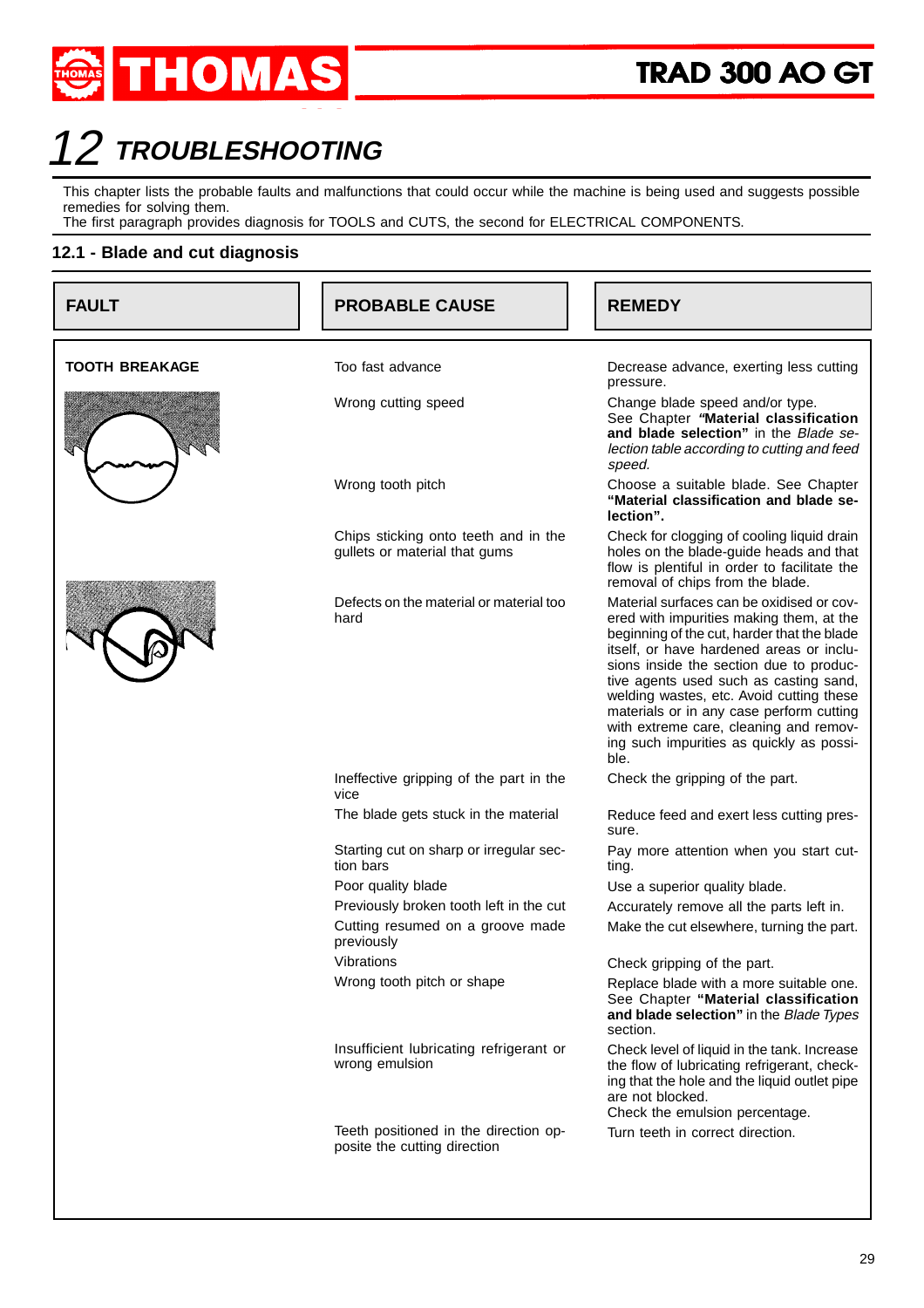![](_page_29_Picture_0.jpeg)

| <b>FAULT</b>                | <b>PROBABLE CAUSE</b>                                                 | <b>REMEDY</b>                                                                                                                                                                                                                                                                                                                                                                                                                                               |
|-----------------------------|-----------------------------------------------------------------------|-------------------------------------------------------------------------------------------------------------------------------------------------------------------------------------------------------------------------------------------------------------------------------------------------------------------------------------------------------------------------------------------------------------------------------------------------------------|
| <b>PREMATURE BLADE WEAR</b> | Faulty running-in of blade                                            | See Chapter "Material classification<br>and blade selection" in the Blade run-<br>ning-in section.                                                                                                                                                                                                                                                                                                                                                          |
|                             | Teeth positioned in the direction op-<br>posite the cutting direction | Turn teeth in correct direction.                                                                                                                                                                                                                                                                                                                                                                                                                            |
|                             | Poor quality blade                                                    | Use a superior quality blade.                                                                                                                                                                                                                                                                                                                                                                                                                               |
|                             | Too fast advance                                                      | Decrease advance, exerting less cutting<br>pressure.                                                                                                                                                                                                                                                                                                                                                                                                        |
|                             | Wrong cutting speed                                                   | Change blade speed and/or type.<br>See Chapter "Material classification<br>and blade selection" in the Blade se-<br>lection table according to cutting and feed<br>speed.                                                                                                                                                                                                                                                                                   |
|                             | Defects on the material or material too<br>hard                       | Material surfaces can be oxidised or cov-<br>ered with impurities making them, at the<br>beginning of the cut, harder that the blade<br>itself, or have hardened areas or inclu-<br>sions inside the section due to produc-<br>tive agents used such as casting sand,<br>welding wastes, etc. Avoid cutting these<br>materials or in any case perform cutting<br>with extreme care, cleaning and remov-<br>ing such impurities as quickly as possi-<br>ble. |
|                             | Insufficient lubricating refrigerant or<br>wrong emulsion             | Check level of liquid in the tank. Increase<br>the flow of lubricating refrigerant, check-<br>ing that the hole and the liquid outlet pipe<br>are not blocked.<br>Check the emulsion percentage.                                                                                                                                                                                                                                                            |
| <b>BLADE BREAKAGE</b>       | Faulty welding of blade                                               | The welding of the blade is of utmost im-<br>portance. The meeting surfaces must<br>perfectly match and once they are welded<br>they must have no inclusions or bubbles;<br>the welded part must be perfectly smooth<br>and even. They must be evenly thick and<br>have no bulges that can cause dents or<br>instant breakage when sliding between<br>the blade guides bearings.                                                                            |
|                             | Too fast advance                                                      | Decrease advance, exerting less cutting<br>pressure.                                                                                                                                                                                                                                                                                                                                                                                                        |
|                             | Wrong cutting speed                                                   | Change blade speed and/or type.<br>See Chapter "Material classification<br>and blade selection" in the Blade se-<br>lection table according to cutting and feed<br>speed.                                                                                                                                                                                                                                                                                   |
|                             | Wrong tooth pitch                                                     | Choose a suitable blade. See Chapter<br>"Material classification and blade se-<br>lection".                                                                                                                                                                                                                                                                                                                                                                 |
|                             | Ineffective gripping of the part in the<br>vice                       | Check the gripping of the part.                                                                                                                                                                                                                                                                                                                                                                                                                             |
|                             | Blade touching material at beginning<br>of cut                        | At the beginning of the cutting process,<br>never lower the saw frame before start-<br>ing the blade motor.                                                                                                                                                                                                                                                                                                                                                 |
|                             |                                                                       |                                                                                                                                                                                                                                                                                                                                                                                                                                                             |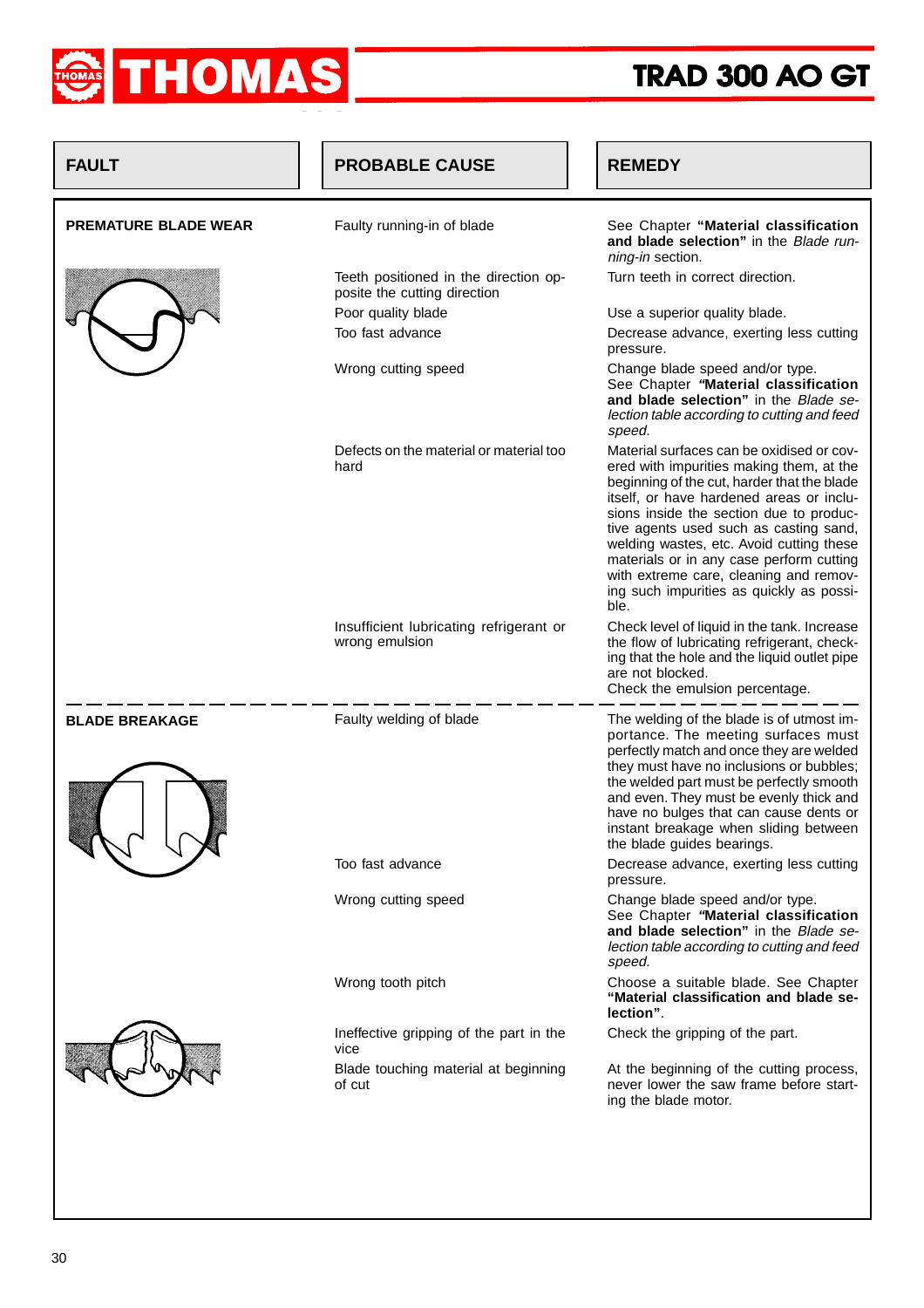![](_page_30_Picture_0.jpeg)

| <b>FAULT</b>                    | <b>PROBABLE CAUSE</b>                                                                                                   | <b>REMEDY</b>                                                                                                                                                                                                            |  |  |  |  |
|---------------------------------|-------------------------------------------------------------------------------------------------------------------------|--------------------------------------------------------------------------------------------------------------------------------------------------------------------------------------------------------------------------|--|--|--|--|
|                                 | Blade guide pads not regulated or dirty<br>because of lack of maintenance                                               | Check distance between pads (see<br>Chapter "Machine adjustments" in the<br>Blade guide blocks section): extremely<br>accurate guiding may cause cracks and<br>breakage of the tooth. Clean carefully.                   |  |  |  |  |
|                                 | Blade too slack                                                                                                         | Check that the blade tightening hand-<br>wheel is positioned in such a way as to<br>actuate the relative microswitch.                                                                                                    |  |  |  |  |
|                                 | Blade guide block too far from mate-<br>rial to be cut                                                                  | Approach head as near as possible to<br>material to be cut so that only the blade<br>section employed in the cut is free, this<br>will prevent deflections that would exces-<br>sively stress the blade.                 |  |  |  |  |
|                                 | Improper position of blade on fly-<br>wheels                                                                            | The back of blade rubs against the sup-<br>port due to deformed or poorly welded<br>bands (tapered), causing cracks and<br>swelling of the back contour.                                                                 |  |  |  |  |
|                                 | Insufficient lubricating refrigerant or<br>wrong emulsion                                                               | Check level of liquid in the tank. Increase<br>the flow of lubricating refrigerant, check-<br>ing that the hole and the liquid outlet pipe<br>are not blocked.                                                           |  |  |  |  |
| <b>STREAKED OR ETCHED BANDS</b> | Damaged or chipped blade guide pads                                                                                     | Replace them.                                                                                                                                                                                                            |  |  |  |  |
|                                 | Tight or slackened blade guide pads                                                                                     | Adjust them (see Chapter "Machine ad-<br>justments" in Blade guide heads sec-<br>tion).                                                                                                                                  |  |  |  |  |
| <b>CUTS OFF THE STRAIGHT</b>    | Blade not parallel as to the counter-<br>vice                                                                           | Check fastenings of the blade guide<br>heads as to the counter-vice so that they<br>are not too loose; bring into line the posi-<br>tion of the degrees and if necessary ad-<br>just the stop screws of the degree cuts. |  |  |  |  |
|                                 | Blade not perpendicular due to the<br>excessive play between the blade<br>guide pads and maladjustment of the<br>blocks | Check and vertically re-adjust the blade<br>guide heads; reset proper side guide play<br>(see Chapter "Machine adjustments" in<br>Blade guide heads section).                                                            |  |  |  |  |
|                                 | Too fast advance                                                                                                        | Decrease advance, exerting less cutting<br>pressure.                                                                                                                                                                     |  |  |  |  |
|                                 | Blade guide block too far from mate-<br>rial to be cut                                                                  | Approach head as near as possible to<br>material to be cut so that only the blade<br>section employed in the cut is free, this<br>will prevent deflections that would exces-<br>sively stress the blade.                 |  |  |  |  |
|                                 | Blade too slack                                                                                                         | Check that the blade tightening hand-<br>wheel is positioned in such a way as to<br>actuate the relative microswitch.                                                                                                    |  |  |  |  |
|                                 | Worn out blade                                                                                                          | Replace it.                                                                                                                                                                                                              |  |  |  |  |
|                                 | Wrong tooth pitch                                                                                                       | Blade with major density of teeth is being<br>used, try using one with less teeth (see<br>Chapter "Material classification and<br>blade selection" in the Blade Types sec-<br>tion).                                     |  |  |  |  |
|                                 | Broken teeth                                                                                                            | Irregular work of the blade due to the lack<br>of teeth can cause deflection in the cut;<br>check blade and if necessary replace it.                                                                                     |  |  |  |  |
|                                 |                                                                                                                         |                                                                                                                                                                                                                          |  |  |  |  |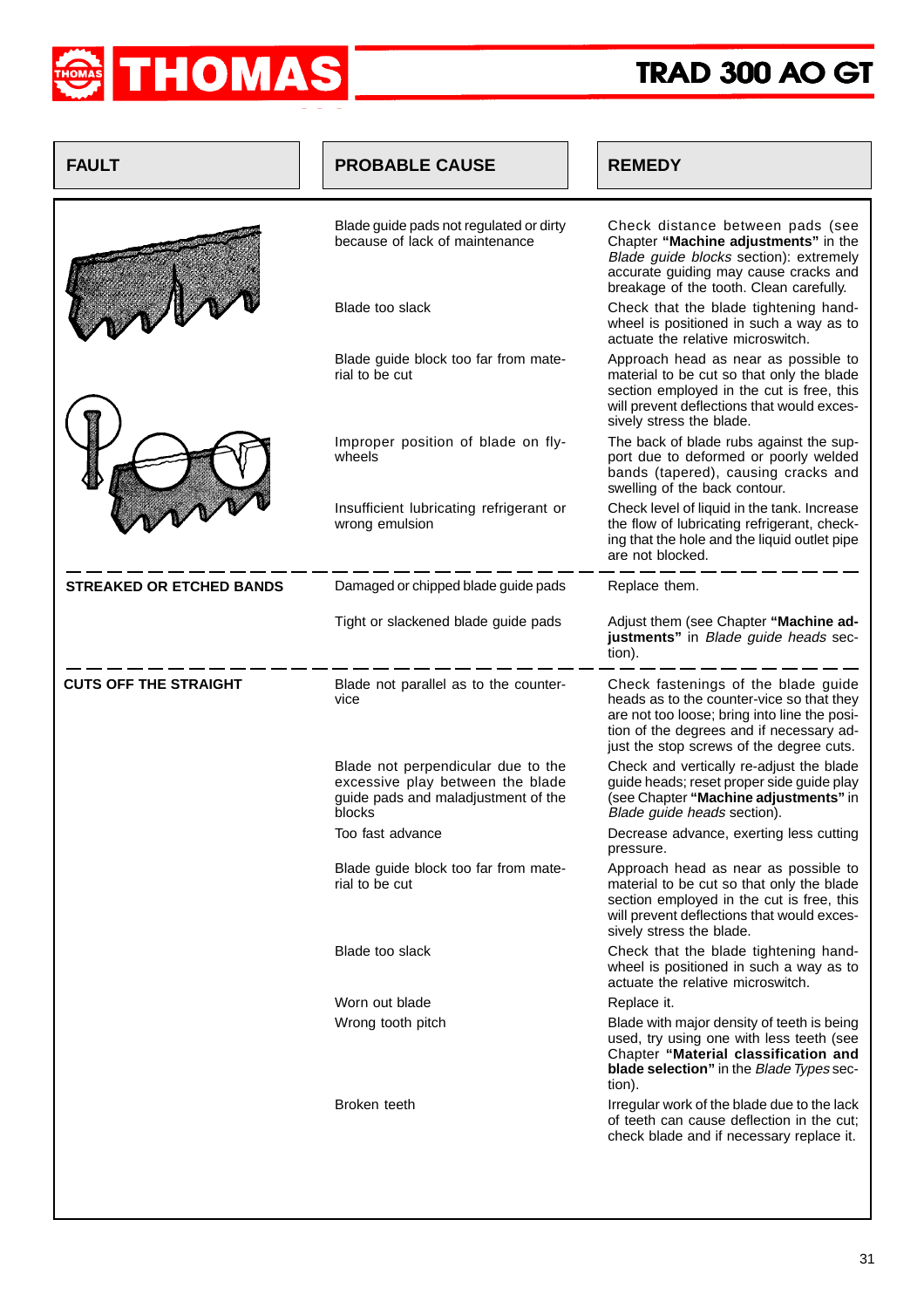![](_page_31_Picture_0.jpeg)

| <b>FAULT</b>                                                  | <b>PROBABLE CAUSE</b>                                     | <b>REMEDY</b>                                                                                                                                                                                                                                          |  |  |  |  |
|---------------------------------------------------------------|-----------------------------------------------------------|--------------------------------------------------------------------------------------------------------------------------------------------------------------------------------------------------------------------------------------------------------|--|--|--|--|
|                                                               | Insufficient lubricating refrigerant or<br>wrong emulsion | Check level of liquid in the tank. Increase<br>the flow of lubricating refrigerant, check-<br>ing that the hole and the liquid outlet pipe<br>are not blocked.<br>Check the emulsion percentage.                                                       |  |  |  |  |
| <b>FAULTY CUT</b><br><b>OR</b><br><b>Material</b><br>Linonals | Worn out flywheels<br>Flywheel housing full of chips      | The support and guide flange of the band<br>are so worn out that they cannot ensure<br>the alignment of the blade, causing faulty<br>cutting; blade rolling and drawing tracks<br>can have become tapered. Replace them.<br>Clean with compressed air. |  |  |  |  |
|                                                               | Blade too slack                                           | Check that the blade tightening hand-<br>wheel is positioned in such a way as to<br>actuate the relative microswitch.                                                                                                                                  |  |  |  |  |
| <b>STREAKED CUTTING SURFACE</b>                               | Too fast advance                                          | Decrease advance, exerting less cutting<br>pressure.                                                                                                                                                                                                   |  |  |  |  |
|                                                               | Poor quality blade                                        | Use a superior quality blade.                                                                                                                                                                                                                          |  |  |  |  |
|                                                               | Worn out blade or with chipped and/<br>or broken teeth    | Replace it.                                                                                                                                                                                                                                            |  |  |  |  |
|                                                               | Wrong tooth pitch                                         | Blade with not enough teeth is being<br>used, try using one with major density<br>(see Chapter "Material classification<br>and blade selection" in the Blade Types<br>section).                                                                        |  |  |  |  |
|                                                               | Blade guide block too far from mate-<br>rial to be cut    | Approach head as near as possible to<br>material to be cut so that only the blade<br>section employed in the cut is free, this<br>will prevent deflections that would exces-<br>sively stress the blade.                                               |  |  |  |  |
|                                                               | Blade too slack                                           | Check that the blade tightening hand-<br>wheel is positioned in such a way as to<br>actuate the relative microswitch.                                                                                                                                  |  |  |  |  |
|                                                               | Insufficient lubricating refrigerant or<br>wrong emulsion | Check level of liquid in the tank. Increase<br>the flow of lubricating refrigerant, check-<br>ing that the hole and the liquid outlet pipe<br>are not blocked.<br>Check the emulsion percentage.                                                       |  |  |  |  |
| <b>NOISE ON THE BLADE GUIDE</b><br><b>HEADS</b>               | Chipped blade guide pads                                  | Dirt and/or chips between blade and guide<br>pads. Replace them.                                                                                                                                                                                       |  |  |  |  |
|                                                               |                                                           |                                                                                                                                                                                                                                                        |  |  |  |  |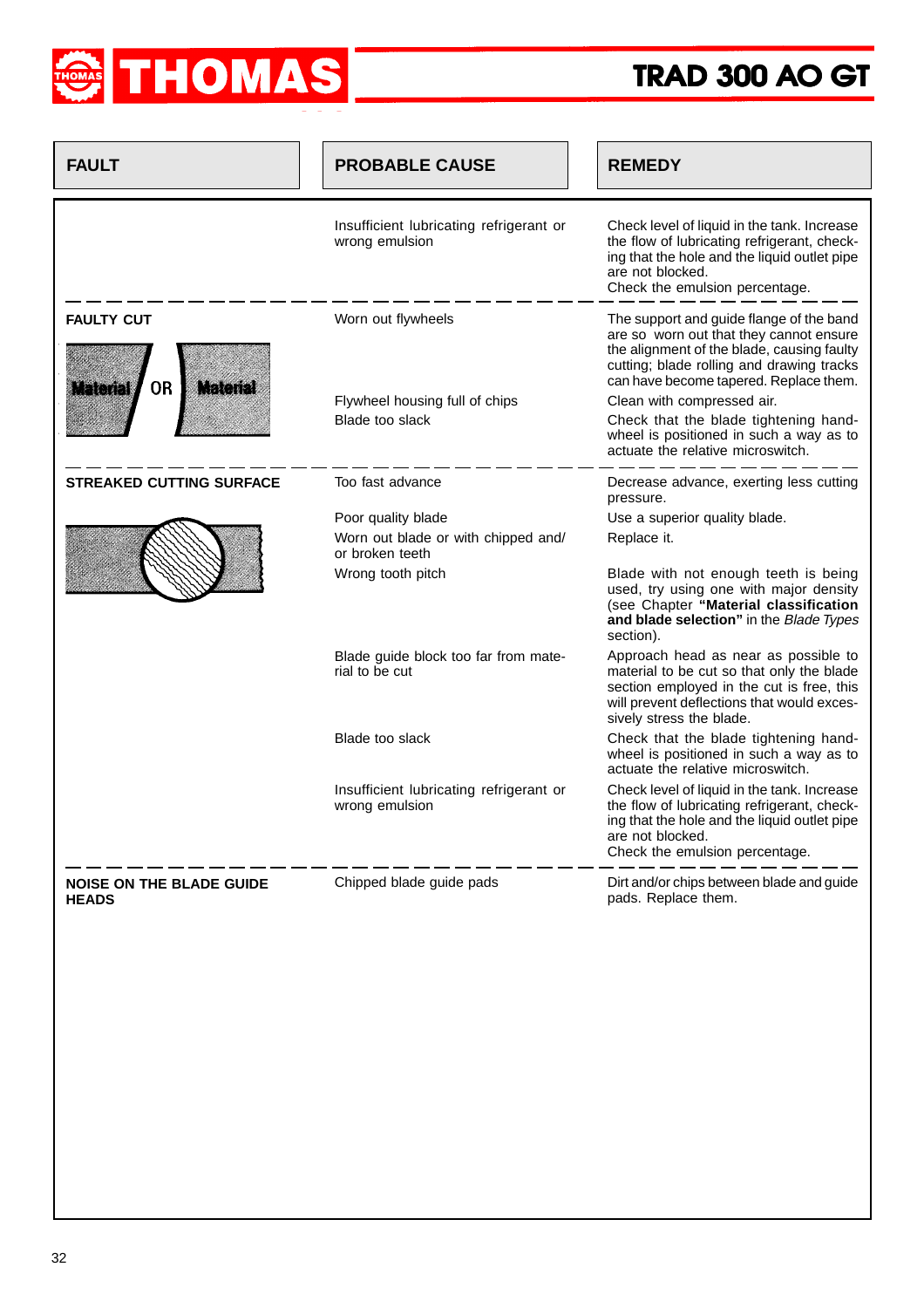![](_page_32_Picture_0.jpeg)

#### **12.2 - Electrical components diagnosis**

| <b>FAULT</b>                                            | <b>PROBABLE CAUSE</b>                                                  | <b>REMEDY</b>                                                                                                                                                                                    |
|---------------------------------------------------------|------------------------------------------------------------------------|--------------------------------------------------------------------------------------------------------------------------------------------------------------------------------------------------|
| THE GREEN LIGHT DOES NOT                                | Light burnt                                                            | Replace light.                                                                                                                                                                                   |
| <b>LIGHT UP</b>                                         | No power supply                                                        | Check the plug, the wiring cable between<br>machine and mains and then the fuses.                                                                                                                |
|                                                         | " TC " transformer                                                     | Check that the supply voltage is the same<br>as the line voltage and that it gives a value<br>of 24V at output on terminals 1 and 2.                                                             |
|                                                         | Main disconnect switch                                                 | It must be in position 1 and allow the pas-<br>sage of the three phases.                                                                                                                         |
| THE INSTRUMENT DOES NOT<br>TURN ON                      | fuse                                                                   | Make sure that cartridges are not dam-<br>aged and replace them if necessary.                                                                                                                    |
|                                                         | Emergency push-button                                                  | Check that it is disengaged and check for<br>efficiency.                                                                                                                                         |
|                                                         | Trasformer                                                             | Check that the power supply voltage cor-<br>responds to the one of the line and that it<br>is 24V at exit.                                                                                       |
|                                                         | Instrument                                                             | Check that voltage reaches terminals,<br>replace instrument if necessary.                                                                                                                        |
| THE MOTOR OF THE HYDRAULIC<br><b>UNIT DOES NOT WORK</b> | Hydraulic unit temperature relay                                       | The temperature relays have stepped in.<br>Remove the protections of the box con-<br>taining the electric parts and mechani-<br>cally detach the protections.                                    |
|                                                         | fuse                                                                   | Make sure that cartridges are not dam-<br>aged and if they are blown, check for<br>shorts in the transformer and in the con-<br>trol parts (push-buttons - coils).                               |
|                                                         | Instrument                                                             | Check if the relative functional key ena-<br>bles the Y3 output.                                                                                                                                 |
|                                                         | Remote control switch                                                  | Check that phases are present in both<br>input and output; that it isn't jammed, that<br>it doesn't close when energized, that it<br>isn't the cause of short circuits; otherwise<br>replace it. |
| THE MAIN VICE DOES NOT OPEN                             | Instrument                                                             | Check if the relative functional key ena-<br>bles the Y2 output.                                                                                                                                 |
|                                                         | Burnt solenoid valve coil                                              | Check that voltage reaches coil terminals<br>and that there is a certain resistance be-<br>tween the coil terminals; replace if nec-<br>essary.                                                  |
|                                                         | Electrical disconnections                                              | Check<br>for<br>possible<br>electrical<br>disconnections of the coil.                                                                                                                            |
|                                                         | Hydraulic unit pressure                                                | Check that on the relative pressure gauge<br>in the hydraulic unit there is a pressure<br>of abt 28 BAR.                                                                                         |
|                                                         | Electrically speaking everything is fine<br>but the valve doesn't work | Check mechanical functioning of the<br>valve, replace if necessary.                                                                                                                              |
|                                                         |                                                                        |                                                                                                                                                                                                  |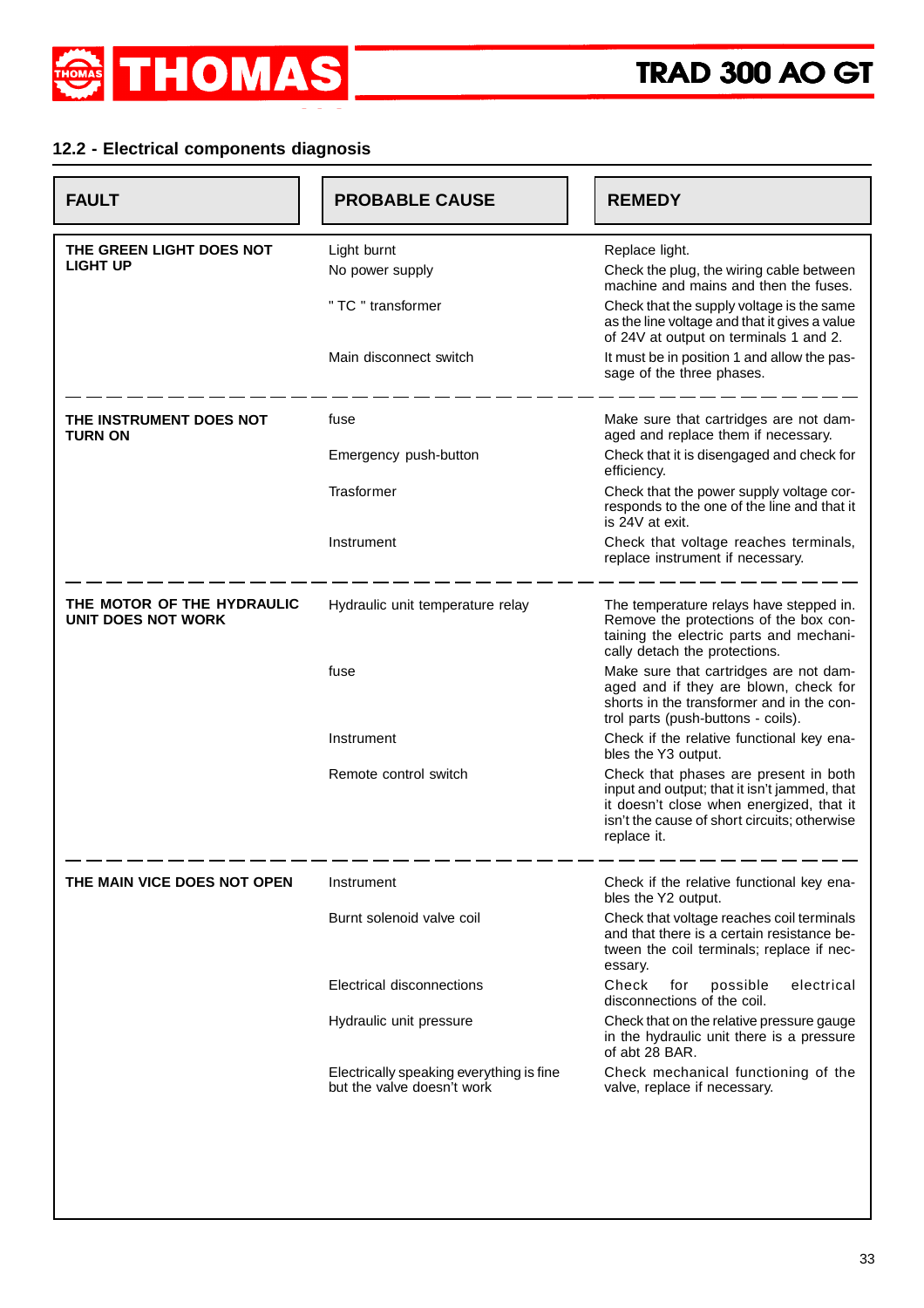![](_page_33_Picture_0.jpeg)

| <b>FAULT</b>                       | <b>PROBABLE CAUSE</b>       | <b>REMEDY</b>                                                                                                                                                                                             |
|------------------------------------|-----------------------------|-----------------------------------------------------------------------------------------------------------------------------------------------------------------------------------------------------------|
| <b>CARRIAGE VICE DOES NOT OPEN</b> | Instrument                  | Check if the relative functional key ena-                                                                                                                                                                 |
|                                    | Burnt solenoid valve coil   | bles the Y1 output.<br>Check that voltage reaches coil terminals<br>and that there is a certain resistance be-<br>tween the coil terminals; replace if nec-<br>essary.                                    |
|                                    | Electrical disconnections   | Check<br>possible<br>electrical<br>for<br>disconnections of the coil.                                                                                                                                     |
|                                    | Hydraulic unit pressure     | Check that on the relative pressure gauge<br>in the hydraulic unit there is a pressure<br>of abt 28 BAR.                                                                                                  |
| THE BAND ROTATION MOTOR            | Mechanical hindrance        | Check for mechanical hindrances.                                                                                                                                                                          |
| <b>DOES NOT WORK</b>               | Motor power supply          | Check if motor is energized.                                                                                                                                                                              |
|                                    | fuses                       | Make sure that the cartridges are not<br>damaged, replace them if necessary.                                                                                                                              |
|                                    | Speed switch                | It must be engaged in position 1 or 2.                                                                                                                                                                    |
|                                    | Thermal relay of band motor | Check that thermal relay protecting band<br>motor is correctly connected.                                                                                                                                 |
|                                    | Thermal relay pump          | The pump protection has stepped in.<br>Remove the protections of the box con-<br>taining the electric parts and mechani-<br>cally detach the protections.                                                 |
|                                    | Flywheel guard microswitch  | Check to have properly closed the fly-<br>wheel guard so as to actuate the relative<br>microswitch.                                                                                                       |
|                                    | Instrument                  | Check if the relative functional key ena-<br>bles the Y10 output.                                                                                                                                         |
|                                    | remote control switch       | Check that phases are present in both<br>input and output; that it isn't blocked, that<br>it doesn't close when power energized,<br>that it isn't the cause of short circuits; oth-<br>erwise replace it. |
|                                    | Motor                       | Check that motor is not burnt and that it<br>is free to rotate.<br>It can be rewound or replaced.                                                                                                         |
| THE PUMP DOES NOT WORK             | Electrical connections      | The pump operates parallel as to the<br>band motor. Check electrical connections<br>of wires up to the terminal board of the<br>pump; if necessary replace faulty parts.                                  |
|                                    | Mechanical hindrance        | Check for mechanical hindrances.                                                                                                                                                                          |
|                                    | Motor power supply          | Check if motor is energized.                                                                                                                                                                              |
|                                    | fuses                       | Make sure that the cartridges are not<br>damaged, replace them if necessary.                                                                                                                              |
|                                    | Speed switch                | It must be engaged in position 1 or 2.                                                                                                                                                                    |
|                                    |                             |                                                                                                                                                                                                           |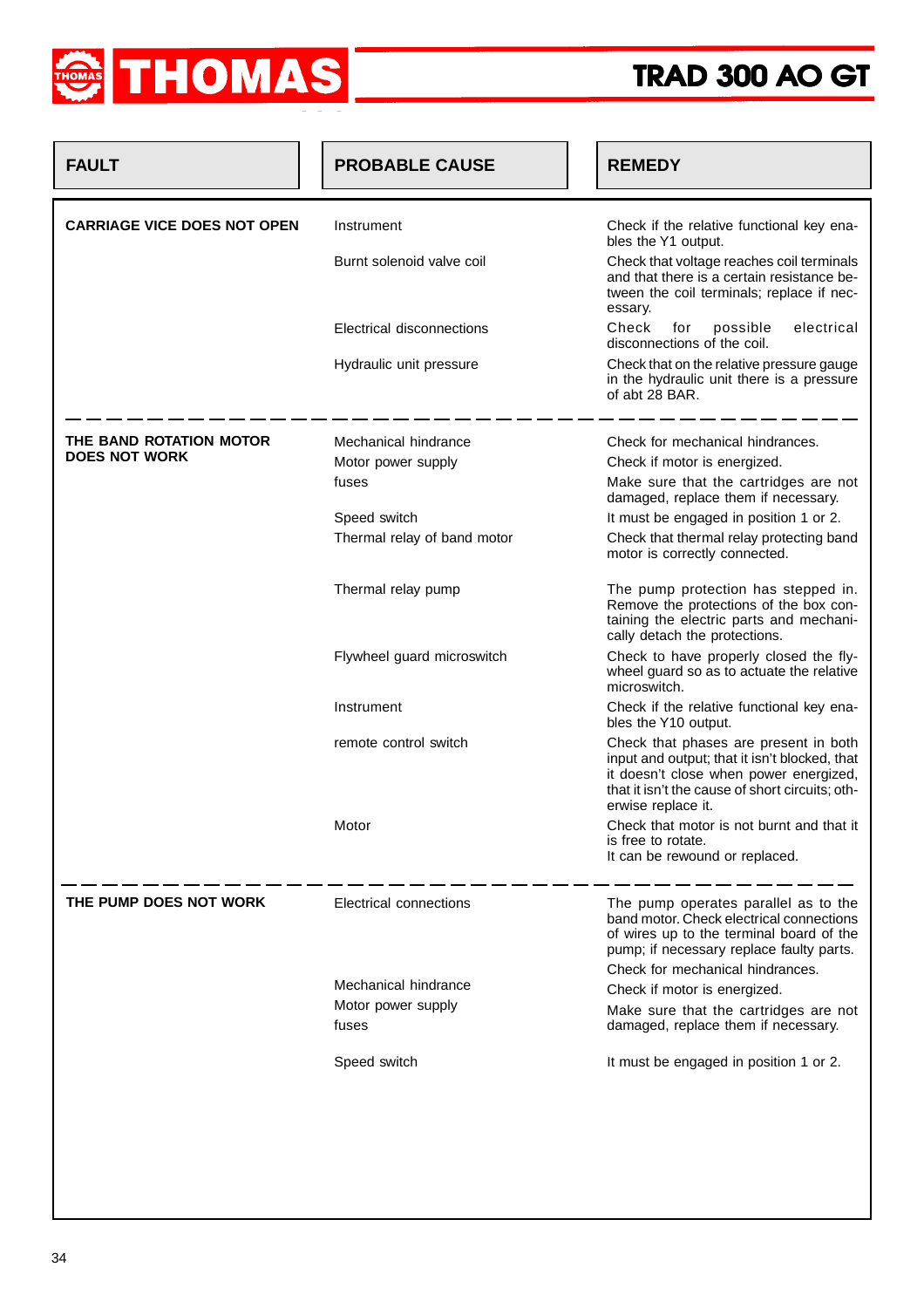![](_page_34_Picture_0.jpeg)

| <b>FAULT</b>                   | <b>PROBABLE CAUSE</b>                                                  | <b>REMEDY</b>                                                                                                                                                                                             |
|--------------------------------|------------------------------------------------------------------------|-----------------------------------------------------------------------------------------------------------------------------------------------------------------------------------------------------------|
|                                | Pump temperature probe                                                 | The pump protection has stepped in.<br>Remove the protections of the box con-<br>taining the electric parts and mechanically<br>detach the protections.                                                   |
|                                | Flywheel guard microswitch                                             | Check to have properly closed the fly-<br>wheel guard so as to actuate the relative<br>microswitch.                                                                                                       |
|                                | Instrument                                                             | Check if the relative functional key ena-<br>bles the Y10 output.                                                                                                                                         |
|                                | remote control switch                                                  | Check that phases are present in both<br>input and output; that it isn't blocked, that<br>it doesn't close when power energized,<br>that it isn't the cause of short circuits; oth-<br>erwise replace it. |
|                                | Pump motor                                                             | Check that motor is not burnt and that it<br>is free to rotate.<br>It can be rewound or replaced.                                                                                                         |
| <b>SAW FRAME DOES NOT MOVE</b> | Instrument                                                             | Check if output Y6 is energized.                                                                                                                                                                          |
| <b>DOWN</b>                    | Solenoid valve                                                         | Check that voltage reaches coil terminals;<br>replace if necessary.                                                                                                                                       |
|                                | Electrical disconnections                                              | Check<br>electrical<br>for<br>possible<br>disconnections of the coil.                                                                                                                                     |
|                                | Electrically speaking everything is fine<br>but the valve doesn't work | Check mechanical functioning of the<br>valve, replace if necessary.                                                                                                                                       |
|                                | Saw frame lowering adjustment                                          | Make sure that the saw frame lowering<br>adjustment is open.                                                                                                                                              |
|                                | Saw frame down microswitch                                             | Check that it is not blocked nor damaged.                                                                                                                                                                 |
| <b>SAW FRAME DOES NOT MOVE</b> | Instrument                                                             | Check if output Y9 is energized.                                                                                                                                                                          |
| UP                             | Solenoid valve                                                         | Check that voltage reaches coil terminals;<br>replace if necessary.                                                                                                                                       |
|                                | Electrical disconnections                                              | Check<br>for<br>possible<br>electrical<br>disconnections of the coil.                                                                                                                                     |
|                                | Electrically speaking everything is fine<br>but the valve doesn't work | Check mechanical functioning of the<br>valve, replace if necessary.                                                                                                                                       |
|                                | Saw frame up microswitch                                               | Check that it is not blocked nor damaged.                                                                                                                                                                 |
|                                |                                                                        |                                                                                                                                                                                                           |
|                                |                                                                        |                                                                                                                                                                                                           |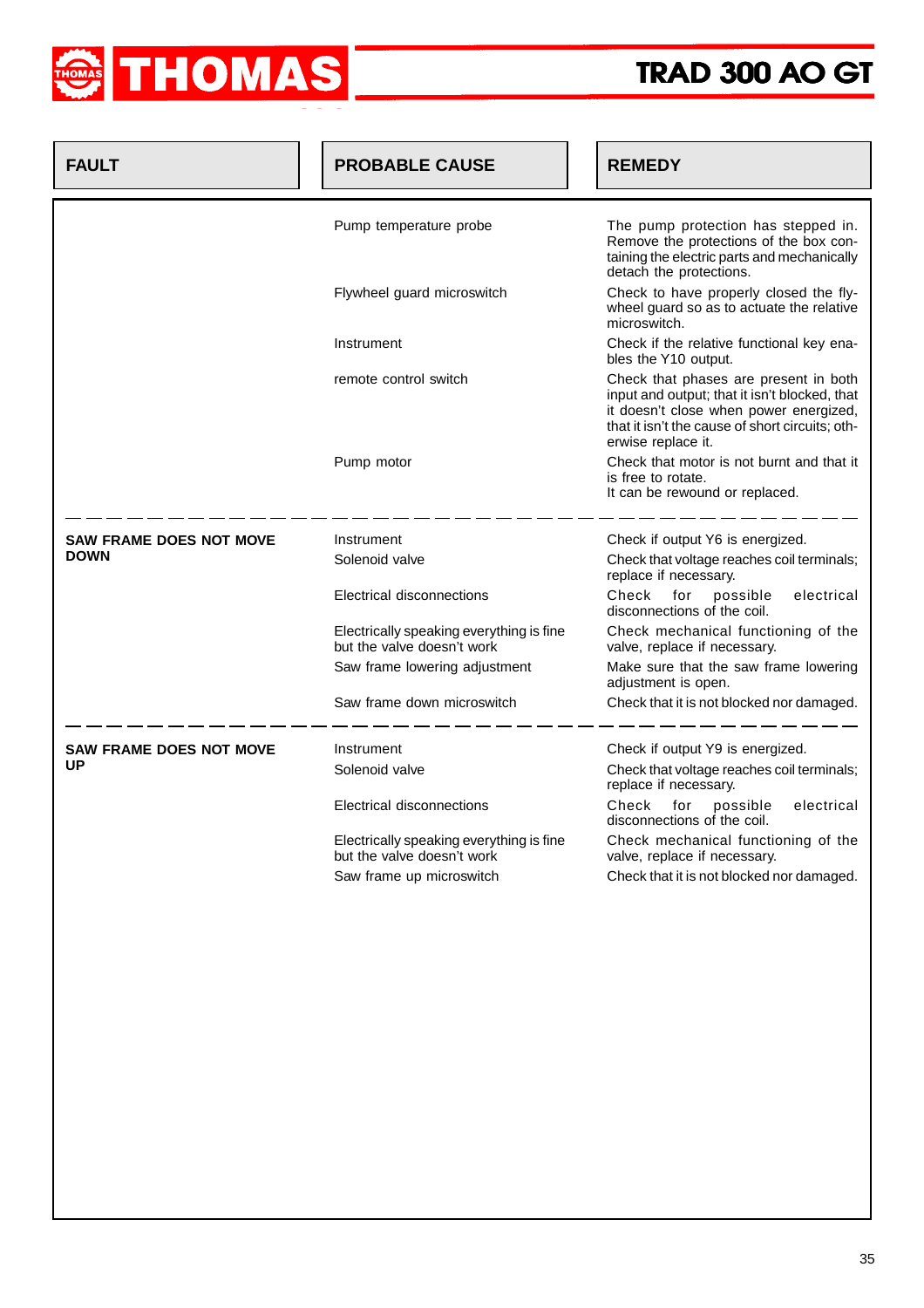![](_page_35_Picture_0.jpeg)

| <b>FAULT</b>                                               | <b>PROBABLE CAUSE</b>                  | <b>REMEDY</b>                                                                                                                                            |
|------------------------------------------------------------|----------------------------------------|----------------------------------------------------------------------------------------------------------------------------------------------------------|
|                                                            |                                        |                                                                                                                                                          |
| THE SAWING MACHINE DOES NOT<br><b>OPERATE IN AUTOMATIC</b> | Saw frame limit switch microswitch up  | Check that it is pressed and check effi-<br>ciency.                                                                                                      |
|                                                            | End of material                        | Upon clamping of the carriage vice it must<br>not be released completely; if necessary<br>adjust or replace the microswitch.                             |
|                                                            | Carriage back limit switch microswitch | Check efficiency and check that it is not<br>jammed.                                                                                                     |
|                                                            | Speed switch                           | It must be engaged in position 1 or 2.                                                                                                                   |
|                                                            | Protections closing microswitch        | Check to have properly closed the feed<br>carriage protection and the flywheel pro-<br>tection guard and to have actuated the<br>relative microswitches. |
|                                                            | Data not entered properly              | Check to have entered all the cutting pa-<br>rameters in the proper manner; refer to<br>the relative chapter.                                            |
|                                                            |                                        |                                                                                                                                                          |

# 13 NOISE TESTS

**In accordance with point 1.7.4.f of the Machines Directive EEC 98/37**

INTEGRATING PHONOMETER " DELTA OHM " mod. HD9019k1 serial n. 110996B295. MICROPHONE mod. HD 9019S1.

SOUND GAUGER mod. HD 9101 at 94dB/110dB a 1.000 Hz in class 1 according to IEC regulation n.942 1988 and ANSI S1.40 1984. 3 measurements with the machine operating unloaded.

- The microphone was been located close to the operator's head, at medium height.

- The weighted equivalent continuous acoustic pressure level was 71,5 dB (A).

- The maximum level of the WEIGHTED instantaneous acoustic pressure C was always less than 130 dB.

NOTE: with the machine operating, the noise level will vary according to the different materials being processed. The user must therefore assess the intensity and if necessary provide the operators with the necessary personal protection, as required by Law 277/ 1991.